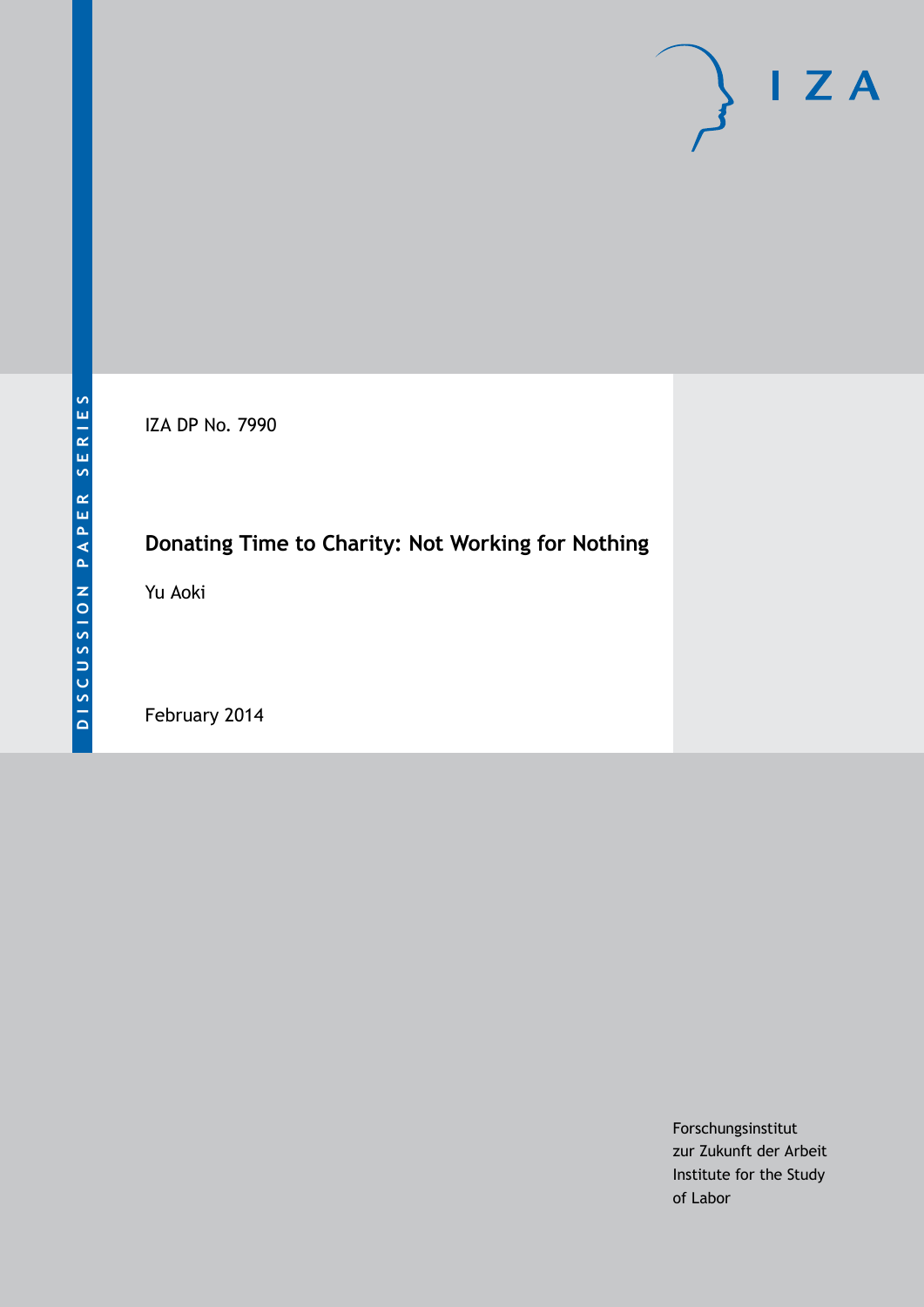# **Donating Time to Charity: Not Working for Nothing**

## **Yu Aoki**

*University of Aberdeen and IZA*

Discussion Paper No. 7990 February 2014

IZA

P.O. Box 7240 53072 Bonn Germany

Phone: +49-228-3894-0 Fax: +49-228-3894-180 E-mail: [iza@iza.org](mailto:iza@iza.org)

Any opinions expressed here are those of the author(s) and not those of IZA. Research published in this series may include views on policy, but the institute itself takes no institutional policy positions. The IZA research network is committed to the IZA Guiding Principles of Research Integrity.

The Institute for the Study of Labor (IZA) in Bonn is a local and virtual international research center and a place of communication between science, politics and business. IZA is an independent nonprofit organization supported by Deutsche Post Foundation. The center is associated with the University of Bonn and offers a stimulating research environment through its international network, workshops and conferences, data service, project support, research visits and doctoral program. IZA engages in (i) original and internationally competitive research in all fields of labor economics, (ii) development of policy concepts, and (iii) dissemination of research results and concepts to the interested public.

IZA Discussion Papers often represent preliminary work and are circulated to encourage discussion. Citation of such a paper should account for its provisional character. A revised version may be available directly from the author.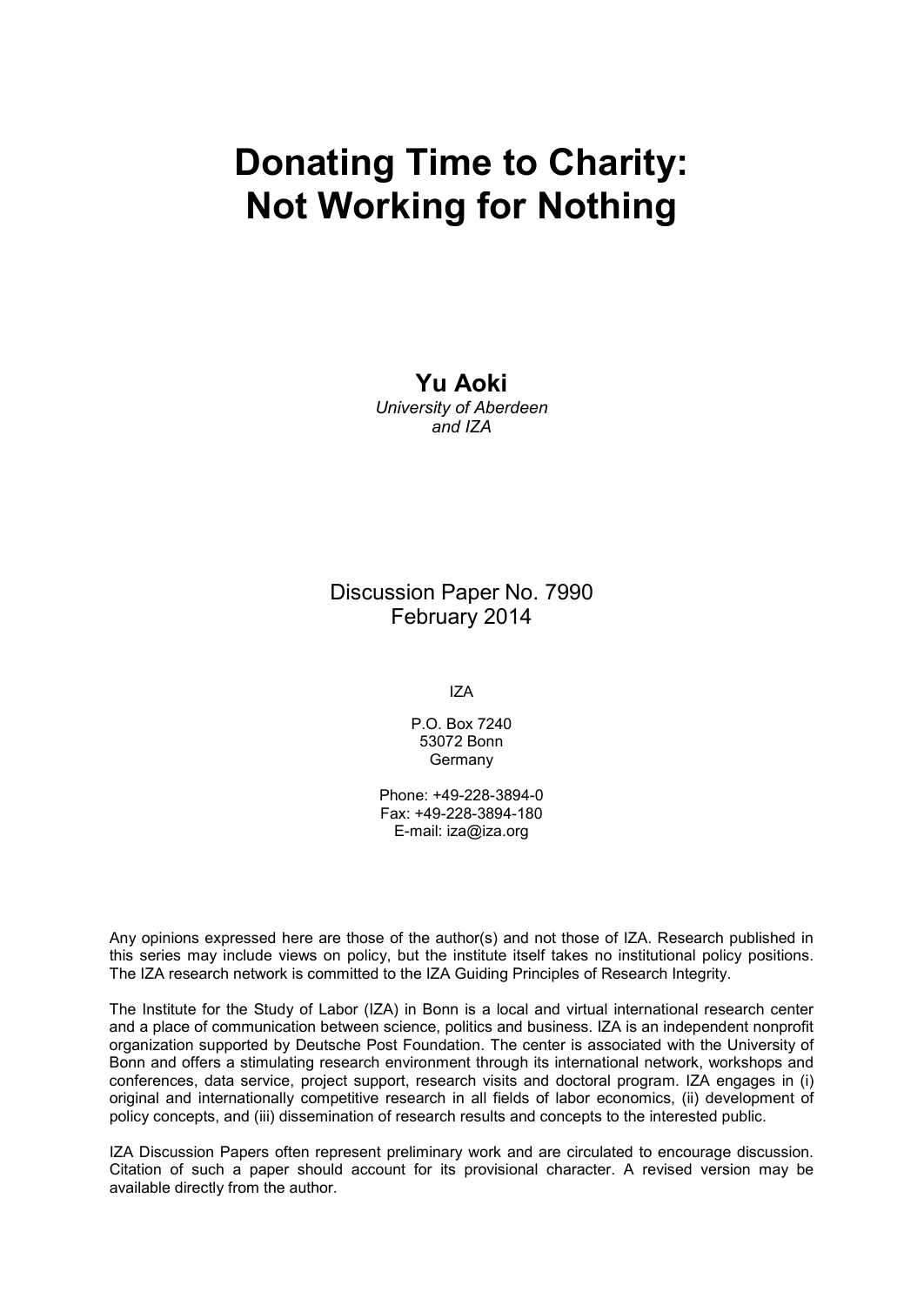IZA Discussion Paper No. 7990 February 2014

# **ABSTRACT**

# **Donating Time to Charity: Not Working for Nothing[\\*](#page-2-0)**

This paper explores the causal effect of volunteer work providing daily assistance to the elderly on elderly mortality. To identify the causal effect, I exploit the earthquake that occurred in midwestern Japan in 1995 as a natural experiment inducing exogenous variation in the level of volunteering. The municipalities hit by the earthquake experienced a sharp increase in the level of volunteering. Based on a comparison of mortality between the municipalities with no or little loss of life due to the earthquake, that experienced the sharp increase in the level of volunteering, and the nearby municipalities that were not hit by the earthquake, I find that volunteering significantly reduced elderly mortality. Close attention is paid to ensure that the results are not driven by the direct effects of the earthquake.

JEL Classification: I10, J14

Keywords: volunteer labor, charity, mortality

Corresponding author:

Yu Aoki Department of Economics Business School University of Aberdeen Dunbar Street Old Aberdeen, AB24 3QY United Kingdom E-mail: [y.aoki@abdn.ac.uk](mailto:y.aoki@abdn.ac.uk)

<span id="page-2-0"></span>Financial support from the University of Warwick is gratefully acknowledged. I am very grateful to Fabian Waldinger for his constant support and guidance. The detailed comments on earlier drafts by Wiji Arulampalam and Eric Strobl that greatly helped improve this paper are also acknowledged. I would like to thank Sascha O. Becker, Sonia Bhalotra, Hidehiko Ichimura, Victor Lavy, Rocco Macchiavello, Anandi Mani, Robin Naylor, Katherine Swartz, Heidi Williams, Christopher Woodruff and the participants of the EEA/ESEM Annual Congress in Malaga, the IZA/CEPR European Summer Symposium in Labor Economics in Ammersee, the Annual Conference of the Scottish Economic Society in Perth, the SIRE Young Researchers Forum at the University of Edinburgh, the ESPE Annual Conference in Aarhus, the Economics of Disasters Conference at the University of Brunel, and seminars at the University of Aberdeen and the University of Warwick for discussions that improved this paper. All remaining errors are my responsibility.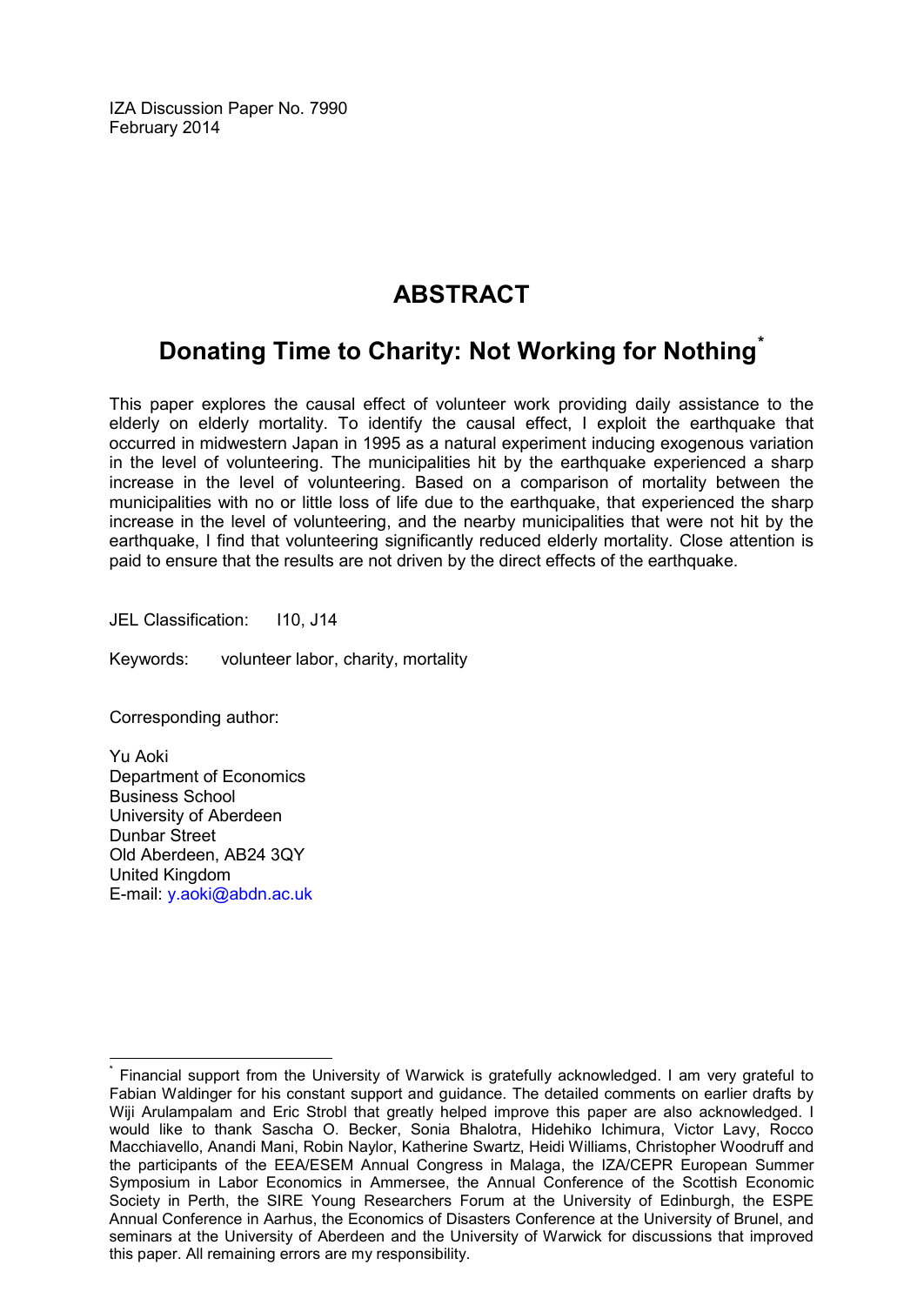### 1. Introduction

Millions of people across the world work for free. For example, more than a quarter of citizens in Japan and the United States and more than 40 percent of citizens in the United Kingdom participate in volunteer work.<sup>1</sup> Spending leisure time volunteering may not only generate utility to volunteers but may also yield benefits to society. Despite the scale and popularity of volunteer activity, however, formal research on its potential benefits is scarce. Among the various types of volunteer work, this study focuses on the effect of volunteer work providing daily assistance to the elderly on elderly mortality.

Clarifying the impact of volunteer work is important for several reasons. Firstly, longer and healthier lives are an obvious source of an individual's happiness. Thus, the potentially significant impact endorses the importance of volunteer activity. Secondly, given global population aging, health care expenditures are likely to rise further. Clarifying the contribution of volunteering to longevity and better health is therefore important for the overall maintenance of society. Finally, studying donations of money to charity, List and Lucking-Reiley (2002) suggest that individuals donate more money if they believe that their contribution helps achieve the goal of the charity. To the extent that the same mechanism holds for donations of time to charity, revealing the potentially significant impacts of volunteering may prompt individuals to engage in this activity.

A major challenge to identify the causal effect of volunteering on mortality is the endogeneity of volunteering. There may be more volunteers in municipalities with a large number of people with a high risk of mortality such as the elderly. It is thus hard to conclude if the level of volunteering affects mortality or vice versa. Equally, unobserved heterogeneity across municipalities that affects both mortality and the level of volunteering (e.g., the quality of local health care services) may bias estimates of the effect of volunteering.

To identify the causal effect of volunteering on mortality, I use variation in volunteering caused by the Kobe earthquake, which occurred in the midwestern part of Japan in 1995. During 1,500 years of recorded history, Kobe had never been struck by major earthquakes prior to 1995 (United Nations Center for Regional Development, 1995). Thus, the earthquake was arguably unanticipated, providing exogenous variation in volunteering. The level of volunteering considerably increased in municipalities hit by the earthquake, while other municipalities did not experience such a sharp increase in volunteering. Based on a comparison of mortality between the municipalities with no or little loss of life due to the earthquake, that experienced the sharp increase in the level of volunteering, and the nearby municipalities that were not hit by the earthquake, my results indicate that volunteering significantly reduced the mortality among people in their 70s and

<sup>&</sup>lt;sup>1</sup>Japanese, UK and US data are from the Survey on Time Use and Leisure Activities 2011, the Citizenship Survey 2010/2011 and the Current Population Survey 2011, respectively. The figures are percentages of respondents who engaged in volunteer work at least once in the past 12 months.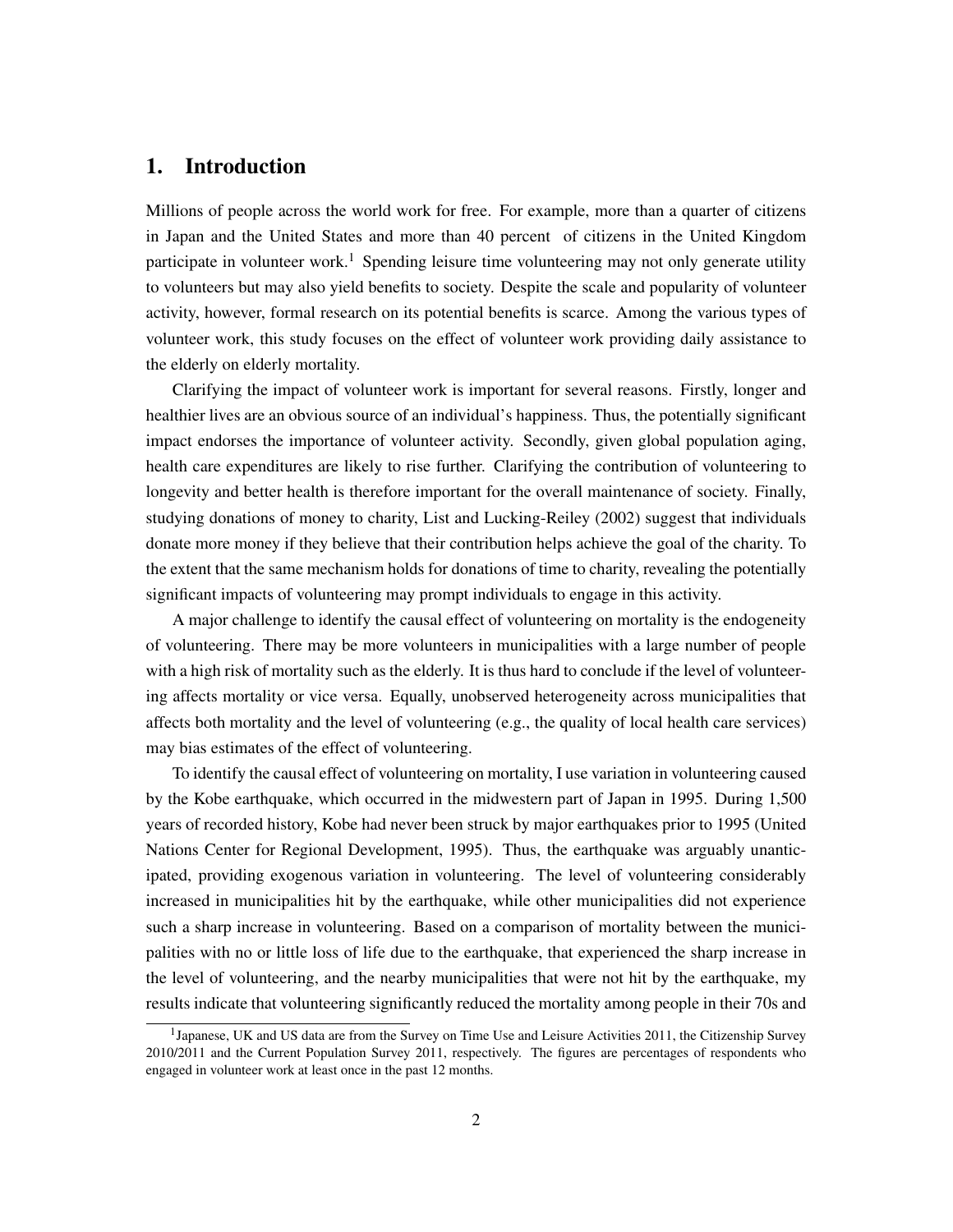80s or older. Evaluated at the mean, the estimate implies that approximately one life of a person aged 80 or older (out of 125 persons) was saved in a given year when the number of volunteers increased by 100 (out of 1,389 persons). Although the nature of the data does not allow me to determine if the reduction is driven by a reduction in the mortality of volunteers or care recipients, supporting evidence suggests that the reduction is likely to have occurred among care recipients. Furthermore, supplementary regressions to infer the mechanisms through which volunteering reduces mortality suggest that volunteering is likely to have reduced elderly morality by providing a quicker access to medical facilities and/or improving general health conditions of the elderly. Close attention is paid and a series of robustness checks are conducted to establish that the results are not driven by some effects of the earthquake other than volunteering, such as changes in public resources and healthcare capacity as well as broader changes in general altruism and social cohesion that are plausibly correlated with volunteering.

To the best of my knowledge, this is the first paper to examine the causal effect of volunteering on its outcome with an arguably credible identification strategy. Surprisingly, the effects of volunteering, especially its effect on the recipients of volunteer service, have been overlooked despite its enormous potential effects given the scale and popularity of volunteer activity. Instead previous research on volunteering conducted by economists primarily focuses on determinants of the supply of volunteer labor, seeking to understand why people work for free (Day and Devlin, 1998; Duncan, 1999; Freeman, 1997; Menchik and Weisbrod, 1987). The studies most closely related to this topic are those on donations of *money*, as opposed to *time*, to charity that investigate people's motivations to donate and optimal ways of fund-raising (Andreoni, 1989, 1990; Benabou and Tirole, 2006; DellaVigna et al., 2012; Fong and Luttmer, 2009; Grossman, 2010; Landry et al., 2006; Shang and Croson, 2009; Vesterlund, 2003).

The outcomes of volunteer work have been analyzed by social scientists in other disciplines, such as gerontology, sociology, and psychology. Their primary focus is on its effect on the wellbeing and mental health of volunteers themselves such as happiness, life satisfaction, self-reported health and depression (Morrow-Howell et al., 2003; Musick and Wilson, 2003; Piliavin and Siegl, 2007; Thoits and Hewitt, 2001; Van Willigen, 2000; Young and Glasgow, 1998). Among these studies there are several papers particularly focusing on the effect of volunteer work on mortality (Harris and Thoresen, 2005; Musick et al., 1999; Oman et al., 1999; Shmotkin et al., 2003). More precisely, using the Cox proportional hazards model, these papers compute hazard ratios for mortality that indicate the relative risk of mortality compared to a reference group conditional on control variables and find lower mortality risk among volunteers relative to non-volunteers. An issue with these studies is that it is not clear if volunteering reduces the risk of death or if people with a low risk of mortality participate in volunteering from the outset.

There is, however, one paper that exploits a difference in timing to address the endogeneity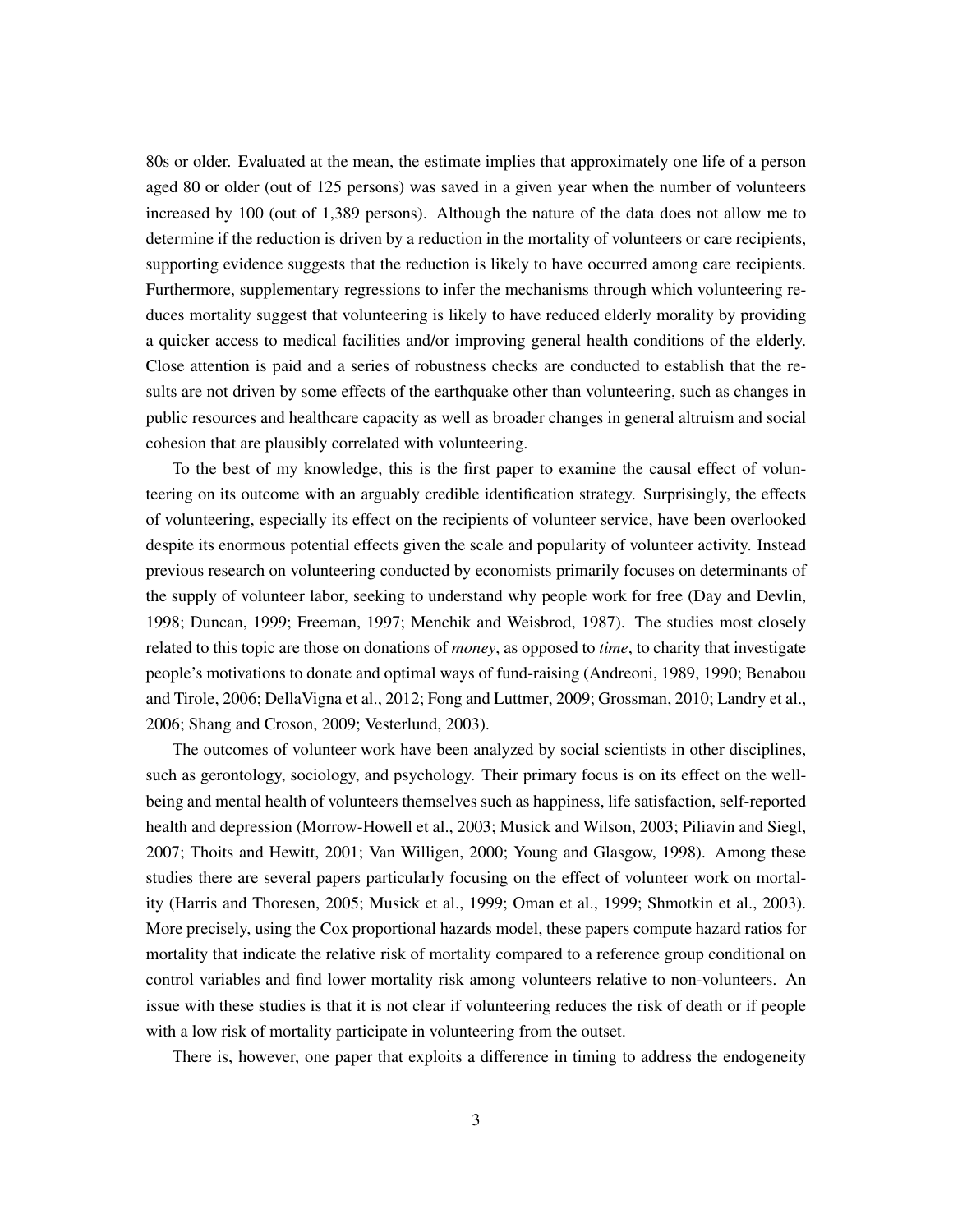of volunteering. Specifically, Luoh and Herzog (2002) estimate its effect on the mortality of volunteers and find that elderly Americans who engaged in volunteer work for 100 hours or more are less likely to die relative to those who volunteered for fewer than 100 hours. Their analytical strategy is to regress mortality status in period  $t$  on volunteer participation status in period  $t - 1$ to identify the causal effect of volunteering on mortality, controlling for health status prior to participation in volunteer work (i.e., health status in period  $t - 2$ ). A potential issue with their approach is that estimates of the effect of volunteering are biased if time-invariant unobserved heterogeneity that affects the health status of an individual is also correlated with the volunteer participation status of the individual. $<sup>2</sup>$ </sup>

The remainder of the paper proceeds as follows. Section 2 explains the earthquake and its effect on volunteering. Section 3 presents the econometric specification and discusses empirical problems and the identification strategy. Section 4 describes data on mortality, volunteering and earthquake damage to be analysed, while Section 5 discusses the main empirical findings and investigates the type of death that is affected by volunteer work to infer the mechanisms through which volunteering reduces mortality. A series of robustness checks and falsification exercises are conducted in Section 6. Particularly, careful attention is paid to ensure that the main results are not driven by changes in some factors other than volunteering in the wake of the earthquake, such as changes in public resources and broader changes in community solidarity and social capital. Finally, Section 7 discusses policy implications and concludes the paper.

#### 2. The Earthquake and Volunteer Work

The Kobe earthquake, officially called the great Hanshin-Awaji earthquake, occurred on 17 January 1995 with its epicenter in Hyogo Prefecture. The square in Panel A of Figure 1 indicates the location of Hyogo Prefecture, while the cross in Panel B indicates the epicenter. The earthquake recorded a magnitude of 7.3 and the maximum possible intensity of 7 on the Japanese intensity scale in the southern part of Hyogo Prefecture.<sup>3</sup> The earthquake caused the second largest loss of life in post-war Japan: 6,434 people were killed, 40,092 people were injured, and more than 300,000 people evacuated. More than 682,182 homes, factories, and shops were destroyed or burnt down and infrastructure such as water, electricity, gas supplies and phone lines were seriously disrupted.

<sup>&</sup>lt;sup>2</sup>Another potential issue is that Luoh and Herzog (2002) group those who did not volunteer and those who volunteered fewer than 100 hours into the same category and use them as a reference group. In other words, the reference group also contains those who participated in volunteer work. Thus, it is hard to interpret their estimates. In addition, the previous literature uses different cut-off values for measures of volunteering, e.g., the cut-off value of 40 hours in Musick et al. (1999), while the value is 100 hours in Luoh and Herzog (2002). It is therefore not clear how robust their results are to different cut-off values.

 $3$ The seismic intensity of 7 is assigned to an earthquake strong enough to alter a landform or cause a landslide.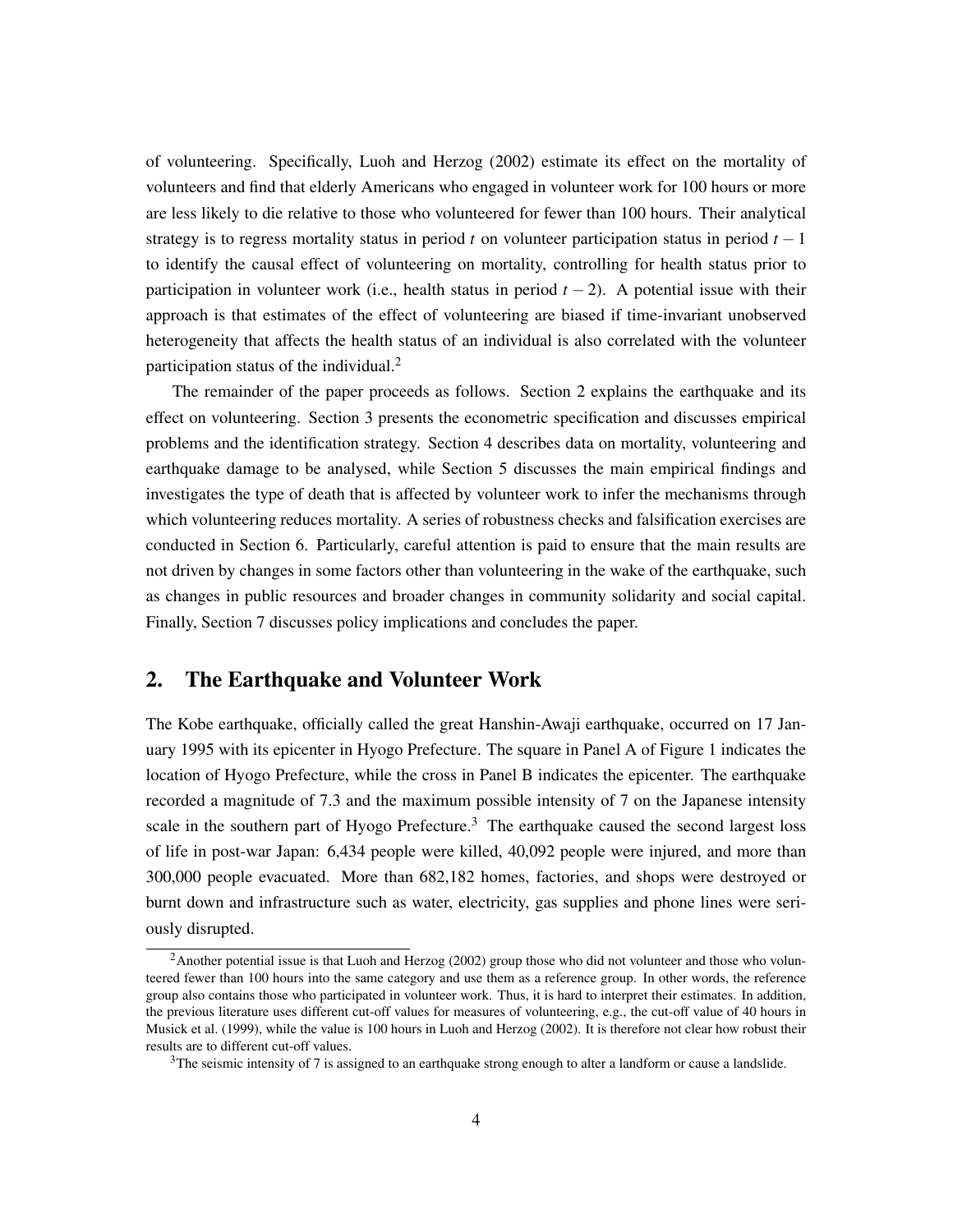

The square in Panel A indicates the location of Hyogo Prefecture in Japan. The cross in Panel B shows the location of the epicenter within Hyogo Prefecture.

Fig. 1. Hyogo Prefecture and the epicenter.

During 1,500 years that earthquakes had been recorded in Japan, Kobe had never been hit by major earthquakes, lending credibility to the notion that the city was safe from seismic activity (United Nations Center for Regional Development, 1995). Local governments, businesses and private households did not anticipate a large earthquake in this area and were not prepared for this large shock. For example, only three percent of property in the Kobe area was covered by earthquake indemnity as opposed to 16 percent in Tokyo (Edgington, 2010). Thus, the earthquake arguably provides an ideal natural experiment that generates exogenous variation in volunteering.

Shortly after the earthquake, a large number of volunteers from different parts of Japan gathered in the disaster area to provide emergency support, such as transporting relief, managing emergency shelters, and providing meals and nursing. A total of 1,377,000 people volunteered over the year following the earthquake, approximately 70 percent of whom were volunteering for the first time (Fire Service and Disaster Prevention Devision, 1996). Their activities attracted the attention of the media and were broadcast across Japan. Volunteering has become a popular activity among the public since then, as is demonstrated by the fact that the year 1995 is called "*Volunteer Gannen*", meaning "the starting year of volunteerism".<sup>4</sup>

In this paper, I focus on the volunteers registered with or known to the Hyogo Council of Social Welfare.<sup>5</sup> These volunteers engage in activities that primarily target the elderly residing

<sup>4</sup>Although volunteer activities had been taking place even before 1995, the activities were mainly conducted by people in, for example, certain religious or political groups and were not necessarily popular activities among the public.

<sup>&</sup>lt;sup>5</sup>There are individuals not registered with the Hyogo Council of Social Welfare but known to volunteer. They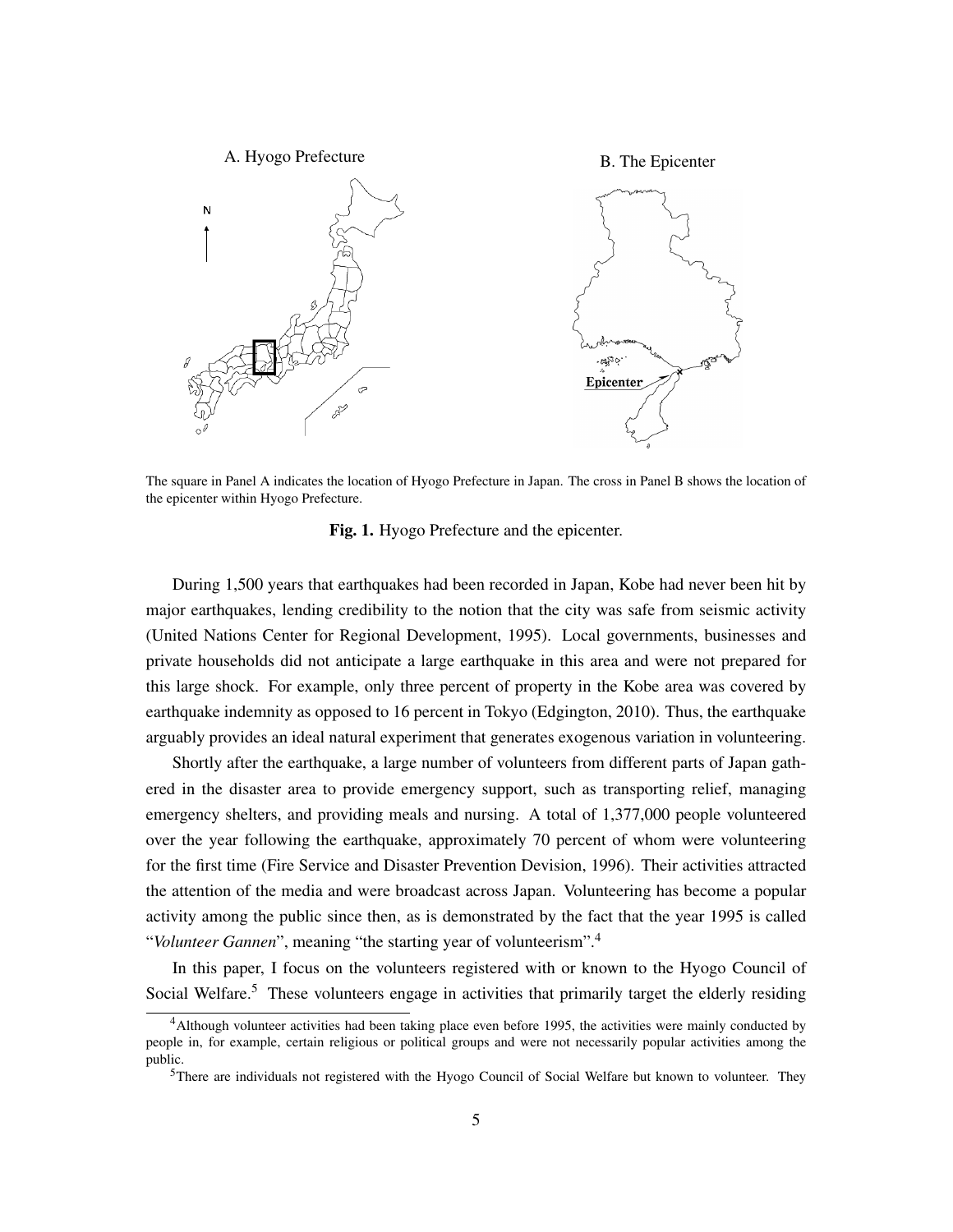in their own local communities (Hyogo Council of Social Welfare, 1997). As of 2000, approximately 83 percent of the volunteer activities target the elderly at home, while the rest targets the disabled and individuals in hospitals and care homes. The primary activities of the volunteers are the delivery of meals, visits to houses, hospitals and care homes for a chat, the organization of community gatherings, and assistance with daily tasks (e.g., housework). Figure 2 summarizes the characteristics of volunteers. As shown in Panel A, the vast majority of volunteers are female. Panel B indicates that individuals in their 60s account for the largest proportion of volunteers, 25.4 percent. People in their 50s are the second largest, 23.2 percent, implying that these two age bands account for approximately half of the volunteers. Presumably, females in these age bands have already completed child rearing and are devoting part of their time to volunteering. Panel C presents the occupational composition of volunteers. A noticeable feature of the occupational composition is that housewives alone account for nearly half of volunteers.

#### 3. Identification Strategy

I now turn to a discussion of the identification strategy. This study explores the causal effect of volunteering on mortality by regressing mortality on a measure of volunteering, controlling for various socio-economic indicators. The following model is specified:

$$
ln(\#deaths)_{it} = \beta_0 + \beta_1 ln(\#volumteers)_{it} + X'_{it} \gamma + v_i + \tau_t + \varepsilon_{it}
$$
 (1)

where  $ln(\text{#deaths})$ <sub>it</sub> represents the logged number of deaths in municipality *i* in year *t*, and  $ln(\text{\#}volunteers)_{it}$  is the logged number of volunteers. The time varying socio-economic characteristics,  $X_{it}$ , and the parameter  $\gamma$  are  $K \times 1$  vectors, where *K* is the number of socio-economic indicators.  $v_i$  and  $\tau_t$  are municipality and year fixed effects, respectively, and  $\varepsilon_{it}$  is the disturbance term.

The main coefficient of interest is  $\beta_1$  which measures the effect of volunteering on mortality. An econometric issue in the estimation of equation (1) is the endogeneity of volunteering. Specifically, unobserved heterogeneity such as the quality of local health care services may affect both mortality and the level of volunteering. It may also be the case that there are more volunteers in municipalities with a large number of vulnerable individuals such as the elderly (reverse causality). If it is the case, the OLS estimator for  $\beta_1$  is biased. More precisely, a possible negeative effect of volunteering on mortality is positively biased, resulting in a bias towards zero. An unbiased

are members of community organizations such as women's associations, neighborhood councils, students associations, local elderly clubs, etc. There may well be other volunteers not registered with and not known to the council. Possible implications of unregistered and unknown volunteers will be discussed in Section 5.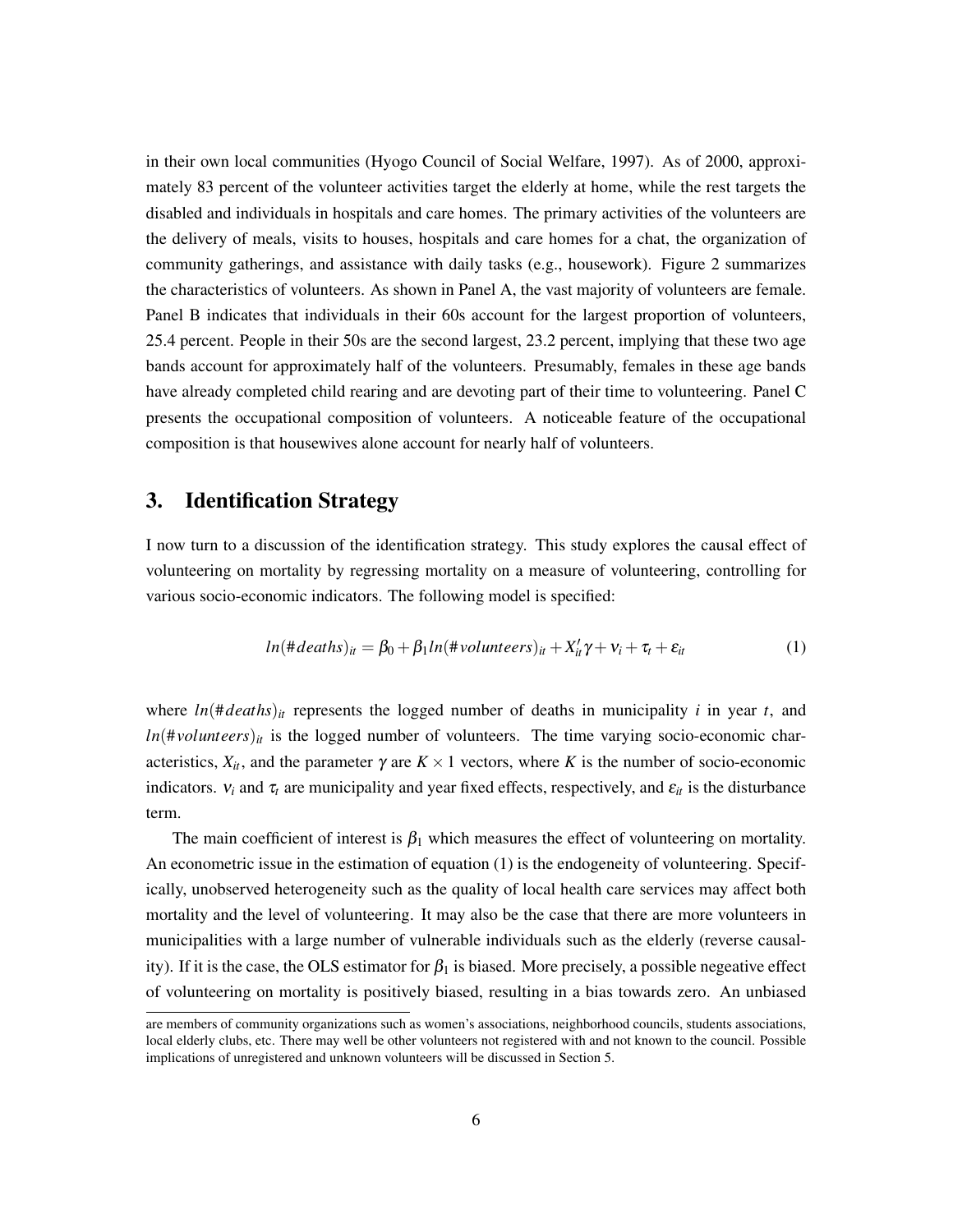

Fig. 2. Volunteer characteristics.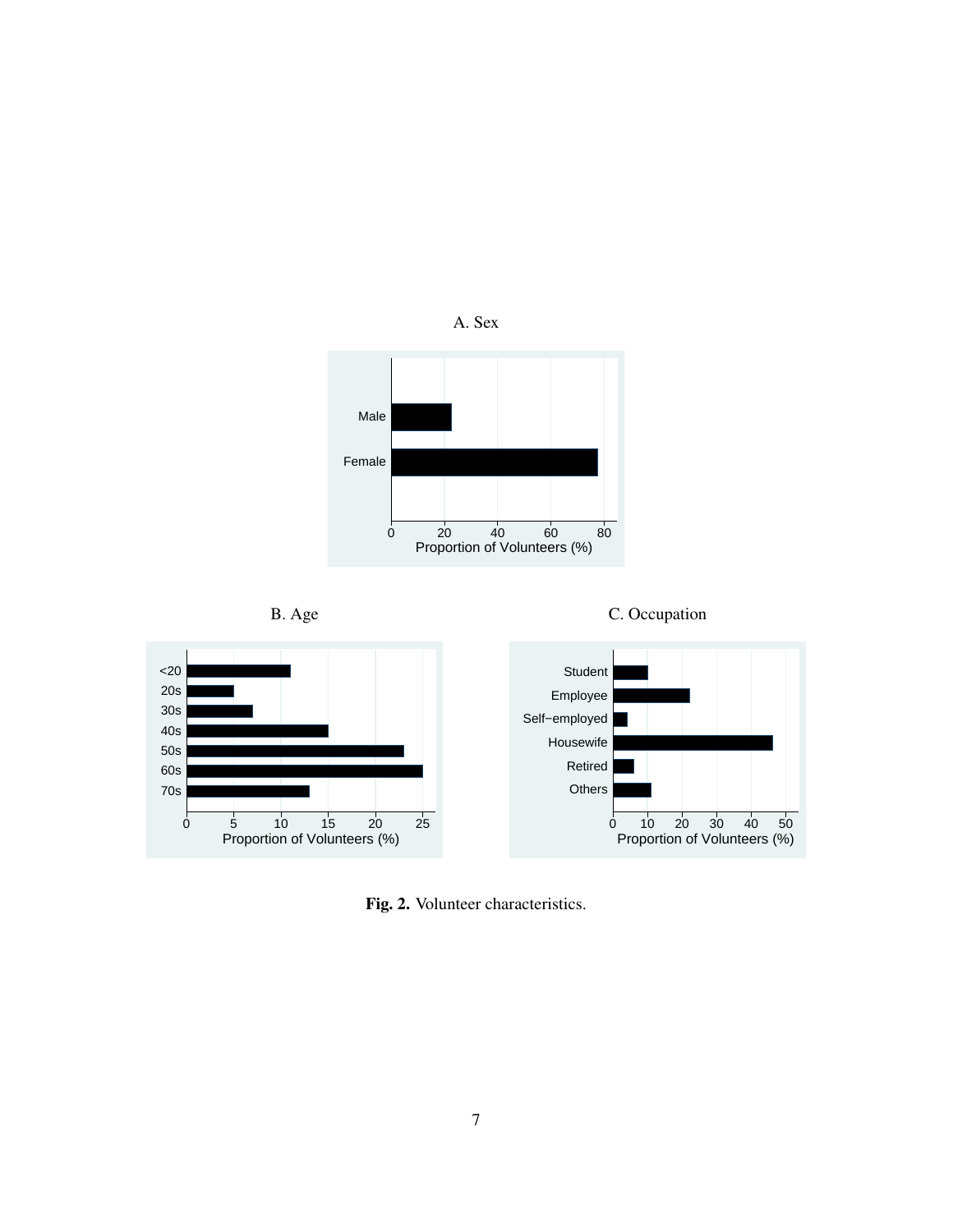estimator can be obtained by using the instrumental variable (IV) estimator, which requires an instrument giving exogenous variation in volunteering.

In this paper, physical damage caused by the earthquake is used as an instrument for volunteering. For the physical damage to be a valid instrument, I require the assumption that, conditional on volunteering, the physical damage has no direct effect on mortality. However, the nature of the instrument raises several concerns about the validity of the assumption. Firstly, 6,434 people were killed by the earthquake, and thus the identifying assumption does not hold in the year 1995. Secondly, apart from the accidental deaths due to the earthquake, chronic illnesses may have deteriorated due to earthquake-related disruptions to daily life (e.g., living in emergency shelters). Thirdly, public resources provided subsequent to the earthquake may have also affected mortality. In order to address these types of concerns, two strategies are employed. I firstly omit the year 1995 and secondly omit severely damaged municipalities from the sample.

Omitting the year 1995 would address the temporary change in mortality in the aftermath of the earthquake. The earthquake occurred in January 1995, and the peak number of 316,678 persons were displaced in January 1995. The number of displaced persons steadily decreased as the (re)construction of homes and temporary housing proceeded, and 97 percent of displaced persons left emergency shelters by August 1995. The earthquake also caused serious damage to infrastructure such as water, electricity, gas supplies and phone lines.<sup>6</sup> However, repairs of the infrastructure were extremely rapid. Electricity and phone lines were repaired by the end of January 1995, and water and gas supplies resumed by the end of April 1995. The earthquake also severely damaged medical facilities. As of January 1995, 33 percent of hospitals and clinics in Hyogo Prefecture were closed due to damage to buildings or disruptions in infrastructure. Within a month, however, 70 percent of hospitals and clinics had resumed operations, and subsequently 93 percent had resumed operations by the end of 1995. Thus, omitting year 1995 from the sample also addresses the possibility of an increase in mortality induced by temporary disruptions to daily life, infrastructure and medical facilities.

Nevertheless, there may still be a concern that the damage caused by the earthquake had longterm consequences on mortality even after omitting year 1995. For instance, the earthquake may have disproportionately killed frail individuals such as the elderly, leading to a lower mortality afterward because relatively fitter individuals survived. It could also be the case that the mental stress caused by the earthquake and public resources provided in disaster areas had a persistent effect on mortality even after 1995. To address these concerns, I further restrict the sample and drop the set of municipalities severely damaged by the earthquake, though robustness checks will also be conducted using the full sample to see how sample specifications affect estimation results.

<sup>&</sup>lt;sup>6</sup>Water, electricity and gas supplies were cut off in 69, 50 and 46 percent of the households, respectively, and 478,000 phone lines were cut off immediately after the earthquake. The figure for power outages also includes neighboring Osaka Prefecture.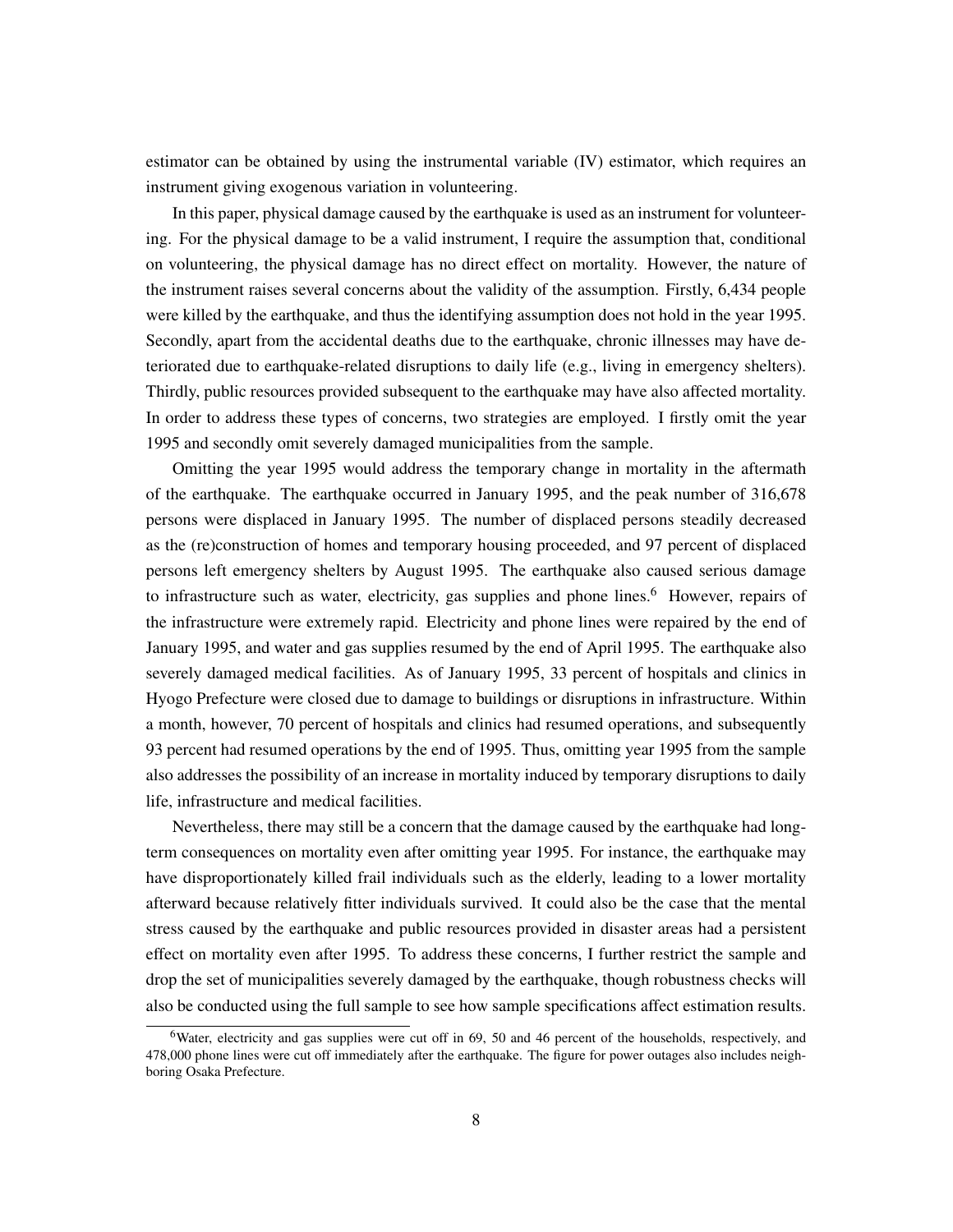

The black area is a subset of municipalities severely damaged by the earthquake and excluded from the sample. The dark gray area corresponds to the treatment group that recorded little to moderate damage, while the light gray area corresponds to the control group that is not hit by the earthquake.

Fig. 3. Earthquake intensity – sample municipalities and omitted municipalities.

Figure 3 shows municipalities in Hyogo Prefecture according to their damage intensity. Among the set of municipalities with damage, the gray area corresponds to a subset of municipalities that recorded little to moderate damage, while the black area corresponds to those severely damaged.<sup>7</sup> As can be seen, these are the four municipalities closest to the epicenter, which account for a substantial amount of the physical damage due to the earthquake: 98, 85 and 88 percent of the total deaths, serious injuries and complete destruction of homes, respectively.

Omitting these municipalities has several important implications. Firstly, most individuals who died due to the earthquake were living in these severely damaged municipalities. If the

 $7A$  municipality recorded above the 75th percentile value of the distribution of a death measure is classified as a severely damaged municipality. The death measure corresponds to the number of deaths caused by the earthquake, such as death by crushing. In Section 6, different definitions of severely damaged municipalities are used.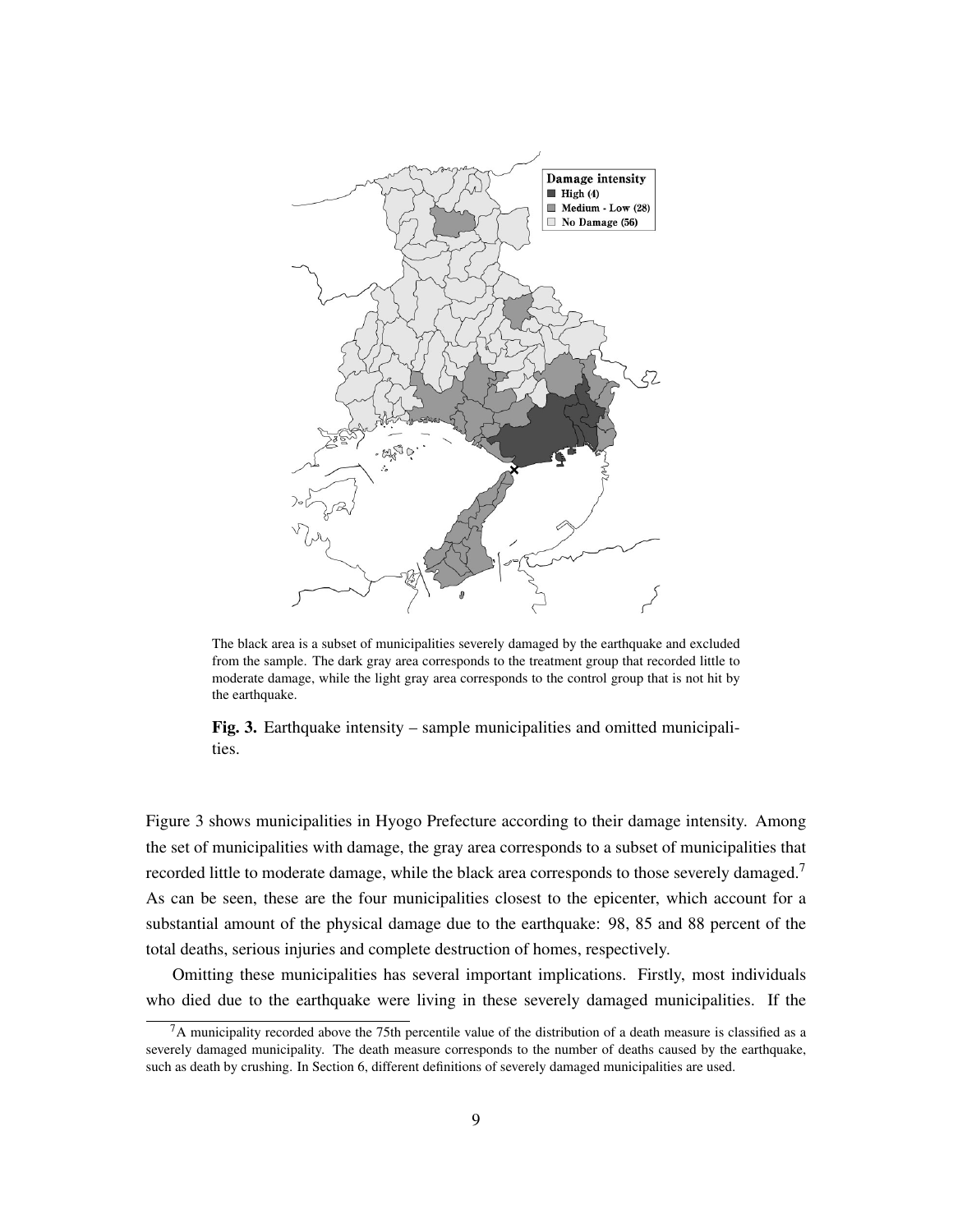#### Table 1: Earthquake damage.

|                           |                   | Treatment |                   | Control   |
|---------------------------|-------------------|-----------|-------------------|-----------|
|                           | 28 municipalities |           | 56 municipalities |           |
|                           | Mean              | Std. Err. | Mean              | Std. Err. |
| Deaths per 1,000 pop      | 0.06              | 0.03      | 0.00              | 0.00      |
| Injuries per 1,000 pop    | 5.45              | 3.05      | 0.00              | 0.00      |
| Destroyed hh per 1,000 hh | 114.35            | 65.28     | 0.00              | 0.00      |

*Notes:* Mean refers to weighted means where weights are population. Variable labels indicate the following: number of deaths per 1,000 persons, number of individuals injured per 1,000 persons, and the number of households whose homes were destroyed per 1,000 households.

earthquake disproportionately killed vulnerable individuals, it would thus have happened in these omitted municipalities. Likewise, if the mental stress caused by, for example, experiencing a large number of deaths in a neighborhood or loosing homes had a long-term effect on mortality, it would have affected mortality in the omitted municipalities. Secondly, as mentioned previously, medical facilities were heavily damaged, a large number of individuals were displaced, and public resources were provided in the disaster areas subsequent to the earthquake, which may have had long-term consequences on mortality. Omitting municipalities heavily damaged by the earthquake addresses these types of concerns, as emergency shelters, medical facilities that experienced severe damage, and the areas targeted for providing extensive public support were concentrated in these omitted municipalities.<sup>89</sup>

Table 1 presents the average destruction due to the earthquake in the treatment and control municipalities. A municipality is categorized as treated if the municipality recorded a positive level of physical damage due to the earthquake. Thus, the average destruction in control municipalities is equal to zero by construction. After omitting the four most severely damaged municipalities, my sample consists of 28 municipalities in the treatment group and 56 municipalities in the control group. Table 1 indicates that approximately 0.5 percent of people were injured and approximately 10 percent of households had their homes damaged in the treatment municipalities. As expected, the share of individuals who died, 0.006 percent, is not substantial because severely damaged municipalities are excluded.

<sup>8</sup>As of 1995, approximately 98 percent of displaced persons, 99 percent of the hospitals and clinics that were closed, and 91 percent of public expenditure on disaster relief were concentrated in these omitted municipalities.

<sup>&</sup>lt;sup>9</sup>Section 6 will explicitly account for healthcare capacity and the provision of public resources as robustness checks.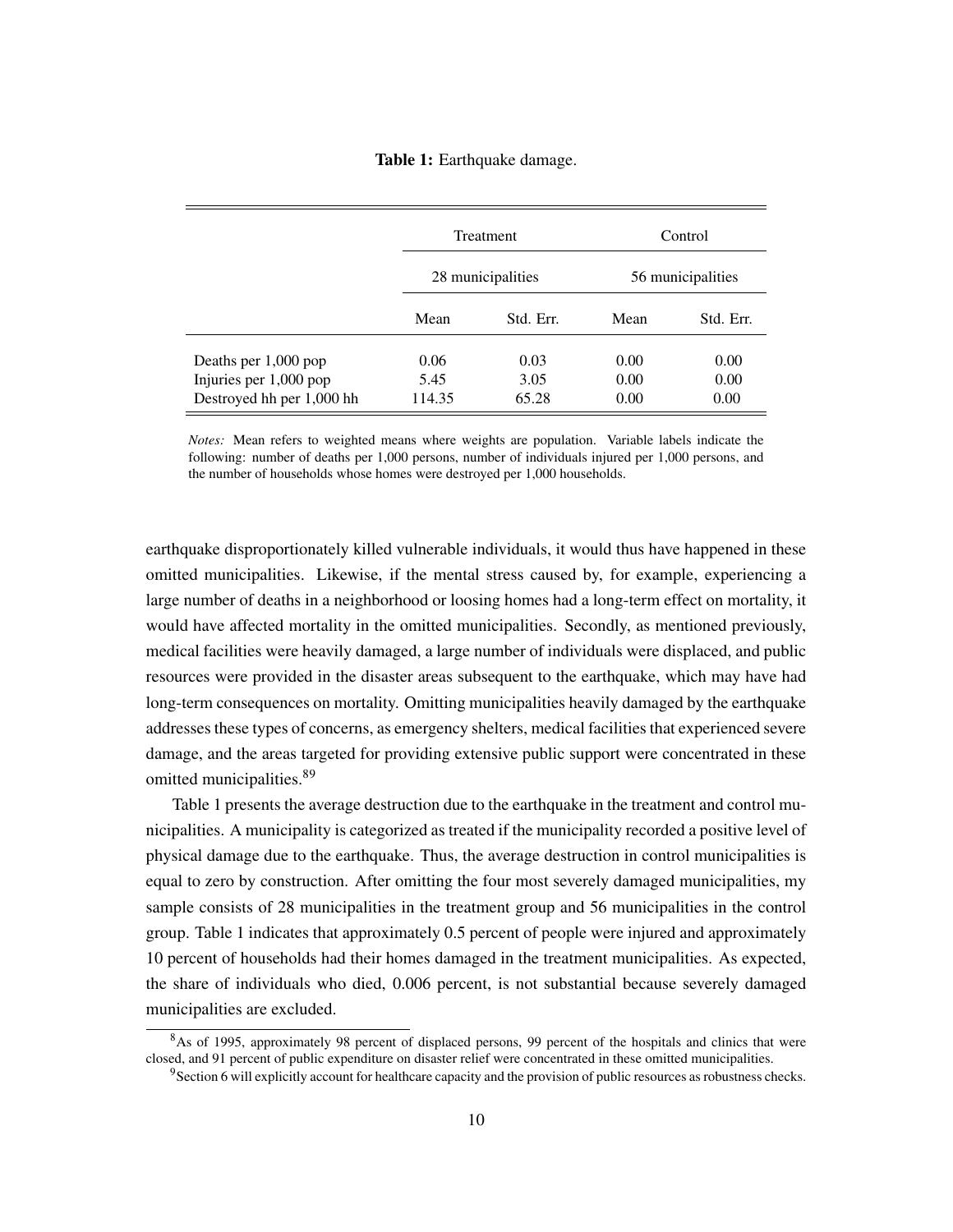

Fig. 4. Relative level of volunteers in the treatment municipalities to the control municipalities.

For the earthquake damage to be a valid instrument, it must be correlated with volunteering. Figure 4 plots the level of volunteers in the treatment group relative to the control group. For example, the relative level of volunteers plotted on the y-axis equals 10 if the number of volunteers in the treatment group was 10 percent higher, and it equals zero if there is no difference in the number of volunteers between the two groups. The graph shows that there was a lower level of volunteers in the treatment municipalities before the earthquake in 1995, although the difference is not significantly different from zero. In contrast, the level of volunteers sharply increased after the earthquake by approximately 15 percent and stayed at the higher level, implying that the earthquake caused a persistent rather than a temporary increase in the level of volunteers.<sup>10</sup>

To identify the causal effect of volunteering, it is important that the treatment and control municipalities had similar characteristics prior to the earthquake. Table 2 compares the preearthquake characteristics of the two groups. Panel A indicates that there is no important difference in sex and age compositions, the divorce rate and the widowed rate. Although treated

<sup>&</sup>lt;sup>10</sup>The relative level of volunteers in the year 1995 between the two groups is not significantly different from zero. This is not surprising given that the earthquake occurred in January 1995 and the number of volunteers was recorded in March 1995, implying that presumably not enough time had passed since the earthquake occurred.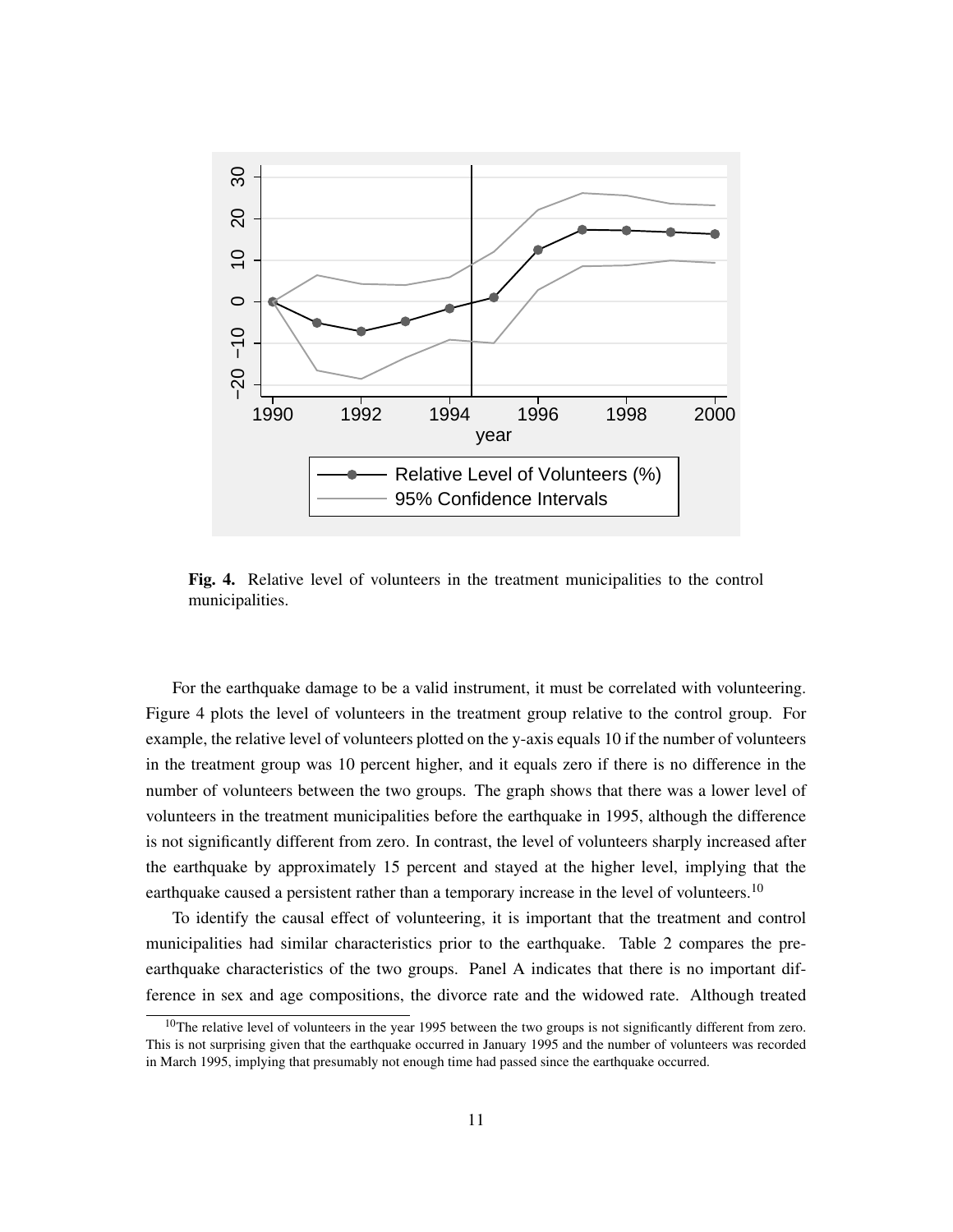|                             | Treatment |                   | Control           |           |         |  |
|-----------------------------|-----------|-------------------|-------------------|-----------|---------|--|
|                             |           | 28 municipalities | 56 municipalities |           |         |  |
|                             | Mean      | Std. Err.         | Mean              | Std. Err. | p-value |  |
| A. Demography               |           |                   |                   |           |         |  |
| Sex ratio                   | 0.97      | 0.12              | 0.93              | 0.05      | 0.75    |  |
| % Pop under 15              | 18.70     | 5.14              | 19.08             | 2.11      | 0.97    |  |
| % Pop over 65               | 11.14     | 2.95              | 16.03             | 1.55      | 0.55    |  |
| % Divorced                  | 2.44      | 0.86              | 1.76              | 0.23      | 0.83    |  |
| % Widowed                   | 7.38      | 2.01              | 10.24             | 1.04      | 0.67    |  |
| In-migration per 1,000 pop  | 46.07     | 5.51              | 32.25             | 1.87      | 0.48    |  |
| Out-migration per 1,000 pop | 44.92     | 6.02              | 34.34             | 1.82      | 0.59    |  |
| B. Education                |           |                   |                   |           |         |  |
| % Compulsory                | 22.45     | 6.15              | 31.54             | 2.96      | 0.39    |  |
| $%$ High school             | 33.44     | 9.73              | 30.22             | 3.67      | 0.76    |  |
| % University                | 14.89     | 4.44              | 10.15             | 1.31      | 0.52    |  |
| C. Economy                  |           |                   |                   |           |         |  |
| % Unemployed                | 1.68      | 0.56              | 1.21              | 0.17      | 0.86    |  |
| % Employed                  | 47.42     | 13.61             | 48.21             | 5.27      | 0.95    |  |
| Income per cap              | 1,400     | 177               | 1,128             | 61        | 0.07    |  |
| Medical exp per cap         | 637       | 84                | 516               | 27        | 0.09    |  |

#### Table 2: Municipality characteristics.

*Notes:* Mean refers to weighted means where weights are population. Figures are the average over the pre-earthquake period, i.e., year<1995. The p-value corresponds to p-values of tests under the null hypothesis of equality of means or proportions between the treatment and control groups. The sex ratio corresponds to number of males relative to females. % divorced and % widowed are defined for individuals aged 15 or above. Per capita taxable income and public medical expenditures on the elderly are measured in  $\yen$ 1,000.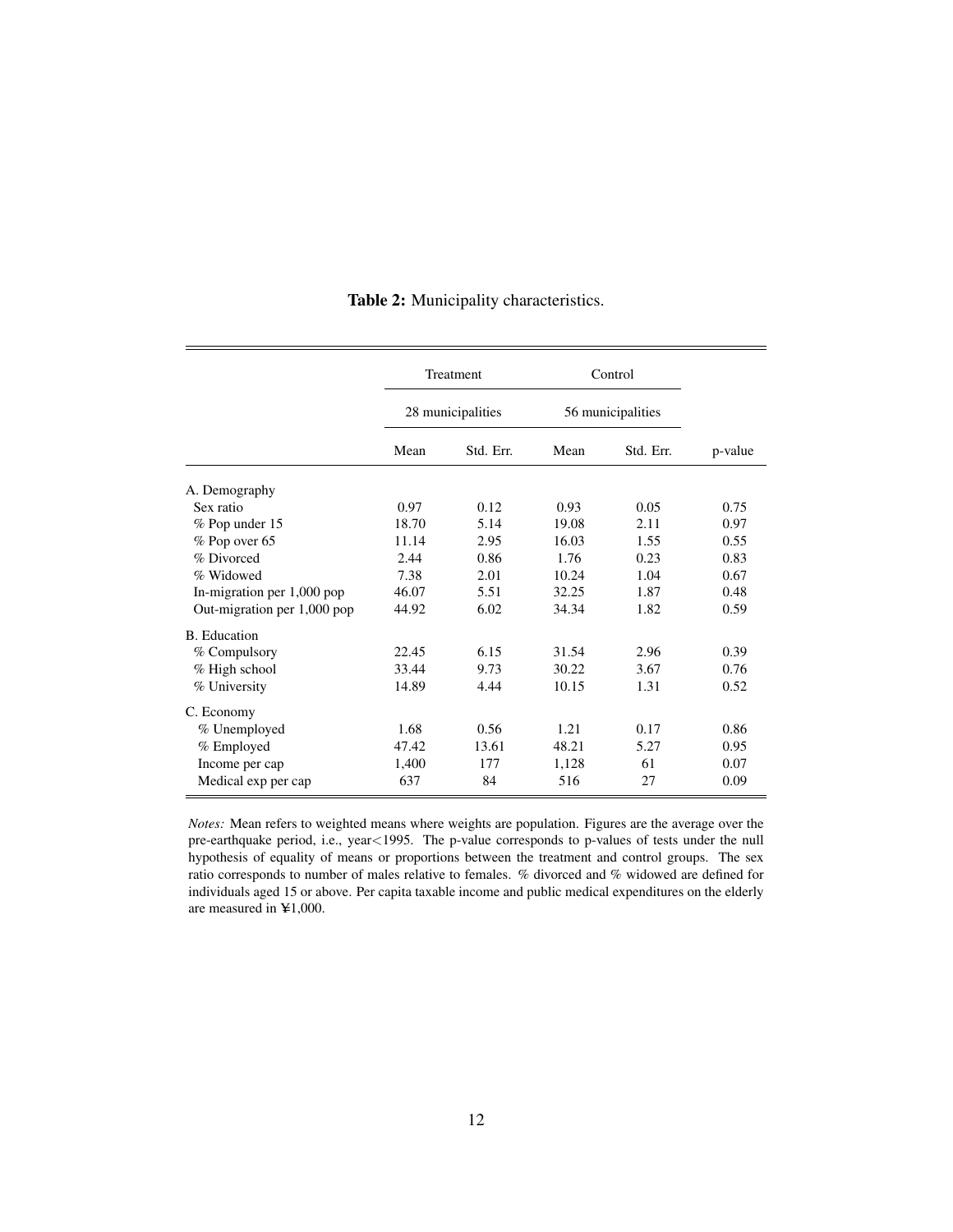

Fig. 5. VOLUNTEERS PER ELDERLY PERSON

*Notes:* Two series correspond to the weighted-average number of volunteers per individual aged 80 or older. The weight is earthquake damage.

municipalities display higher in-migration and out-migration rates, the rates are not statistically different between the two groups. Panel B suggests that the level of educational attainment is higher in the treatment group, but the difference is not statistically significant. With respect to characteristics related to the labor market and the economy (Panel C, Table 2), the unemployment and employment rates are similar in the two groups. Per capita income and public medical expenditures on the elderly are higher in the treatment group, but the differences are again not statistically significant.

The identification of the effect of volunteering also requires that trends in the treatment and control groups were the same prior to the earthquake. Figure 5 plots the number of volunteers per elderly person in the two groups. Figure 5 indicates that the control municipalities exhibited a steeper upward trend prior to the earthquake, which potentially underestimates the effect of earthquake damage on volunteering. After the earthquake, trends in the number of volunteers between the two groups diverge, and the treatment municipalities exhibit a higher number of volunteers per elderly person. Although there seems to be dips in the two series in 1997, a shock to volunteering that equally affects the two groups is absorbed by year fixed effects. Note that,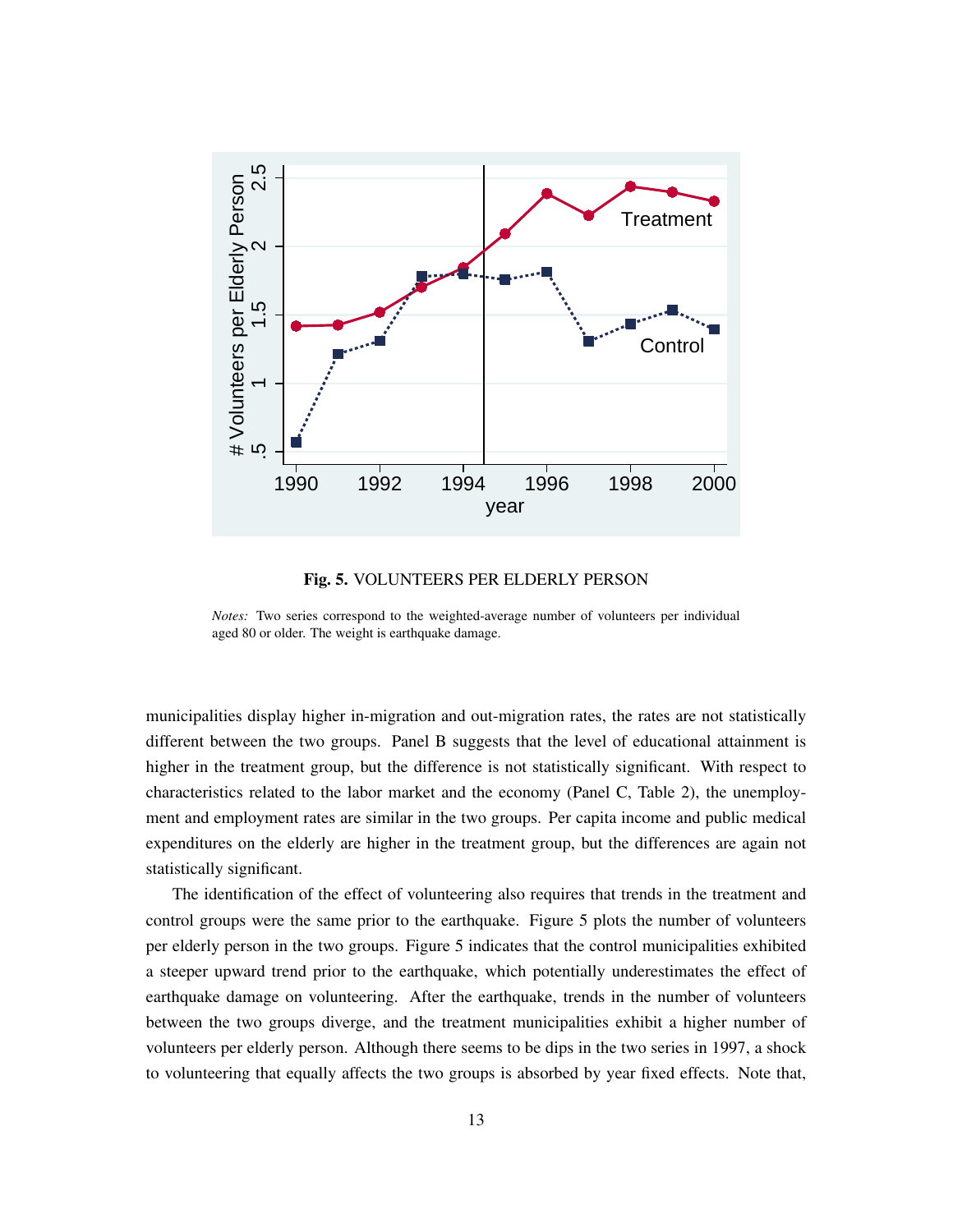at a glance, it may be counterintuitive that the volunteer rate in the control group flattened out after the earthquake. However, given that the control group did not experience any earthquake damage, the volunteer rate in the treatment group would have also flattened out in the absence of the earthquake.

Turning to mortality, Figure 6 plots the mortality rate by age cohort. The mortality rate is expressed per 1,000 individuals in the corresponding age cohort. For a comparison purpose, the mortality rate of the set of municipalities that recorded a positive level of earthquake damage, including severely damaged municipalities, is also reported. Not surprisingly, Figure 6 shows sharp spikes in the year of the earthquake, 1995, regardless of age cohort for the set of municipalities with a positive level of earthquake damage. As expected, however, after excluding the severely damaged municipalities from the sample, the treatment group does no longer exhibit the sharp spikes in 1995. Prior to the earthquake, the mortality rates between the treatment and control groups exhibited downward trends in every age cohort with higher mortality rates in the treatment group. The higher pre-earthquake mortality rates observed in the treatment group do not invalidate the identification because the systematic differences between the two groups are absorbed by municipality fixed effects. After the earthquake, the mortality rate of people in their 60s and 80s or older in the treatment group appears to have decreased to a greater extent, while such a pattern was not observed in other age cohorts.

#### 4. Data and Variables

My sample consists of observations for 84 municipalities in Hyogo Prefecture from 1990 to 2000. Data on mortality and divorce are obtained from the Current Population Survey (*Jinko Dotai Chosa*) conducted every year by the Ministry of Health, Labor, and Welfare. The survey has been conducted since 1898 and collects data on births, deaths, stillbirths, marriages and divorces.

Data on volunteering are available from the Hyogo Council of Social Welfare Activity Report (*Kennai Syakyo Katsudo Genkyo Chosa*). The report provides various figures related to volunteering, such as the number of volunteers and voluntary groups at the municipality level in Hyogo Prefecture. These volunteers engage in activities that primarily target the elderly residing in their own local communities. Characteristics of care receivers, problems and challenges that volunteer activities face are also described in the report, which provides a detailed and useful source of information on volunteering and is available from 1990 onwards. However, the descriptions of the characteristics of volunteers and volunteer activities are rather narrative in nature, and thus it is difficult to provide their statistical overview. I therefore also extract data on volunteer characteristics and the contents and frequency of volunteer work from the Report on the Trend in Volunteer Activity (*Volunteer Katsudo Doko Chosa Hokokusyo*), which is a report on a survey of volunteer-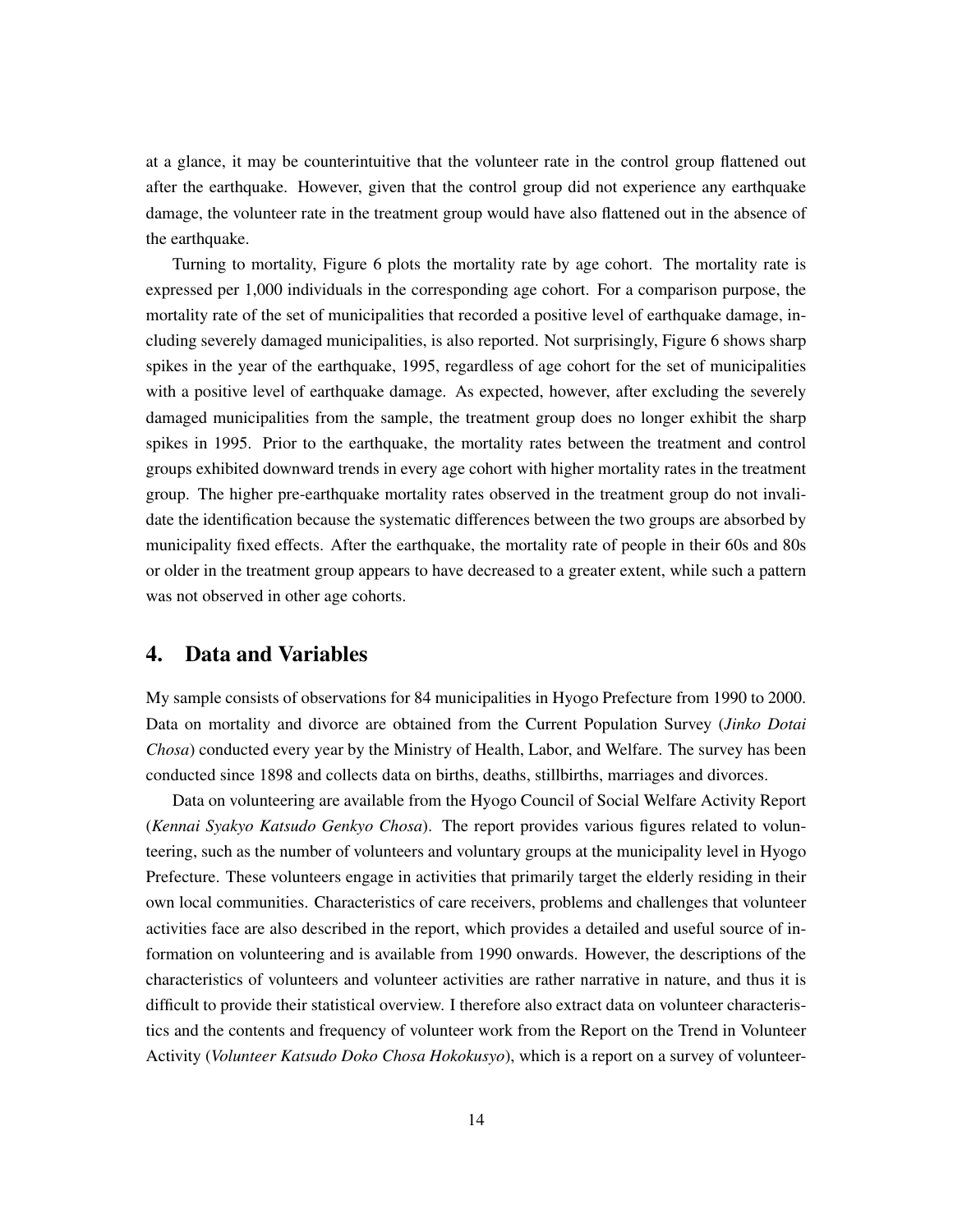

Panel C. Mortality rate, 70s

Panel A. Mortality rate, 50s

Panel B. Mortality rate, 60s



Panel D. Mortality rate, 80+



Fig. 6. MORTALITY RATE BY AGE COHORT

*Notes:* Each series represents the weighted average number of deaths per 1,000 persons. Weights are the population in the corresponding age cohort.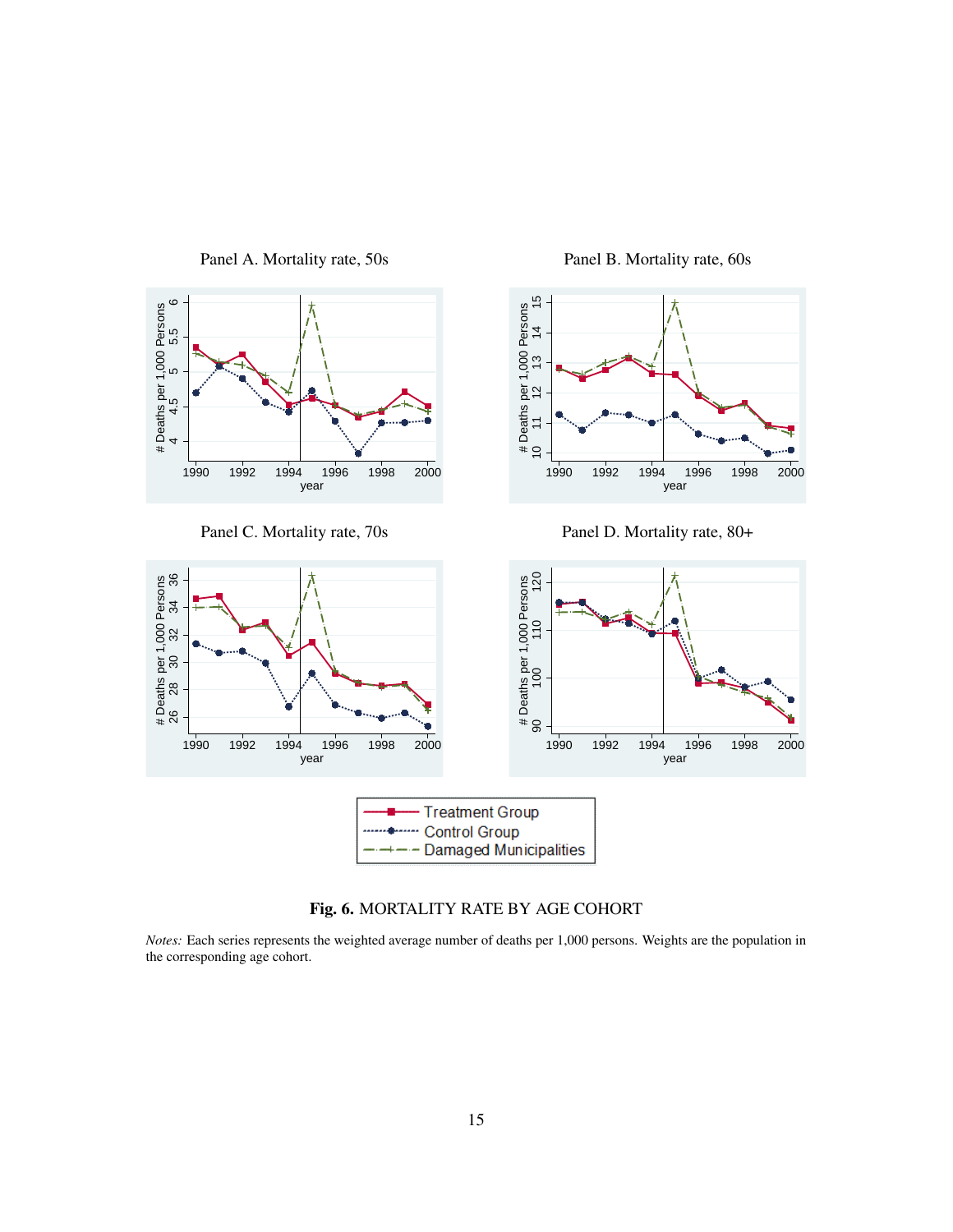ing in Hyogo Prefecture that has been conducted every four years since 1984. The survey collects various information on volunteering such as the sex, age, and occupation of volunteers, frequency of volunteer activity and financial conditions of voluntary groups, etc.

Information on the physical damage due to the earthquake is provided by the Disaster Prevention Division of Hyogo Prefecture. The document reports physical damage due to the earthquake officially confirmed by the Fire and Disaster Management Agency of the Ministry of Internal Affairs and Communications. Earthquake damage is categorized into injuries, deaths and damage to buildings, and each category is further divided into sub-categories according to the extent of the damage.

Public medical expenditures on the elderly are obtained from the National Health Insurance and Health Insurance for the Aged in Hyogo (*Hyogo no Kokuho Rouken*). The document summarizes public expenditures related to health at the municipality level in Hyogo Prefecture. Information on donations of money to charity is provided by the Hyogo branch of the Japanese Red Cross. The data is on money donated to the Japanese Red Cross and is available from 1989 onwards at city and regional levels in Hyogo Prefecture. The regional level data is decomposed into town level using town population as a weight.

Data on covariates other than public medical expenditures and divorce are obtained from a survey report, the System of Social and Demographic Statistics of Japan (*Syakai Jinko Tokei Taikei*). The survey covers every municipality in Japan and collects information on socio-economic and demographic conditions of municipalities. It has been conducted since 1976 and provides 1,500 social and demographic variables by municipality. As socio-economic indicators, I use municipality level measures of economic activity, demography, healthcare expenditure, healthcare capacity, and educational level: taxable income per capita, unemployment rate, sex ratio, age-cohortspecific population, divorce rate, medical expenditures on the elderly per capita, the number of hospitals and clinics per 1,000 population, and high school participation rate. The first lag of population is used because mortality and population in period *t* are simultaneously determined. Data on the unemployment rate and population by age cohort are available only in census years (i.e., 1990, 1995 and 2000). Thus, values in years other than census years are computed in a manner detailed in the appendix.

#### 5. Results

I begin by presenting the OLS estimates of equation (1). Table 3 reports the estimates of regressions in which mortality by age cohort is regressed on municipality and year fixed effects and other controls between 1990 and 2000. The dependent variables in columns (1) to (4) correspond to the logged number of individuals who died in their 50s, 60s, 70s, and 80s or older, respectively.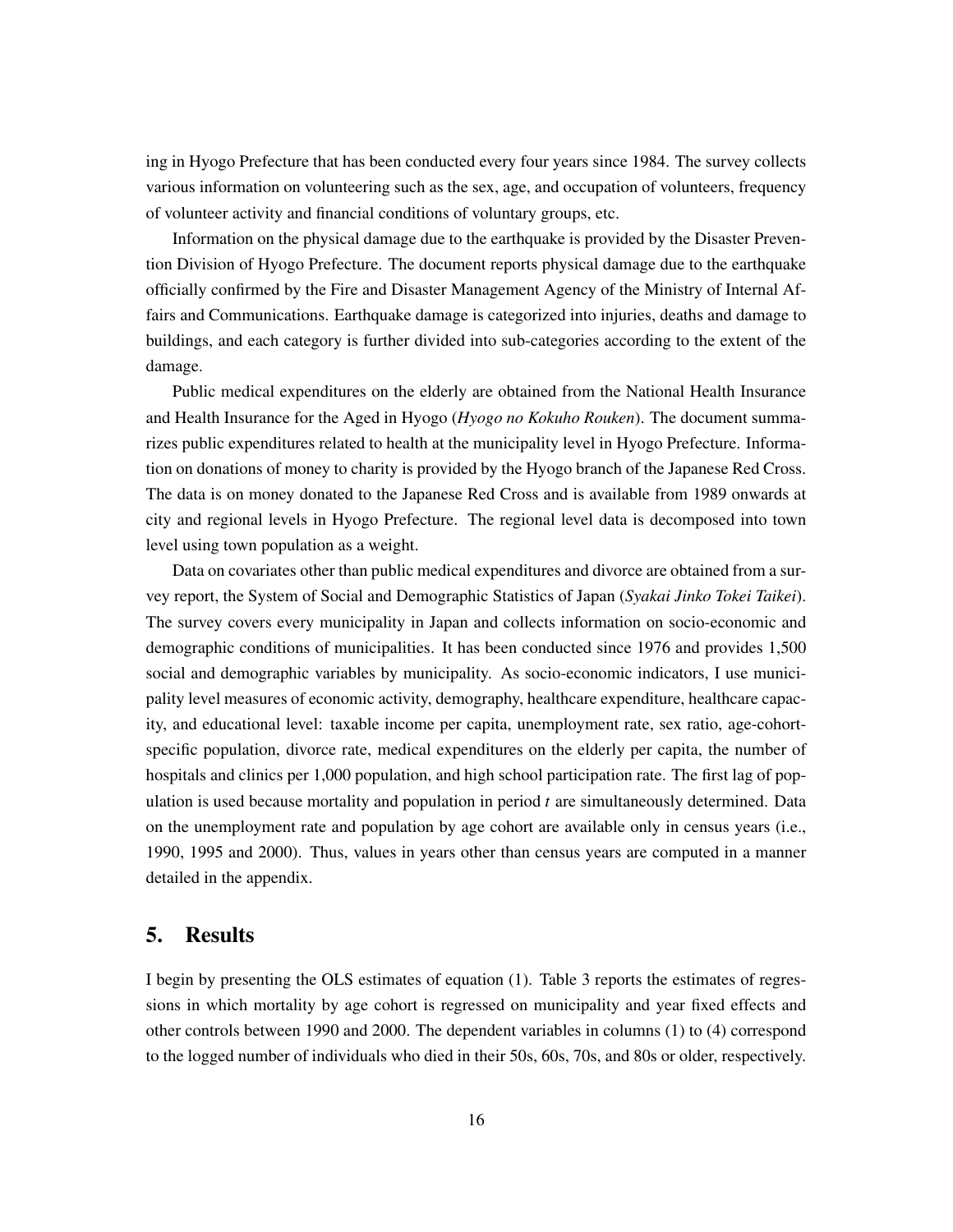| Dependent variable: | $#$ Deaths 50s      | $#$ Deaths 60s   | $#$ Deaths $70s$ | $#$ Deaths 80+      |
|---------------------|---------------------|------------------|------------------|---------------------|
|                     | (1)                 | (2)              | (3)              | (4)                 |
|                     | $-0.017$<br>(0.023) | 0.013<br>(0.013) | 0.007<br>(0.011) | $-0.008$<br>(0.011) |
| Controls            | yes                 | yes              | yes              | yes                 |
| Municipality FE     | yes                 | yes              | yes              | yes                 |
| Year FE             | yes                 | yes              | yes              | yes                 |
| # Observations      | 825                 | 838              | 838              | 838                 |
| # Municipalities    | 84                  | 84               | 84               | 84                  |

Table 3: Effect of volunteering on mortality (OLS estimates).

*Notes:* Standard errors are clustered by municipality. The dependent variable is the number of agecohort specific deaths. Controls included in the analysis are income per capita, unemployment rate, sex ratio, age-cohort-specific population, divorce rate, medical expenditures on the elderly per capita, high school participation rate, and municipality and year fixed effects. Each variable in levels is logged. Due to missing values, the sample sizes are slightly smaller than  $840 = 84$  municipalities  $\times$  10 years.

Table 3 indicates that every coefficient estimate is not significantly different from zero, implying that volunteering had no significant effect on mortality in any age cohort. The OLS estimator is, however, biased if (i) unobserved heterogeneity across municipalities that affects mortality is also correlated with the number of volunteers or (ii) the levels of mortality and volunteers are simultaneously determined. To address the possible endogeneity of volunteering, equation (1) is estimated using the IV estimator.

Table 4 presents the first-stage and reduced-form estimates of the effect of earthquake damage on volunteering and on age-cohort-specific mortality, respectively, and the IV estimates of the effect of volunteering on mortality (i.e.,  $\beta_1$  in equation (1)). Earthquake damage is measured by percentage of individuals injured, though other damage indicators will also be used as robustness checks. The damage indicator is equal to zero in every municipality before the earthquake and takes a positive value, for example 10, throughout the post-earthquake period if 10 percent of the population is injured in a municipality. The first row of each panel corresponds to a specification that controls only for municipality and year fixed effects. The estimates indicate that earthquake damage had positive effects on volunteering, and the effects are highly statistically significant. The first row of each panel is, however, not correctly specified if any difference across municipalities that varies over time affects mortality. To account for time varying heterogeneity across municipalities that may affect mortality, socio-economic indicators are added to the second row of each panel. The results are robust to the inclusion of additional controls, and indicate that a one-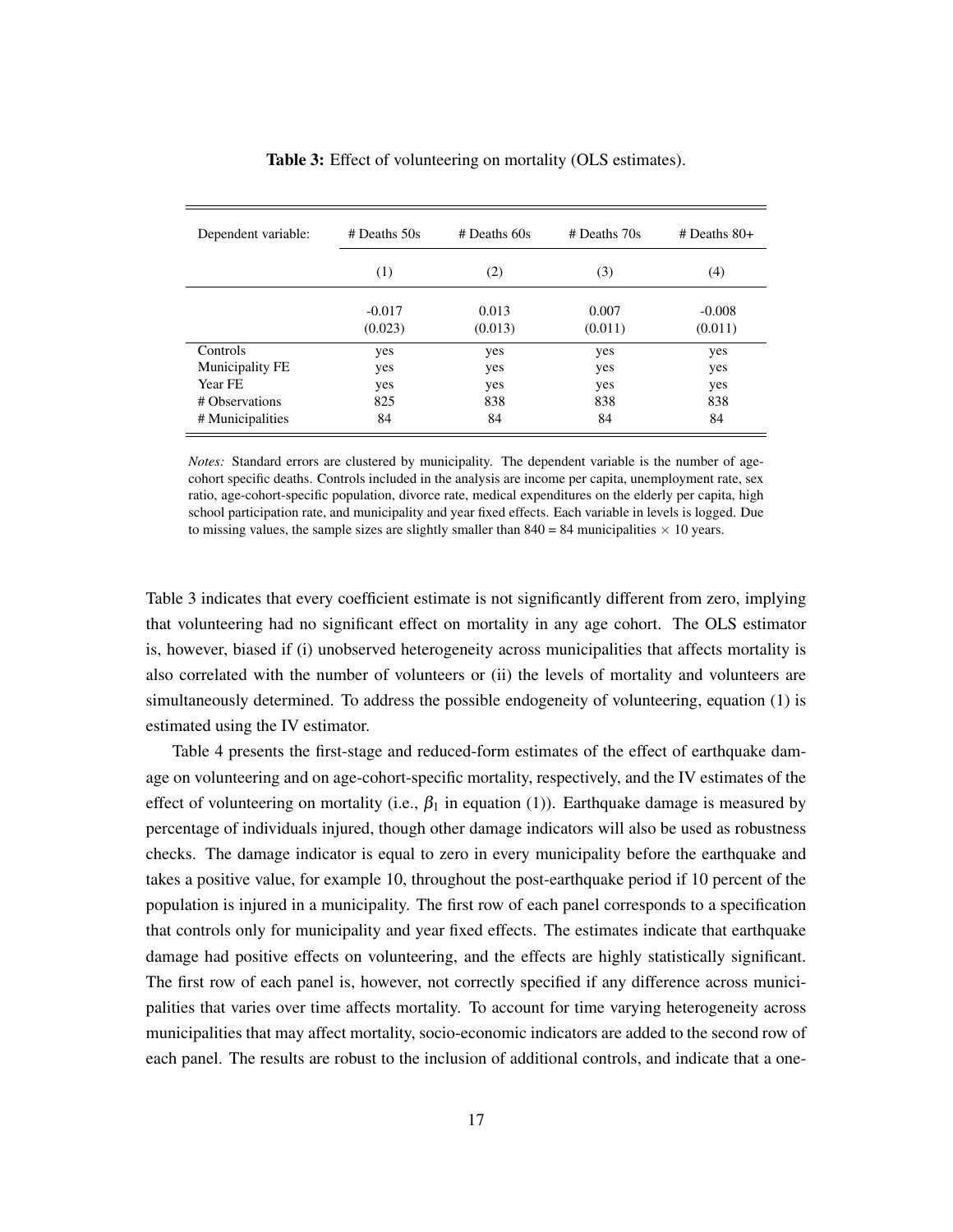| Dependent variable: |            | Volunteer |             |                          | Mortality by age cohort |             |
|---------------------|------------|-----------|-------------|--------------------------|-------------------------|-------------|
|                     |            |           | First-stage | F-statistic              | Reduced-form            | IV          |
|                     | Age cohort | Controls  | (1)         | (2)                      | (3)                     | (4)         |
| A.                  | 50s        | no        | $0.203***$  | 25.6                     | $-0.001$                | $-0.005$    |
|                     |            |           | (0.040)     |                          | (0.013)                 | (0.066)     |
|                     |            | yes       | $0.196***$  | 28.3                     | $-0.005$                | $-0.027$    |
|                     |            |           | (0.037)     | $\overline{\phantom{m}}$ | (0.014)                 | (0.071)     |
| <b>B.</b>           | 60s        | no        | $0.202***$  | 25.9                     | $-0.006$                | $-0.028$    |
|                     |            |           | (0.040)     |                          | (0.011)                 | (0.060)     |
|                     |            | yes       | $0.204***$  | 28.2                     | $-0.001$                | $-0.005$    |
|                     |            |           | (0.038)     |                          | (0.008)                 | (0.040)     |
| C.                  | 70s        | no        | $0.202***$  | 25.9                     | $-0.026***$             | $-0.129***$ |
|                     |            |           | (0.040)     |                          | (0.008)                 | (0.023)     |
|                     |            | yes       | $0.200***$  | 26.4                     | $-0.017*$               | $-0.085**$  |
|                     |            |           | (0.039)     |                          | (0.009)                 | (0.038)     |
| D.                  | $80+$      | no        | $0.202***$  | 25.9                     | $-0.037***$             | $-0.181***$ |
|                     |            |           | (0.040)     |                          | (0.005)                 | (0.052)     |
|                     |            | yes       | $0.211***$  | 27.6                     | $-0.032***$             | $-0.152***$ |
|                     |            |           | (0.040)     | $\overline{\phantom{a}}$ | (0.006)                 | (0.042)     |

Table 4: First-stage, reduced-form, and IV estimates of mortality regressions.

*Notes:* \*  $p$ < .10, \*\*  $p$  < .05, and \*\*\*  $p$  < .01. Standard errors are clustered by municipality. First-stage and reduced-form estimates are the estimated coefficients on the damage indicator. The IV estimates are the estimates of  $\beta_1$  in equation (??). Refer to Table 3 for controls included in the analysis. The sample sizes are 839 and 838 for the regressions without and with controls, respectively, except Panel A (826 without controls and 825 with controls). The F-statistics on the excluded instrument are reported.

percentage-point increase in the percentage of individuals injured raised the number of volunteers by approximately 20 percent on average.

It is important for the identification that the instrument is not weak, meaning that the instrument and the level of volunteering are highly correlated. A weak instrument is known to bias the IV estimator toward the probability limit of the corresponding OLS estimator. Stock et al. (2002) compute the critical value for the weak instrument test based on the first-stage F-statistic and suggest that an F-statistic above approximately 10 makes IV inferences reliable. Note in this regard that the F-statistics on the excluded instrument reported in column (2) exceed 10. Thus, according to their test for weak instruments, the instrument is not weak.

The reduced-form estimates in column (3) show that a higher rate of earthquake damage was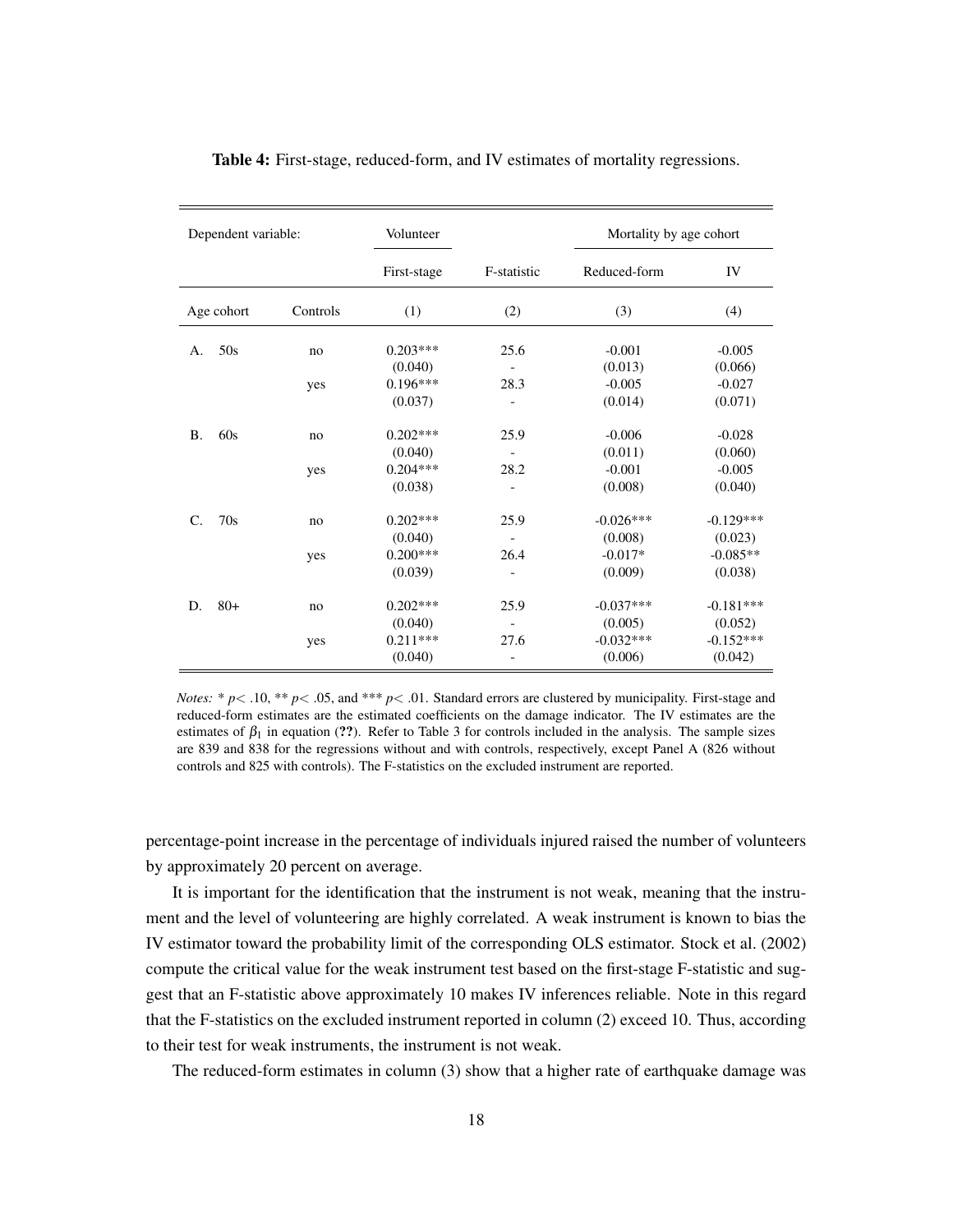significantly associated with lower mortality rates of people in their 70s and 80s or older. Finally, the causal effect of interest reported in column (4) indicates that volunteering had no significant effect on the mortality of people in their 50s and 60s, while it significantly reduced mortality among people in their 70s and 80s or older.<sup>11</sup> The significance of the estimates remains unchanged after adding socio-economic indicators as controls. The estimated causal effect is -0.152 (column (4), Panel D), meaning that a one-percent increase in the number of volunteers reduced mortality among people in their 80s or older by approximately 0.15 percent on average. Evaluated at the mean, the estimate implies that the life of roughly one person aged 80 or older (out of 125 persons) was saved in a given year when the number of volunteers increased by 100 (out of 1,389 persons). Conditional on living until 80 or older, a one-year extension of life is a substantial increase, corresponding to an approximately 11 percent increase in life expectancy.<sup>12</sup>

Having estimated the elasticity of mortality with respect to the number of volunteers, it is informative to know the number of hours of volunteer work to assess the size of the estimated elasticity. Unfortunately, data on the intensity of volunteer work are very limited. Nevertheless, using data on frequency and contents of volunteer work, I compute the number of hours worked per volunteer. Details of this computation can be found in the appendix. The estimate indicates that a volunteer works approximately 88 hours per annum, implying that 100 additional volunteers correspond to roughly 8,800 hours of labor. How much do this volunteer hours cost in terms of the opportunity cost of labor? As the majority of volunteers are not in the labor force (e.g., housewives), the opportunity cost of volunteer work is unclear; thus, I use the minimum wage in Hyogo Prefecture to evaluate their opportunity cost. Evaluated at the minimum wage, 8,800 hours of labor cost \$48,015, implying that it costs approximately \$48,015 to save the life of an individual aged 80 or older in a given year. $13$ 

My estimates capture the net effect of volunteering on mortality and thus do not allow me to determine whether the reduction in mortality is driven by that of volunteers or care recipients. The reduction in mortality among people in their 80s or older is, however, likely to have occurred among recipients given that every volunteer was younger than 80 (Hyogo Council of Social Welfare, 1997). The effect on people in their 70s is inconclusive given that 13 percent of volunteers are in their 70s. However, it is likely that the reduction in mortality occurred among care recipients

<sup>&</sup>lt;sup>11</sup>As previously mentioned, the measure of volunteering does not capture volunteers not registered with or not known to the Hyogo Council of Social Welfare. The presence of the unregistered or unknown volunteers can affect the results in Table 4 if the propensity to register or to be recognized by the council was correlated with elderly mortality and differed between the treatment and the control groups. Unfortunately, it is impossible to further investigate this possibility due to data limitation. However, it is worth noting that the presence of the unregistered or unknown volunteers does not invalidate the story that volunteers reduced elderly mortality, although it affects the interpretation of the estimates.

<sup>&</sup>lt;sup>12</sup>Life expectancy at age 80 in Hyogo Prefecture was 9.25 years in 2000. The calculation of life expectancy can be found in the appendix.

 $13$ The interpretation of the estimated cost of volunteer labor is subject to the several caveats detailed in the appendix.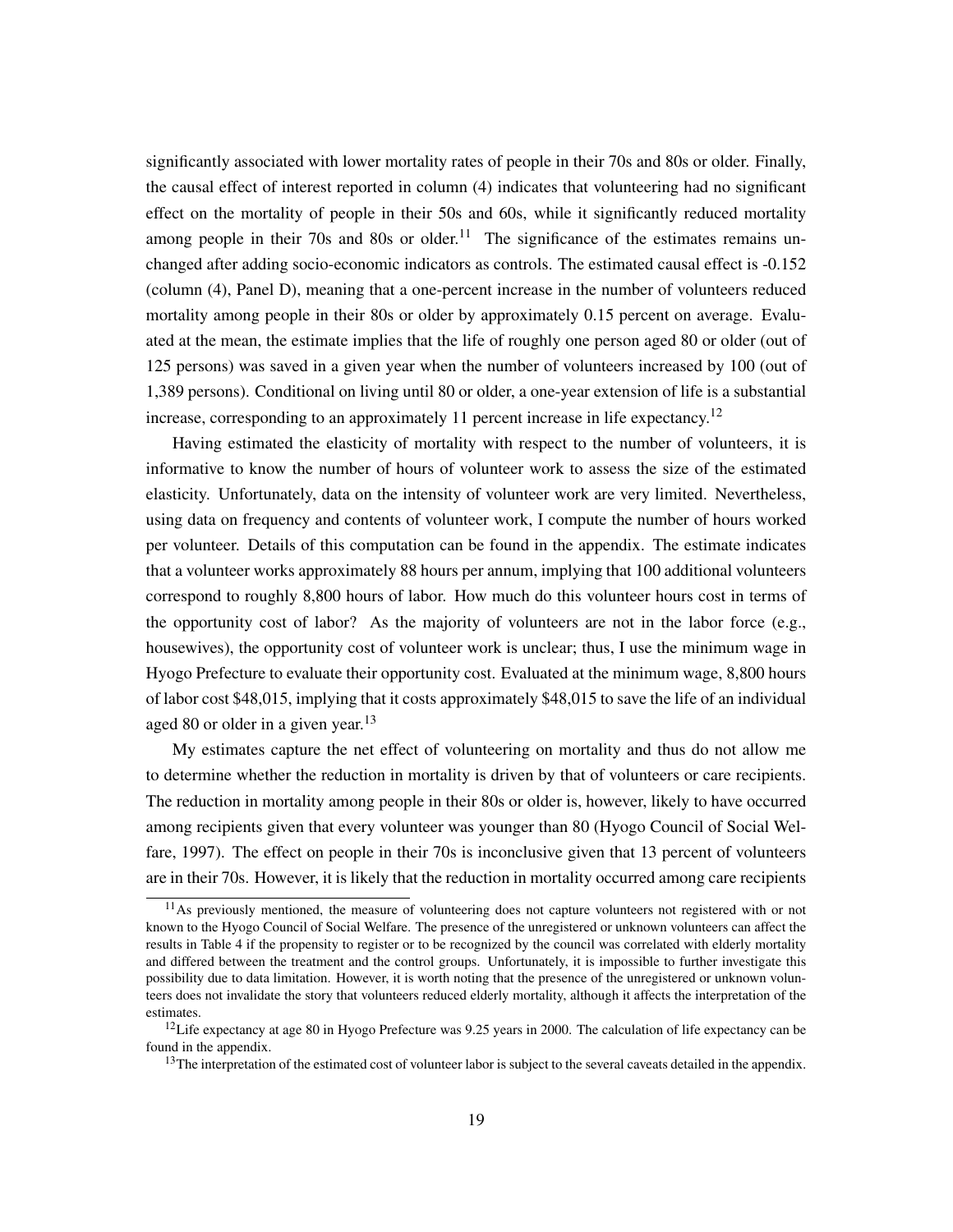because volunteers are presumably fitter than care recipients. This inference is further strengthened by the fact that volunteering had no significant effect on the mortality of people in their 50s and 60s. As roughly half of volunteers were aged between 50 and 69, a reduction in mortality of people in their 50s and 60s would be observed if volunteering reduced the mortality of volunteers themselves.<sup>14</sup>

It has been established that volunteering reduced mortality among the elderly. However, the results are not informative regarding the mechanisms through which volunteering affects mortality. To infer the operating mechanisms, I regress cause-specific mortality on volunteering.<sup>15</sup> Although it is at best suggestive evidence, examining the types of deaths affected by volunteering would help to narrow down the potential operating mechanisms. Several possible channels are discussed below. Firstly, it may be the case that volunteering enhances social contact (e.g., Oman et al., 1999) and more social contact subsequently leads to better health and reduced mortality risk (House et al., 1988). Interactions with volunteers may encourage positive emotions, such as happiness and a sense of security, which serves to reduce stressors and thereby improve the health status of an individual. The link between stressors and health status is well documented. For example, Kiecolt-Glaser and Glaser (1995) find evidence that stressors affect the strength of the immune system, which in turn influences the progression of cancer and infectious diseases.

Secondly, using volunteer services means that someone visits the elderly regularly, implying that the elderly are found relatively quickly when they need an emergency help because, for example, they suffer from acute diseases (e.g., a stroke) or had an accident at home. This is a potentially important channel, as "*kodokushi*", meaning "dying alone", is an important social issue among the elderly in Japan. More precisely, since the 1970s, there have been numerous accidents in which the elderly living alone were found dead in their homes some time after they had passed away. The Ministry of Health, Labor and Welfare launched a project to combat "*kodokushi*", and a project report highlights the importance of social contact as a means to prevent the elderly from dying alone at home. In a similar vein, regular visits by volunteers also imply that the elderly are provided with substantial care. Recalling that one of the main activities of volunteers is to provide meals, volunteers may help the elderly to have well-balanced meals, which may subsequently improve their general health conditions.

<sup>&</sup>lt;sup>14</sup>The estimates in Table 4 capture the contemporaneous effect of volunteering on mortality; therefore, they reflect the short-run effect of volunteering. Table 4 indicates that the short-run mortality of individuals in their 50s and 60s is not affected by volunteer work. This, however, does not exclude the possibility that volunteering affects the mortality of those in their 50s and 60s later in life.

<sup>&</sup>lt;sup>15</sup>In the cause-specific mortality data, there are observations that equal zero, for which the logged values are not defined. I therefore recode zero to one and take the log of the recoded values to make the coefficient estimates comparable to the main results. Additionally, for types of cause of death that have numerous zero values, namely diabetes and high blood pressure, I consider two different functional form specifications: (i) raw values of mortality and (ii) an indicator variable that equals one if a municipality recorded a positive value of mortality and zero otherwise. The results are not sensitive to the specifications of functional forms.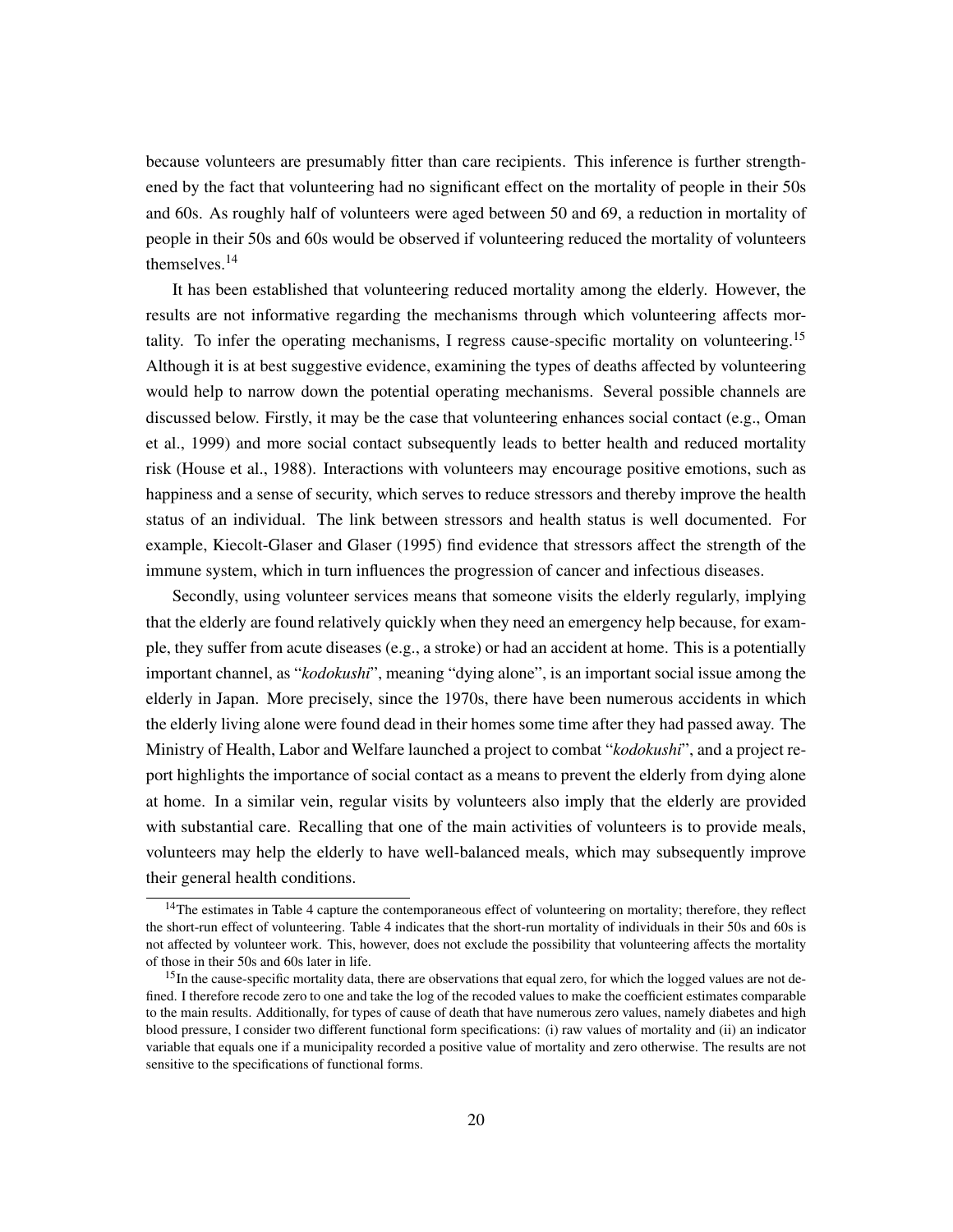| Cause of death:  | Cerebral<br>vascular<br>disease | Heart<br>disease | Decrepitude | Cancer   | High<br>blood<br>pressure | Pneumonia | <b>Diabetes</b> | Accident |
|------------------|---------------------------------|------------------|-------------|----------|---------------------------|-----------|-----------------|----------|
|                  | (1)                             | (2)              | (3)         | (4)      | (5)                       | (6)       | (7)             | (8)      |
|                  | $-0.265***$                     | $-0.189***$      | $-0.297**$  | $-0.055$ | $-0.055$                  | $-0.055$  | $-0.016$        | 0.091    |
|                  | (0.077)                         | (0.065)          | (0.128)     | (0.042)  | (0.088)                   | (0.064)   | (0.160)         | (0.071)  |
| Controls         | yes                             | yes              | yes         | yes      | yes                       | yes       | yes             | yes      |
| # Observations   | 838                             | 838              | 838         | 838      | 838                       | 838       | 838             | 838      |
| # Municipalities | 84                              | 84               | 84          | 84       | 84                        | 84        | 84              | 84       |

Table 5: Effect of volunteering on mortality by cause of death (IV estimates).

*Notes:* \*\* *p* < .05 and \*\*\* *p* < .01. Standard errors are clustered by municipality. The dependent variable is the logged number of cause-specific deaths. Refer to Table 3 for controls included in the analysis.

Table 5 reports the IV estimates of the effect of volunteering on cause-specific mortality.<sup>16</sup> The results indicate that volunteering significantly reduced mortality caused by cerebral vascular disease, heart disease and decrepitude but had no significant effect on mortality caused by cancer, high blood pressure, pneumonia, diabetes or accidental death. Many diseases categorized as cerebral vascular disease and heart disease are acute diseases such as stroke, intracerebral bleeding and heart attack. Thus, volunteering may have reduced mortality caused by these diseases by providing quicker access to medical assistance when the elderly suffered from acute diseases. The inference is further strengthened by the finding that volunteering had an insignificant effect on mortality caused by high blood pressure and diabetes, which are some of the main causes of cerebral vascular disease and heart disease. If volunteering reduced mortality by helping the elderly to recover from cerebral vascular disease and heart disease, it would have also affected mortality due to illnesses that caused these diseases. Furthermore, as the estimates in Table 5 are those of the short- to medium-term effects of volunteering, it would not be plausible that mortality caused by these serious diseases is affected by volunteers in the short run. The significant reduction in mortality caused by decrepitude means that the elderly with no particular known disease lived longer. A possible interpretation is that volunteers helped to improve the general health conditions of the elderly by providing them with well-balanced meals, reminding them to take medicine, or helping them to engage in exercise when they might otherwise have been confined to bed.

Mortality caused by illnesses documented to be affected by an improvement in the strength of

<sup>&</sup>lt;sup>16</sup>A caveat is that data on mortality by cause of death are available by municipality but not by age. As types of mortality prevalent among younger individuals, such as those related to childbirth or suicide, are irrelevant to my analysis, I run regressions only on types of mortality prevalent among individuals in their 70s or older.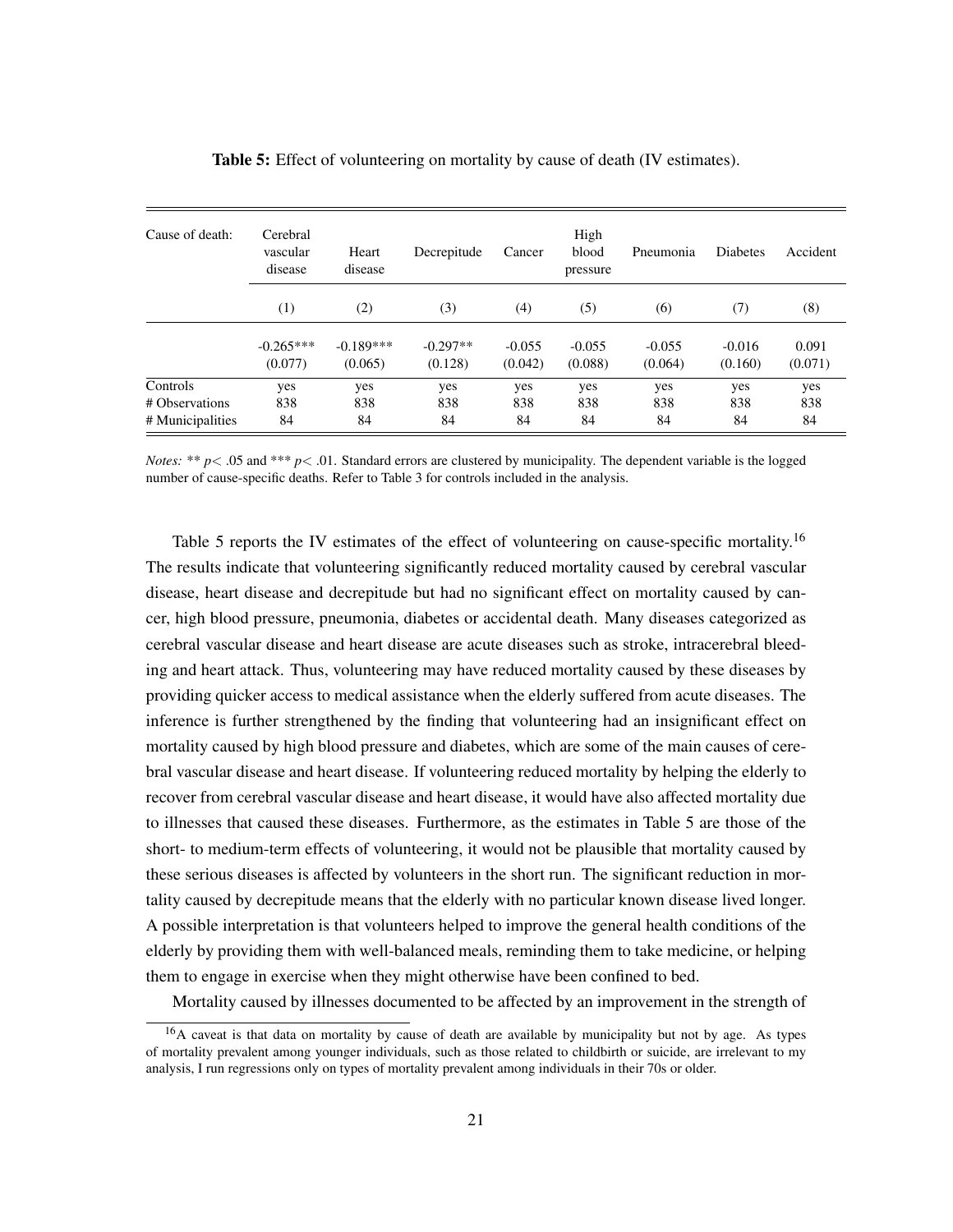the immune system, such as cancer, high blood pressure and infectious diseases (pneumonia), was not affected by volunteering. The results imply that the reduced stress channel is unlikely to be an operating mechanism.<sup>17</sup> Volunteering also had no statistically significant effects on diabetes. Diabetes can be caused by stress, genes, malnutrition and obesity. Volunteering could potentially reduce mortality caused by diabetes via improved nutritional status among the elderly, but the process would take a longer period of time than what is currently examined. The insignificant effect on accidental deaths seems plausible. One of the main causes of accidental deaths is traffic accidents. As most volunteer activities take place indoors (e.g., the delivery of meals), accidental deaths are unlikely to be relevant to volunteering. Alternatively, my measure of mortality due to accidents may not be sufficiently precise to capture the effects of volunteering on accidental deaths among the elderly, as approximately 40 percent of individuals who died due to accidental deaths were younger than 70 years of age.

#### 6. Robustness Checks

In this section, to establish that the main results are not driven by unobserved factors correlated with volunteering that reduce mortality, such as general altruism, I firstly control for their proxy and also conduct a series of falsification exercises. Secondly, this section investigates whether the main findings in the previous section are driven by omitting relevant variables, such as healthcare capacity and public spending on disaster relief. Thirdly, further falsification exercises are conducted to ensure that the observed increase in volunteering is not spurious. Finally, I examine the robustness of the results to different sample specifications and damage measures as instruments.

Firstly, unobserved factors such as general altruism and social cohesion may have changed in the wake of the earthquake, and these factors, plausibly correlated with the level of volunteering, can provide alternative explanations for the previous findings. To address this concern, two strategies are employed. Firstly, I control for general altruism proxied by donations of money to charity. The inclusion of this variable would disentangle the effect of unpaid labor from that of general altruism. Panel A1 of Table 6 indicates that the results are not sensitive to the inclusion of the proxy of general altruism: earthquake damage significantly raised the level of volunteering, which subsequently reduced the mortality of individuals in their 70s and 80s or older. The reduced-form estimates in Panel A1 also show that a higher rate of earthquake damage was significantly associated with lower mortality rates of people in their 70s and 80s or older. Secondly, the mortality of children and young adults is regressed on volunteering. If unobserved factors such as those mentioned above drive the main results, they would also affect the mortality of age bands

 $17$ An important caveat for the interpretation of the estimates in Table 5 is that these are short- to medium-term effects. Insignificant effects on mortality caused by cancer, high blood pressure, diabetes and pneumonia in the short run do not exclude the possibility that volunteering affects mortality caused by these diseases in the longer term.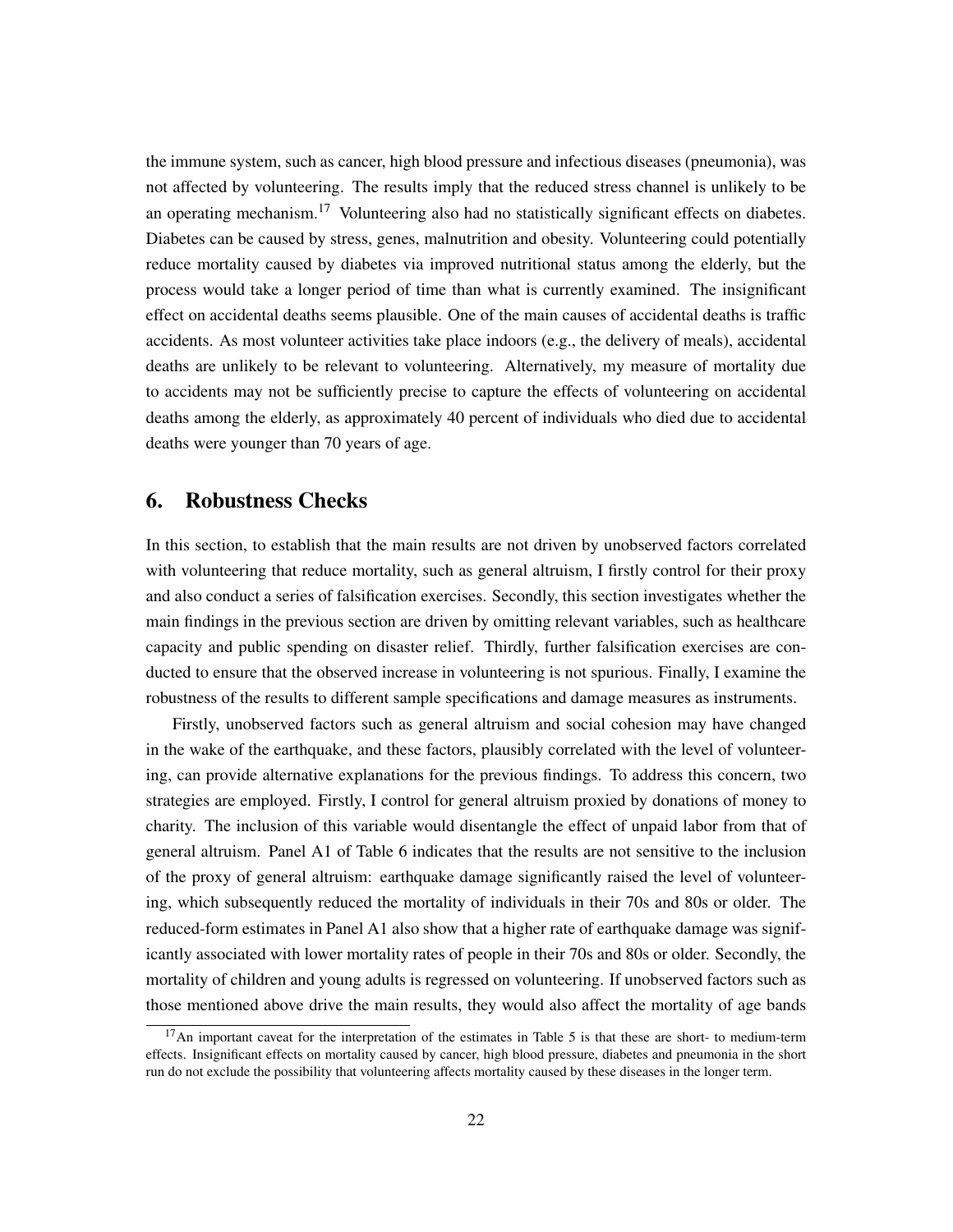other than the elderly. In contrast, if it is indeed volunteering that drives the main results, it would not affect the mortality of children and young adults as the volunteering in question targets the elderly. Panel B of Table 6 regresses the mortality of four different age bands, 0 - 9 to 30 - 39, on volunteering.<sup>18</sup> Panel B indicates that the first-stage estimates are highly statistically significant, while there was no significant effect of volunteering on the mortality of children and young adults. The reduced-form estimates also confirm that earthquake damage had no significant effect on the mortality of children and young adults. Thus, the results do not support the possibility that the main findings are driven by unobserved factors correlated with volunteering.

Secondly, one may be concerned that the main results are driven by changes in healthcare capacity and the provision of public resources subsequent to the earthquake. For example, government spending increased in the treatment municipalities after the earthquake, and some of this increased spending may have been allocated to the healthcare sector. Mortality in the treatment municipalities may have decreased because hospitals and clinics benefited from an increase in their healthcare capacity (e.g., newer equipment, more health care professionals, etc.) relative to the control municipalities. This concern is likely to be (at least partly) addressed by omitting the severely damaged municipalities because most damaged medical facilities and a significant proportion of public spending on disaster relief were concentrated in the omitted municipalities. In addition, public medical expenditures that specifically target the elderly have already been controlled for in every regression. Nevertheless, to confirm that the main findings are not driven by omitting relevant variables, I control for healthcare capacity, measured by the number of hospitals and clinics per 1,000 individuals; and public resources, captured by a dummy variable that equals one if a municipality was located in the disaster relief act applied areas, and zero otherwise. The act was applied to the areas where the government defined to be damaged and these areas were targeted for providing various public support.

Panel A2 of Table 6 reports coefficient estimates for equation (1) with an additional control, the dummy variable for the areas targeted by the disaster relief act. The results are robust to the inclusion of the additional control. Panel A3 further controls for healthcare capacity. A limitation of including the measure of healthcare capacity is that sample size becomes smaller than the corresponding estimates in Table 4 due to missing values in the measure of healthcare capacity. Panel A3 indicates that the effect on the mortality of people in their 80s or older is not sensitive to the inclusion of the additional control. On the other hand, the effect on the mortality of individuals in their 70s is no longer statistically significant. To investigate whether the change in the result is

<sup>&</sup>lt;sup>18</sup>Because levels of child and young adult mortality are low in my sample, some observations equal zero. Thus, the logged value is not defined. I therefore recode zero to one and take the log of the recoded values to make the coefficient estimates comparable to the previous results. Additionally, I also consider a different functional form specification of child and young adult mortality: raw values of mortality. The results are not sensitive to the specification of functional form.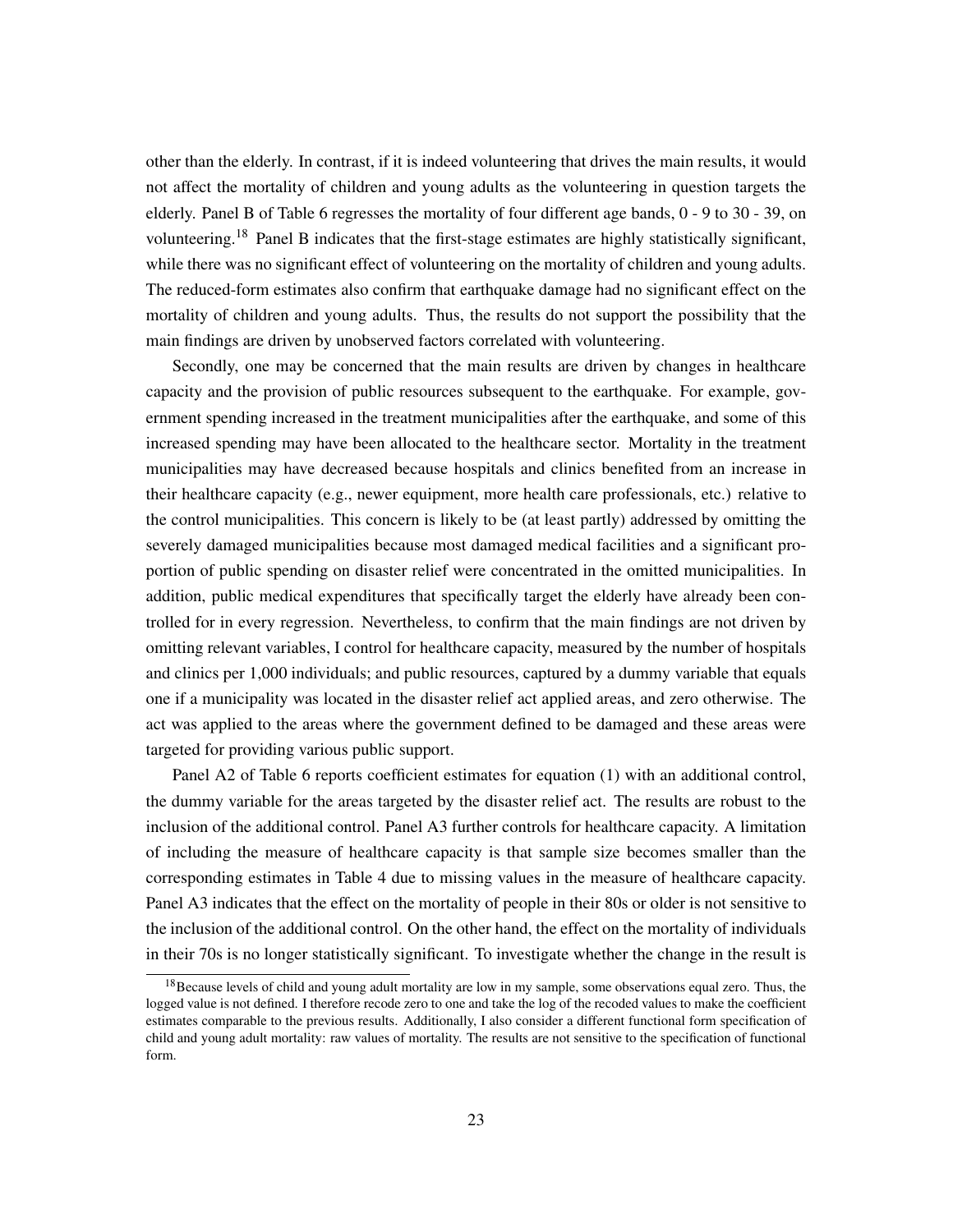| Dependent variable:           |             | Volunteer |              | Mortality by age cohort |             |           |  |  |
|-------------------------------|-------------|-----------|--------------|-------------------------|-------------|-----------|--|--|
|                               | First-stage |           | Reduced-form |                         | IV          |           |  |  |
|                               | Damage      | Std. err. | Damage       | Std. err.               | Volunteer   | Std. err. |  |  |
| A. Additional controls        |             |           |              |                         |             |           |  |  |
| A1. Monetary donation         |             |           |              |                         |             |           |  |  |
| $#$ Deaths in 50s             | $0.201***$  | (0.037)   | $-0.004$     | (0.013)                 | $-0.021$    | (0.065)   |  |  |
| $#$ Deaths in 60s             | $0.207***$  | (0.038)   | 0.001        | (0.009)                 | 0.006       | (0.041)   |  |  |
| $#$ Deaths in 70s             | $0.204***$  | (0.039)   | $-0.016*$    | (0.009)                 | $-0.078**$  | (0.037)   |  |  |
| $#$ Deaths in 80+             | $0.214***$  | (0.040)   | $-0.032***$  | (0.006)                 | $-0.150***$ | (0.042)   |  |  |
| A2. Public resources          |             |           |              |                         |             |           |  |  |
| $#$ Deaths in 50s             | $0.170***$  | (0.040)   | 0.002        | (0.014)                 | 0.012       | (0.080)   |  |  |
| $#$ Deaths in 60s             | $0.177***$  | (0.042)   | $-0.001$     | (0.007)                 | $-0.008$    | (0.042)   |  |  |
| $#$ Deaths in 70s             | $0.176***$  | (0.042)   | $-0.013*$    | (0.007)                 | $-0.074*$   | (0.043)   |  |  |
| $#$ Deaths in 80+             | $0.185***$  | (0.046)   | $-0.031***$  | (0.006)                 | $-0.169***$ | (0.056)   |  |  |
| A3. Healthcare capacity       |             |           |              |                         |             |           |  |  |
| $#$ Deaths in 50s             | $0.181***$  | (0.063)   | $-0.010$     | (0.016)                 | $-0.057$    | (0.096)   |  |  |
| $#$ Deaths in 60s             | $0.182***$  | (0.063)   | $-0.055***$  | (0.020)                 | $-0.302*$   | (0.167)   |  |  |
| $#$ Deaths in 70s             | $0.182***$  | (0.063)   | 0.003        | (0.017)                 | 0.017       | (0.095)   |  |  |
| $#$ Deaths in 80+             | $0.182***$  | (0.064)   | $-0.057***$  | (0.006)                 | $-0.313***$ | (0.113)   |  |  |
| B. Alternative dependent var. |             |           |              |                         |             |           |  |  |
| $#$ Deaths in $00s$           | $0.207***$  | (0.040)   | $-0.013$     | (0.014)                 | $-0.062$    | (0.063)   |  |  |
| $#$ Deaths in 10s             | $0.206***$  | (0.040)   | 0.010        | (0.012)                 | 0.050       | (0.059)   |  |  |
| $#$ Deaths in 20s             | $0.206***$  | (0.039)   | 0.005        | (0.010)                 | 0.024       | (0.047)   |  |  |
| $#$ Deaths in 30s             | $0.198***$  | (0.030)   | $-0.008$     | (0.016)                 | $-0.039$    | (0.082)   |  |  |

Table 6: Alternative regression specifications.

*Notes:* \*  $p$ < .10, \*\*  $p$ < .05, and \*\*\*  $p$ < .01. Standard errors are clustered by municipality. First-stage and reduced-form estimates are the estimated coefficients on the damage indicator. The IV estimates are the estimates of  $\beta_1$  in equation (1). Rows in each panel correspond to the regressions for the mortality of individuals in their 50s, 60s, 70s, and 80 or older, respectively, except Panel B (logged number of deaths of those in their 00s, 10s, 20s, and 30s). Refer to Table 3 for the controls included in Panel B. Panels A1 to A3 additionally control for logged donations of money to charity per capita; a dummy variable for the areas where the disaster relief act was applied; and the number of hospitals and clinics per 1,000 individuals, respectively. Due to missing values, the sample sizes in Panels A1 to A3 are 833, 838, and 707, respectively, except for the regression for individuals in their 50s (820, 825, and 695 observations). The sample size in Panel B is 838.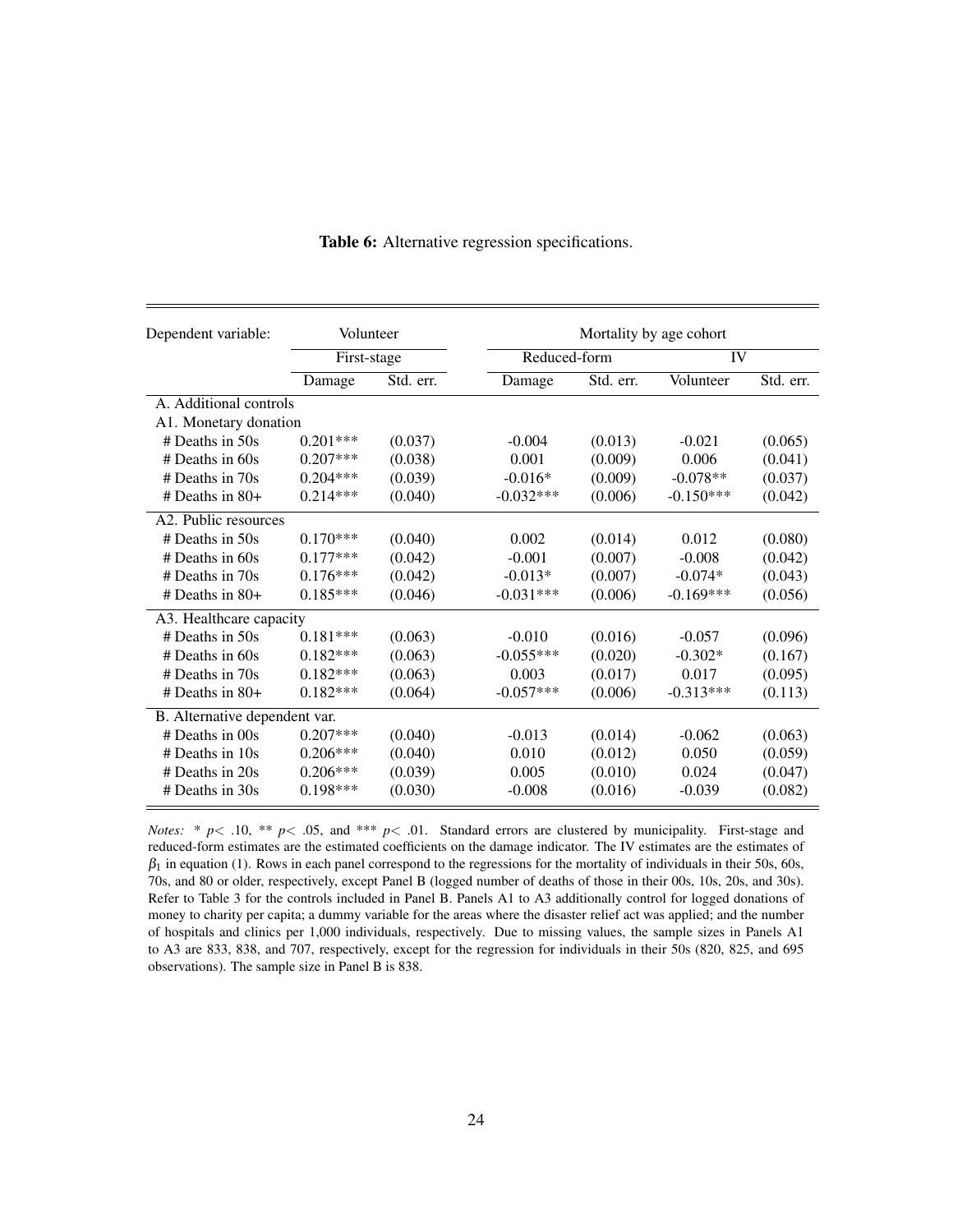caused by the omission of relevant variable or a change in sample size, equation (1) is estimated using the smaller sample *without* controlling for healthcare capacity. The estimated elasticity, 0.020, is not statistically different from Panel A3, implying that the change in the coefficient estimate is likely to be driven by a change in sample size.

I now investigate whether the results are driven by a difference in the pre-earthquake characteristics of volunteering. As Kobe had never been hit by major earthquakes prior to the earthquake in 1995, the earthquake shock would have been unanticipated. However, Hyogo Prefecture had been repeatedly hit by earthquakes prior to 1995 if not Kobe itself. Because areas affected by the earthquakes were spread across Hyogo Prefecture, it is unlikely that these earthquakes generated differential pre-earthquake trends in volunteering between the treatment and the control groups. Nevertheless, in order to empirically examine this possibility, earthquake damage is falsely assigned to the pre-earthquake period. Damage indicators are now included separately by year and equal positive values from 1991 to 2000 in the municipalities with positive levels of damage, and zero otherwise. The damage indicator in the year 1990 is omitted as the default year. Panel A of Table 7 reports the first-stage estimates of equation (1). The estimates indicate a *lower* level of volunteering in the treatment group prior to the earthquake, although the difference is not significantly different from zero. In contrast, there is a persistent and significant difference after the earthquake. The findings in the previous section are thus unlikely to be driven by a pre-earthquake difference in volunteering. An interesting point to note is that the level of volunteering sharply increased by approximately 10 to 20 percent after the earthquake and remained at nearly the same level, implying that the earthquake caused a persistent rather than a temporary change in volunteering.

In a similar vein, it might be the case that norms of cooperation are more developed in municipalities close to the fault that caused the Kobe earthquake because the damaged municipalities lie in an area with a risk of earthquakes. To examine this possibility, I omit the treatment group from my sample and falsely assign treatment status to municipalities lying just outside the original treatment group (false treatment group). The municipalities retained in the sample (i.e., the false treatment group and the control group) did not record any damage due to the earthquake and thus were presumably unaffected by the earthquake, while the false treatment group lies closer to the fault. Panel B of Table 7 presents the coefficient estimates for a false treatment dummy that equals one for municipalities in the false treatment group after the earthquake, and zero otherwise. The estimates show no statistically significant difference between the false treatment and control groups. Thus, the findings in the previous section are unlikely to be driven by a difference in volunteering according to geographical proximity to the fault.<sup>19</sup>

<sup>&</sup>lt;sup>19</sup>There are two municipalities in the treatment group that reported one individual lightly injured and are geographically detached from the rest of municipalities. These two municipalities are included in the control group because the objective of this exercise is to examine whether the level of volunteering differs according to geographical proximity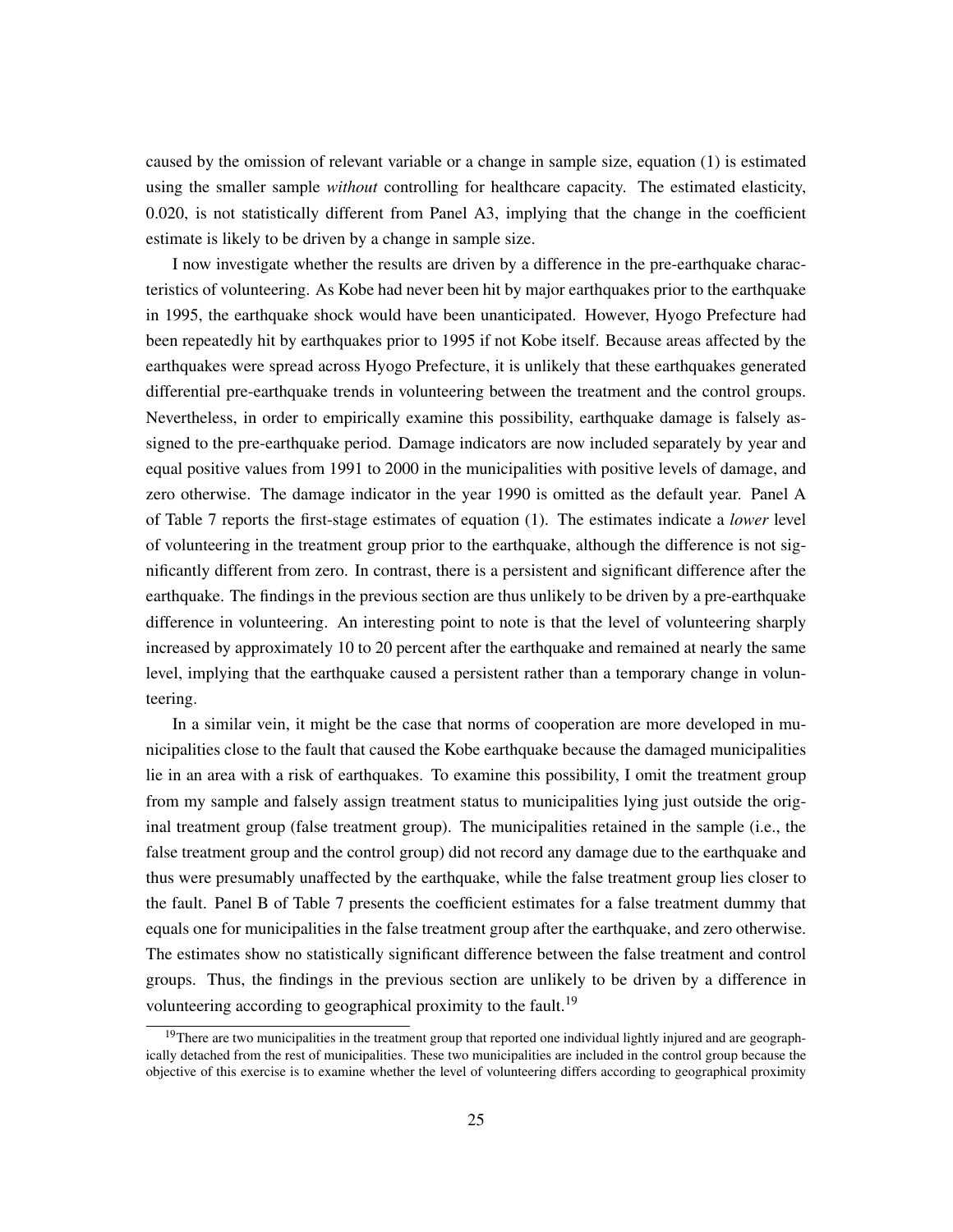|                                | (1)            | (2)            | (3)          | (4)            |
|--------------------------------|----------------|----------------|--------------|----------------|
| Second-stage outcome:          | $#$ Deaths 50s | $#$ Deaths 60s | # Deaths 70s | $#$ Deaths 80+ |
| Dependent variable:            | Volunteer      | Volunteer      | Volunteer    | Volunteer      |
| A. Pre- vs. post-earthquake    |                |                |              |                |
| % Damage 1991                  | $-0.053$       | $-0.051$       | $-0.051$     | $-0.051$       |
|                                | (0.058)        | (0.058)        | (0.057)      | (0.057)        |
| % Damage 1992                  | $-0.073$       | $-0.072$       | $-0.073$     | $-0.072$       |
|                                | (0.058)        | (0.057)        | (0.057)      | (0.057)        |
| % Damage 1993                  | $-0.048$       | $-0.047$       | $-0.047$     | $-0.047$       |
|                                | (0.044)        | (0.045)        | (0.045)      | (0.044)        |
| % Damage 1994                  | $-0.019$       | $-0.010$       | $-0.016$     | $-0.002$       |
|                                | (0.039)        | (0.039)        | (0.039)      | (0.044)        |
| % Damage 1996                  | $0.123**$      | $0.133**$      | $0.128**$    | $0.142**$      |
|                                | (0.054)        | (0.053)        | (0.054)      | (0.057)        |
| % Damage 1997                  | $0.174***$     | $0.181***$     | $0.175***$   | $0.190***$     |
|                                | (0.046)        | (0.046)        | (0.046)      | (0.051)        |
| % Damage 1998                  | $0.172***$     | $0.179***$     | $0.173***$   | $0.188***$     |
|                                | (0.044)        | (0.044)        | (0.044)      | (0.048)        |
| % Damage 1999                  | $0.161***$     | $0.174***$     | $0.170***$   | $0.184***$     |
|                                | (0.035)        | (0.033)        | (0.035)      | (0.038)        |
| $%$ Damage 2000                | $0.156***$     | $0.169***$     | $0.165***$   | $0.180***$     |
|                                | (0.034)        | (0.034)        | (0.036)      | (0.038)        |
| B. False treatment vs. control |                |                |              |                |
| False treatment                | $-0.105$       | $-0.151$       | $-0.098$     | $-0.122$       |
|                                | (0.154)        | (0.141)        | (0.137)      | (0.133)        |

#### Table 7: Falsification exercises.

*Notes:* \*\* *p*< .05 and \*\*\* *p*< .01. Standard errors are clustered by municipality. The dependent variable is the logged number of volunteers. Panel A falsely assigns a damage indicator to the pre-earthquake period, i.e., year<1995. The sampled municipalities are the treatment group and the control group (84 municipalities) except Panel B (the false treatment group and the control group, 58 municipalities). Refer to Table 3 for controls included in the analysis and sample sizes except Panel B (565 for the regression for individuals in their 50s, and 578 for the rest).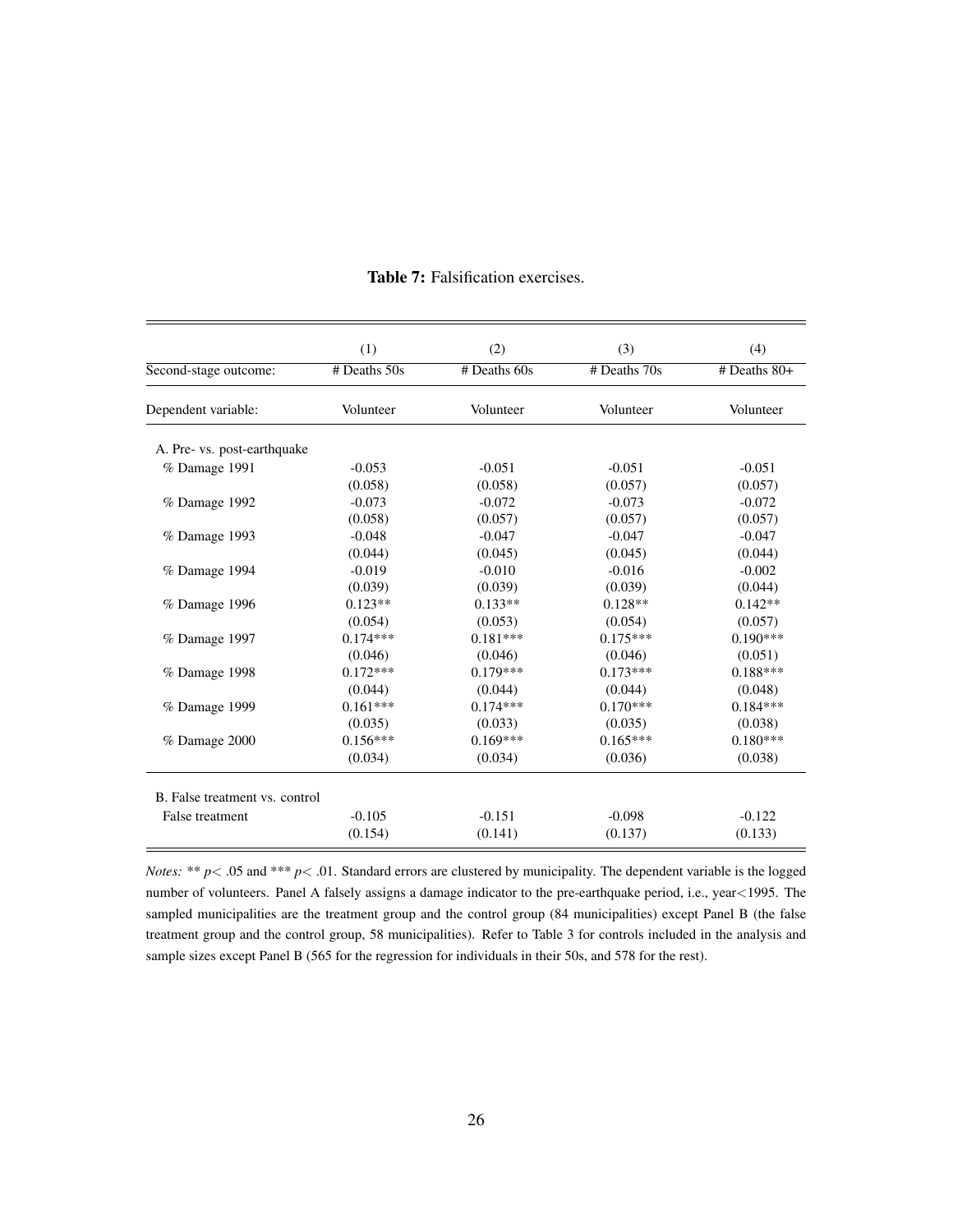Next, a series of robustness checks are conducted using different sample specifications. Recall that I omit severely damaged municipalities close to the epicenter from the sample to address the concern that the earthquake damage or earthquake-related disruptions had a long-term effect on mortality (cf. Figure 3). As the loss of life was concentrated in the four omitted municipalities, the long-term effect of the earthquake on mortality is likely to be addressed. One may be concerned, however, that the results are sensitive to sample specification. To address this concern, I present the results based on the full sample, and the samples without the one to five most severely damaged municipalities. The distribution of mortality due to the earthquake is highly negatively skewed, and the most severely damaged municipality, Kobe, alone accounts for 71 percent of the total number of deaths. Following Kobe, the top two to five most severely damaged municipalities account for 89 percent, 96 percent, 98 percent and 98 percent of the total number of deaths, respectively.

Table 8 presents a series of robustness checks using alternative definitions of severely damaged municipalities. The first-stage estimates reported in column (1) are robust to different sample specifications and consistently highly statistically significant. An interesting point to note is that the magnitudes of the coefficients tend to increase as more municipalities are omitted, implying that the level of volunteering increased most not in the most severely damaged but in moderately damaged municipalities. A possible interpretation is that individuals in the most severely damaged areas could not afford to volunteer because they themselves or their homes were heavily damaged. In contrast, individuals in the moderately damaged areas understood the importance of cooperation as they had been affected by the earthquake, but because they did not suffer heavy damage, they could afford to volunteer and help others. Consequently, the notion of volunteering may have developed more in the moderately damaged areas.

The IV estimates presented in column (2) also reconfirm the previous findings that volunteering had no statistically significant effect on the mortality of individuals in their 50s and 60s, while it significantly reduced the mortality of people in their 70s and 80s or older. An interesting point to note is that, although the IV estimates from alternative sample specifications decrease (in absolute terms) as more municipalities are omitted, the estimates are not significantly different from each other, implying that the earthquake is unlikely to have disproportionately killed vulnerable individuals *within* each age band. This is not surprising, as the vast majority of victims were crushed or choked to death due to the collapse of their homes and passed away within 24 hours after the earthquake occurred (Hyogo Prefecture, 2005b).<sup>20</sup> Therefore the initial health endowments of victims *within* each age band may have not been particularly important for survival, unlike deaths due to, for example, hunger, for which people with greater initial health endowments are more

to the fault. Treating the two municipalities as the treatment group and omitting them from the sample yields similar results.

 $20$ The earthquake occurred at 5:46 in the morning, and most victims died at home.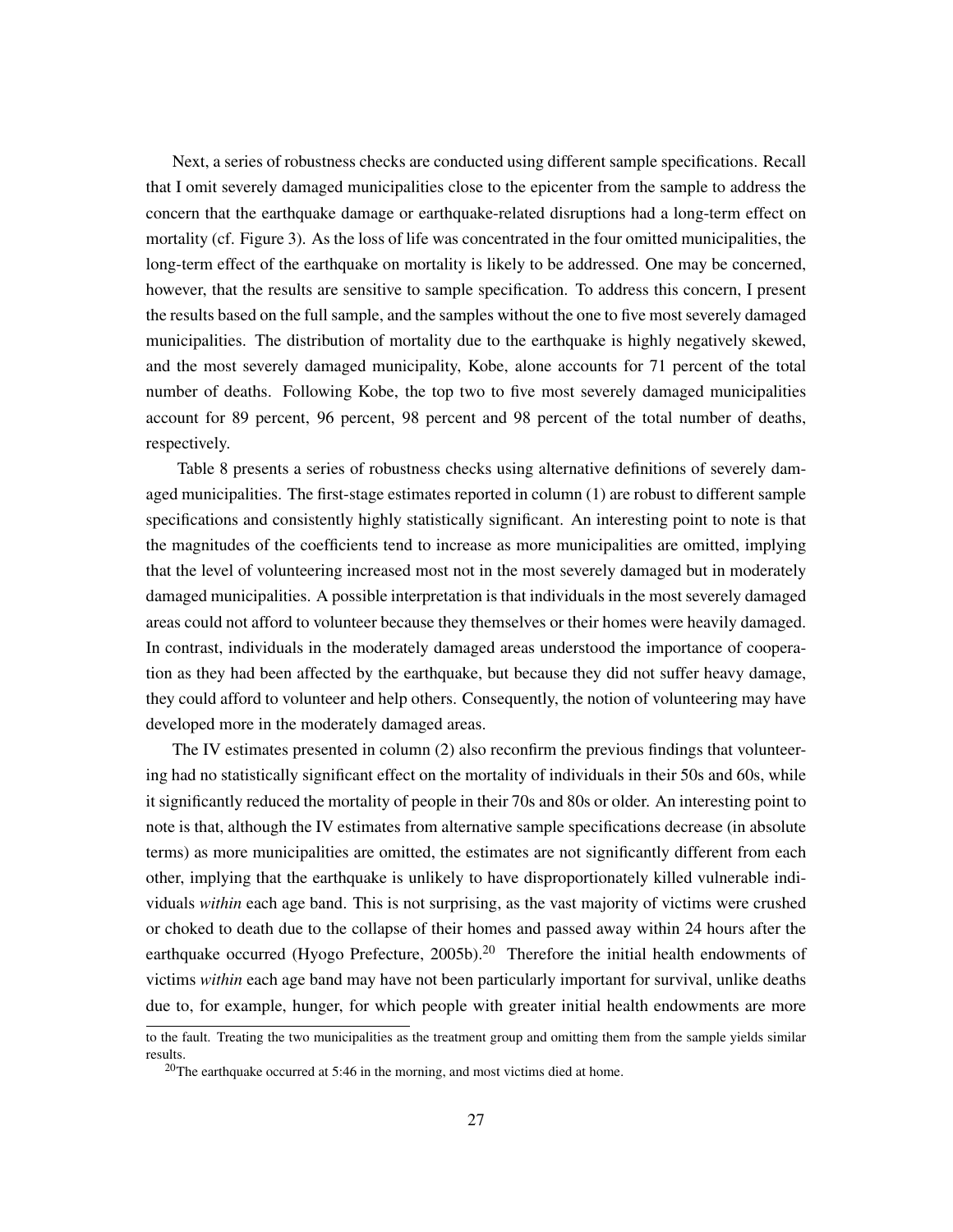|                  |                          | First-stage<br>(1) |         | IV          |         |
|------------------|--------------------------|--------------------|---------|-------------|---------|
|                  |                          |                    |         | (2)         |         |
| A.               | Full sample              |                    |         |             |         |
| A1.              | $#$ Deaths in 50s        | $0.163***$         | (0.034) | $-0.060$    | (0.087) |
| A2.              | $#$ Deaths in 60s        | $0.170***$         | (0.035) | $-0.050$    | (0.067) |
| A3.              | # Deaths in 70s          | $0.168***$         | (0.036) | $-0.114*$   | (0.061) |
| A4.              | $#$ Deaths in 80+        | $0.178***$         | (0.037) | $-0.162***$ | (0.047) |
| <b>B.</b>        | 1 omitted municipality   |                    |         |             |         |
| B1.              | $#$ Deaths in 50s        | $0.162***$         | (0.034) | $-0.058$    | (0.087) |
| B2.              | $#$ Deaths in 60s        | $0.170***$         | (0.034) | $-0.049$    | (0.067) |
| B3.              | # Deaths in 70s          | $0.167***$         | (0.036) | $-0.114*$   | (0.062) |
| <b>B4.</b>       | # Deaths in 80+          | $0.178***$         | (0.037) | $-0.163***$ | (0.047) |
| $C_{\cdot}$      | 2 omitted municipalities |                    |         |             |         |
| C1.              | $#$ Deaths in 50s        | $0.161***$         | (0.034) | $-0.055$    | (0.087) |
| C <sub>2</sub>   | $#$ Deaths in 60s        | $0.169***$         | (0.035) | $-0.049$    | (0.068) |
| $C3$ .           | # Deaths in 70s          | $0.167***$         | (0.036) | $-0.115*$   | (0.063) |
| $C4$ .           | # Deaths in 80+          | $0.177***$         | (0.037) | $-0.162***$ | (0.048) |
| D.               | 3 omitted municipalities |                    |         |             |         |
| D1.              | $#$ Deaths in 50s        | $0.187***$         | (0.034) | $-0.028$    | (0.075) |
| D <sub>2</sub> . | # Deaths in 60s          | $0.195***$         | (0.035) | $-0.006$    | (0.042) |
| D3.              | # Deaths in 70s          | $0.192***$         | (0.036) | $-0.088**$  | (0.040) |
| D4.              | # Deaths in 80+          | $0.202***$         | (0.037) | $-0.154***$ | (0.044) |
| Е.               | 4 omitted municipalities |                    |         |             |         |
| E1.              | # Deaths in 50s          | $0.196***$         | (0.037) | $-0.027$    | (0.071) |
| E2.              | # Deaths in 60s          | $0.204***$         | (0.038) | $-0.005$    | (0.040) |
| E3.              | # Deaths in 70s          | $0.200***$         | (0.039) | $-0.085**$  | (0.038) |
| E4.              | # Deaths in 80+          | $0.211***$         | (0.040) | $-0.152***$ | (0.042) |
| F.               | 5 omitted municipalities |                    |         |             |         |
| F1.              | $#$ Deaths in 50s        | $0.199***$         | (0.040) | $-0.028$    | (0.069) |
| F <sub>2</sub> . | $#$ Deaths in 60s        | $0.206***$         | (0.041) | $-0.009$    | (0.038) |
| F3.              | $#$ Deaths in 70s        | $0.203***$         | (0.042) | $-0.083**$  | (0.037) |
| F4.              | $#$ Deaths in 80+        | $0.214***$         | (0.044) | $-0.148***$ | (0.043) |

#### Table 8: Alternative sample specifications.

*Notes:* \* *p*< .10, \*\* *p*< .05, and \*\*\* *p*< .01. Standard errors are clustered by municipality. First-stage estimates are the estimated coefficients on the damage indicator. The IV estimates are the estimates of  $\beta_1$  in equation (??). Refer to Table 3 for controls included in the analysis. Each panel corresponds to a different sample specification: panels A to F use the control group (56 municipalities) and the treatment group, where zero to five of the most severely damaged municipalities, respectively, are omitted from the sample. Rows 1 to 4 in each panel correspond to the regressions for the mortality of individuals in their 50s, 60s 70s and 80s or older, respectively.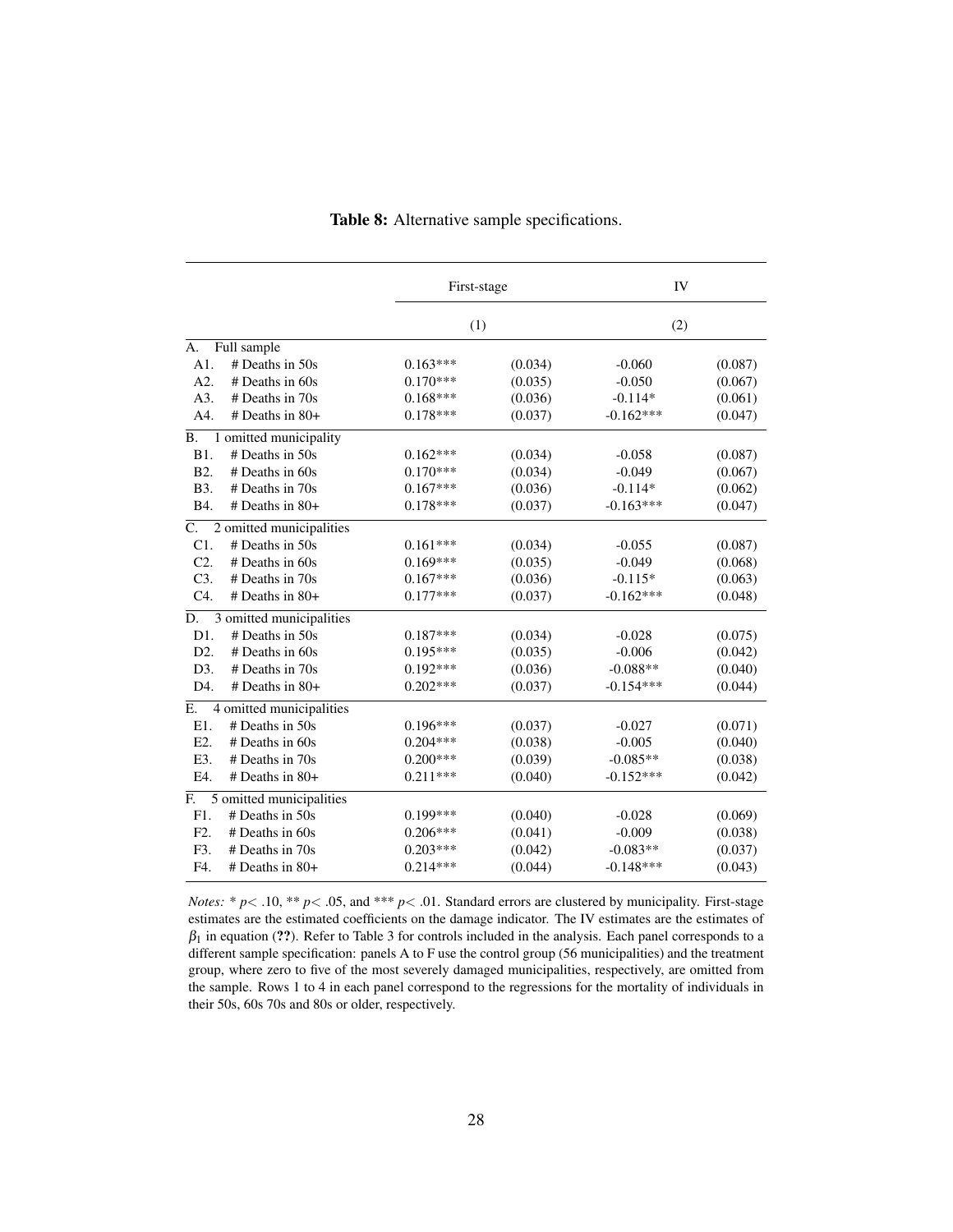likely to survive.

Finally, one may be concerned that the results in the previous section are a product of coincidence due to the use of a particular damage indicator, the percentage of individuals injured, as an instrument. I now investigate whether the results are robust to different choices of damage indicators. Table 9 reports the results where volunteering is instrumented with four different damage indicators: percentage of (i) individuals seriously injured, (ii) individuals lightly injured, (iii) households whose homes were completely destroyed and (iv) households whose homes were half destroyed. Column (1) indicates that earthquake damage significantly raised the level of volunteering regardless of the damage indicator used, which in turn significantly reduced the mortality of individuals in their 70s and 80s or older (column (2)). Thus, the results in the previous section are not sensitive to the choice of instruments.

#### 7. Conclusions

This paper explored the causal effect of volunteer work providing daily assistance to the elderly on elderly mortality. To identify the causal effect on mortality, I exploit exogenous variation in volunteering caused by the Kobe earthquake that hit midwestern Japan in 1995. The level of volunteering sharply increased in municipalities hit by the earthquake, while other municipalities not hit by the earthquake did not experience such a sharp increase in volunteering. Based on a comparison of mortality between the municipalities with no or little loss of life due to the earthquake that experienced the sharp increase in the level of volunteering, and the nearby municipalities that were not hit by the earthquake, I find that volunteering significantly reduced the mortality of people in their 70s and 80s or older. The effect on the mortality of people in their 80s or older is roughly double its effect on those in their 70s. Evaluated at the mean, the life of approximately one person aged 80 or older (out of 125 persons) was saved in a given year when the number of volunteers increased by 100 (out of 1,389 persons). Conditional on living until 80 or older, a one-year extension of life is a substantial increase, corresponding to an approximately 11 percent increase in life expectancy.

Although the nature of the data does not allow me to determine if the reduction in mortality occurred among volunteers or care receivers, that of people in their 80s or older is likely to be driven by care recipients because every volunteer is younger than 80. My estimates capture a contemporaneous effect of volunteering on mortality; thus, they reflect a short- to mid-term effect of volunteering. To the extent that volunteering also reduces mortality of care recipients and/or volunteers in the future, the effect of volunteering on mortality may be even higher in the long run. In addition, it is worth noting that my estimation captures the effect of volunteer work on one of a number of possible outcomes. There could also be other effects of volunteer work such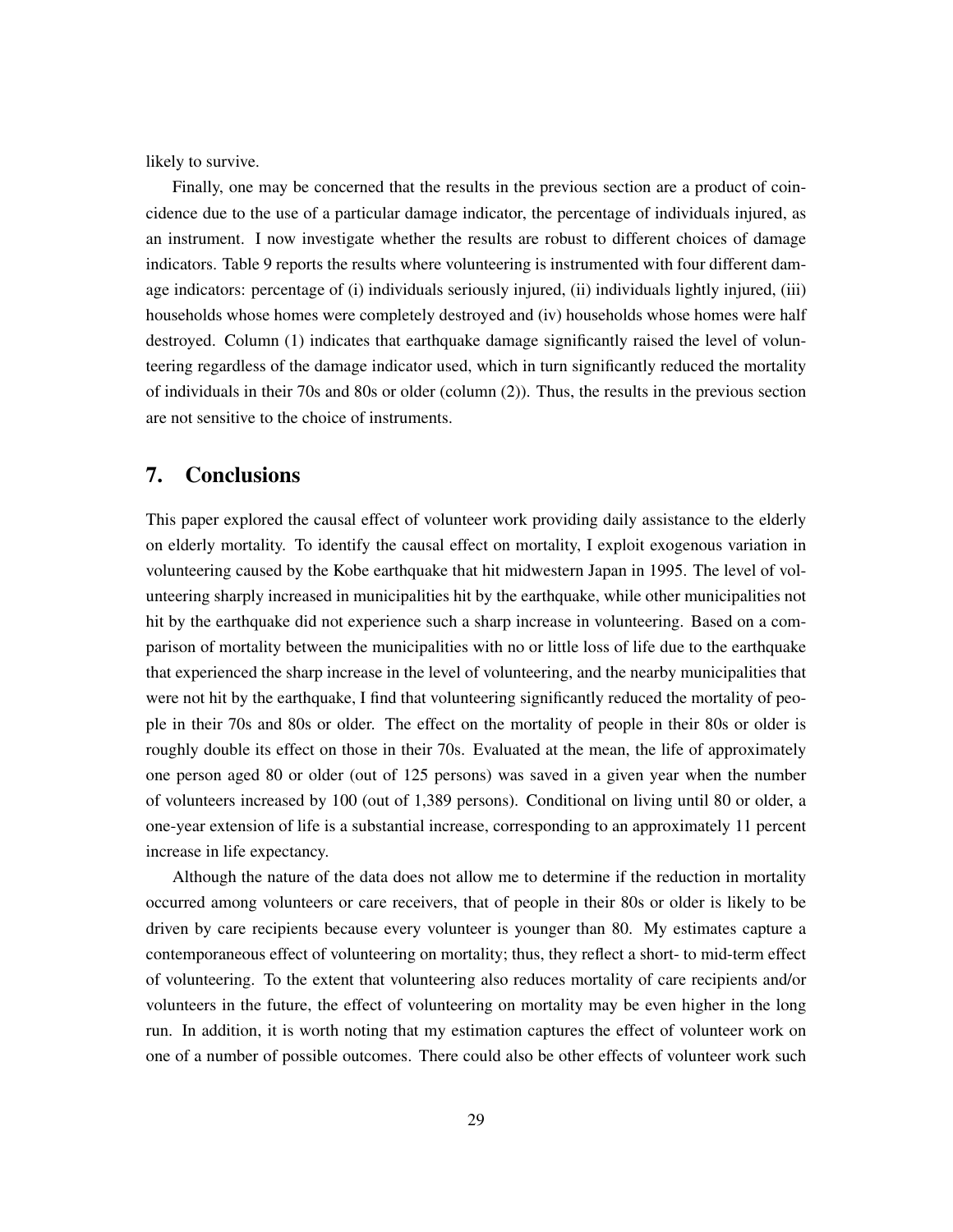|                  |                                 | First-stage |         | IV          |         |
|------------------|---------------------------------|-------------|---------|-------------|---------|
|                  |                                 | (1)         |         | (2)         |         |
|                  | A. % Seriously injured          |             |         |             |         |
| A1.              | $#$ Deaths in 50s               | $2.525***$  | (0.525) | $-0.069$    | (0.079) |
| A2.              | $#$ Deaths in 60s               | $2.612***$  | (0.534) | $-0.045$    | (0.074) |
| A3.              | $#$ Deaths in 70s               | $2.566***$  | (0.550) | $-0.087*$   | (0.048) |
| A4.              | $#$ Deaths in 80+               | $2.702***$  | (0.546) | $-0.180**$  | (0.079) |
|                  | B. % Lightly injured            |             |         |             |         |
| <b>B</b> 1.      | $#$ Deaths in 50s               | $0.209***$  | (0.037) | $-0.023$    | (0.072) |
| B <sub>2</sub> . | $#$ Deaths in 60s               | $0.217***$  | (0.038) | $-0.002$    | (0.040) |
| B <sub>3</sub> . | $#$ Deaths in 70s               | $0.213***$  | (0.039) | $-0.085**$  | (0.038) |
| B4.              | $#$ Deaths in 80+               | $0.225***$  | (0.040) | $-0.149***$ | (0.042) |
|                  | C. % Fully destroyed households |             |         |             |         |
| C1.              | # Deaths in 50s                 | $0.039***$  | (0.007) | $-0.033$    | (0.103) |
| C <sub>2</sub>   | $#$ Deaths in 60s               | $0.040***$  | (0.007) | 0.004       | (0.072) |
| C <sub>3</sub>   | $#$ Deaths in 70s               | $0.039***$  | (0.007) | $-0.132**$  | (0.062) |
| C4.              | $#$ Deaths in 80+               | $0.043***$  | (0.008) | $-0.139*$   | (0.078) |
|                  | D. % Half destroyed households  |             |         |             |         |
| D1.              | $#$ Deaths in 50s               | $0.028***$  | (0.007) | $-0.040$    | (0.108) |
| D2.              | $#$ Deaths in 60s               | $0.029***$  | (0.007) | 0.020       | (0.069) |
| D3.              | $#$ Deaths in 70s               | $0.028***$  | (0.008) | $-0.146**$  | (0.065) |
| D4.              | $#$ Deaths in 80+               | $0.030***$  | (0.008) | $-0.162**$  | (0.073) |

Table 9: Alternative instruments.

*Notes:* \* *p*< .10, \*\* *p*< .05, and \*\*\* *p*< .01. Standard errors are clustered by municipality. First-stage estimates are the estimated coefficients on the damage indicator, where the percentage of individuals injured is used as an indicator except Panel A (percentage of individuals seriously injured, lightly injured, and households who had their homes completely destroyed or half destroyed). The IV estimates are the estimates of  $\beta_1$  in equation (??). Rows 1 to 4 in each panel correspond to the regressions for the mortality of individuals in their 50s, 60s 70s and 80s or older, respectively. Refer to Table 3 for controls included in the analysis and the sample size in Panel A. Panel B additionally controls for the number of hospitals and clinics per 1,000 individuals. Due to missing values, the sample size in Panel B is 707, except for the regression for individuals in their 50s (695 observations).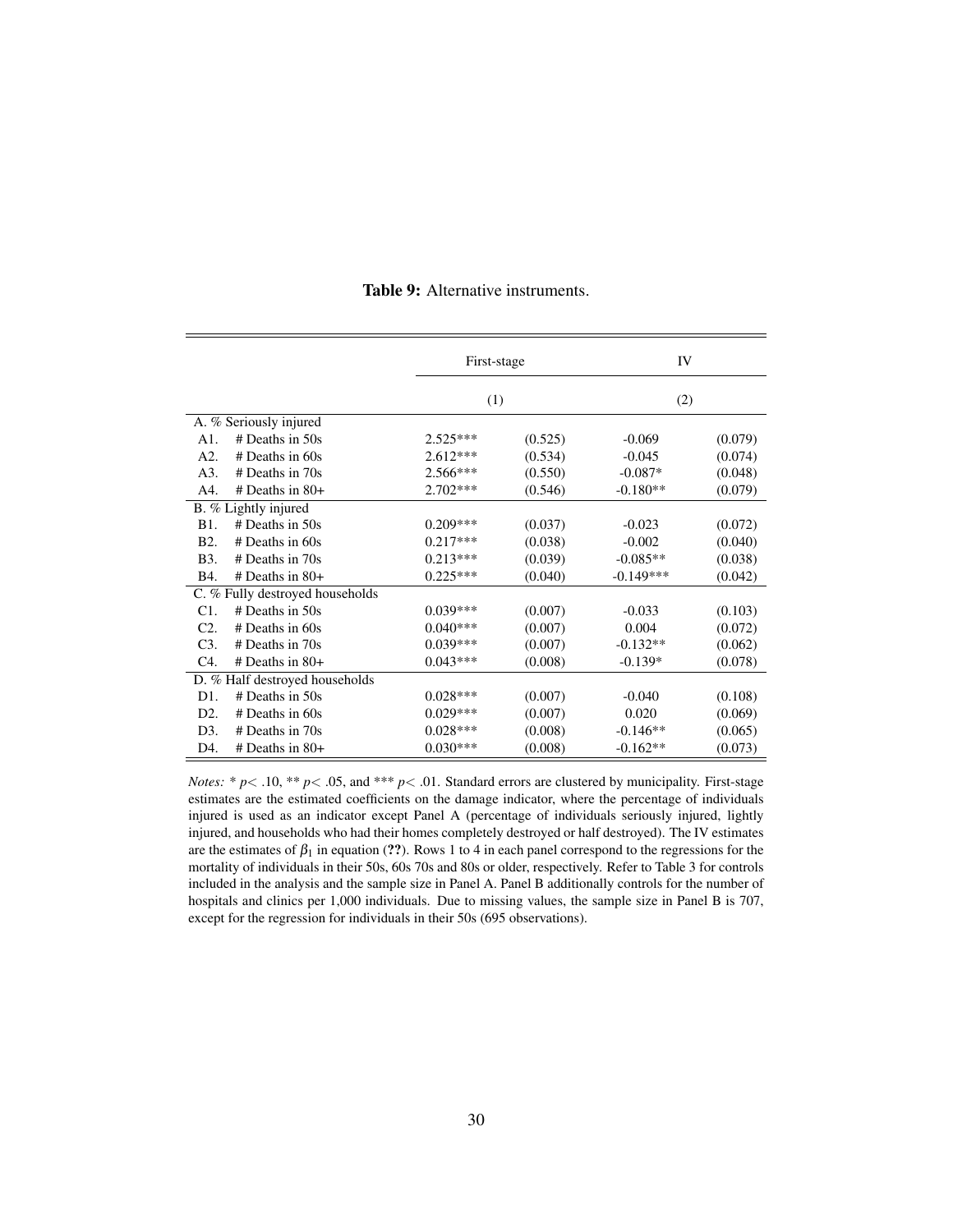as improving morbidity of the elderly and enhancing the utility of volunteers, making its effects even larger.

Broadly, my results have various important policy implications. For instance, by encouraging volunteer work for the elderly, a government may be able to curb public healthcare expenditures without compromising health support for the elderly. This could be an important policy measure amid the ongoing population aging and resulting increase in healthcare expenditures across the world. Similarly, in countries with limited provision of public healthcare services (e.g., the United States), a government, by supporting volunteer activity for the elderly, may still be able to improve the health of the elderly who cannot afford private healthcare. In fact, volunteer work is encouraged by governments in many countries. For instance, the UK government has been promoting "a culture of generosity", whereby the public is encouraged to volunteer time and money to help improve life for all. It spent £13.9 billion on voluntary organizations in 2009/10, corresponding to approximately two percent of total spending (Clarke et al., 2012). Over the past decade, government spending on the voluntary sector has grown by 61 percent in real terms, showing a growing importance of the voluntary sector in providing public services. Given the wide variety of volunteer work being conducted, it appears crucial for more studies to shed further light on other potential outcomes of volunteering in the future.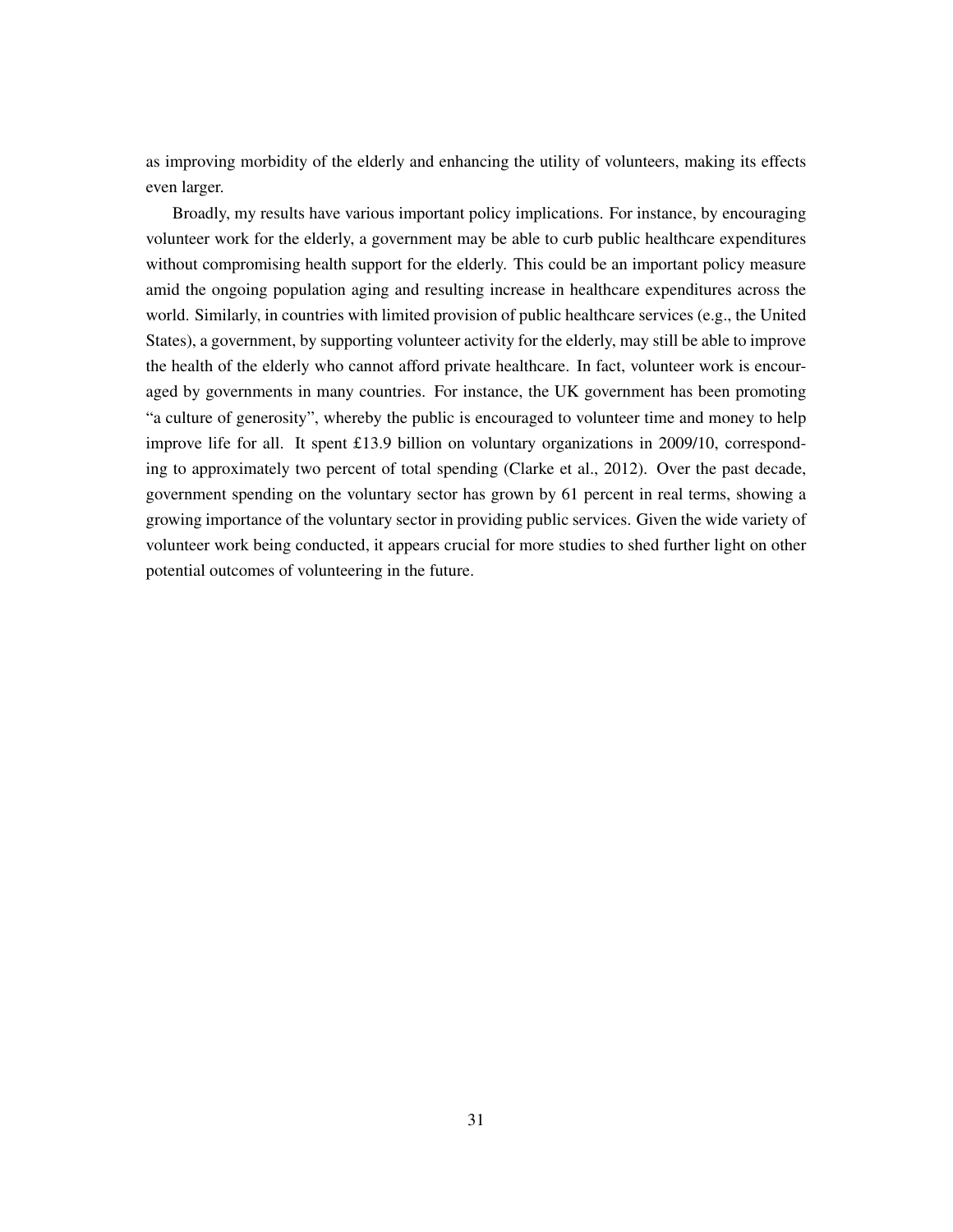## Data Appendix

### *1*. *Computation of Some Covariates*

Data on the number of unemployed and those in the labor force are available in census years, 1990, 1995 and 2000. To compute the annual unemployment rate, I linearly interpolate the number of unemployed and those in the labor force between census years. For age-cohort-specific population, prefecture level data are available in each year, but municipality level data are available only in census years. Therefore, prefecture level data in non-census years are decomposed into the municipality level, using municipality level population in the nearest census year as a weight.

# *2*. *Life Expectancy*

Life expectancy at age 80 is computed based on the methodology used by Jayachandran and Lleras-Muney (2009). Consider an individual who has survived until age 80. Data on the mortality rate are available at a five-year age band, and the mortality rate is assumed to be constant at each age in the five-year band. Using one year as the age increment to be iterated over, the formula for life expectancy at age 80 is:

$$
e(80) = \left\{ \sum_{t=80}^{110} (t + \frac{1}{2}) \times_{t} P_{80} \times q_{t} \right\} - 80
$$

, where  $t P_{80}$  is the probability of surviving from age 80 to age *t*, and  $q_t$  is the probability of dying at age *t* (the mortality rate for age *t*). The end of life is assumed to be the maximum of age 110. In the first term, the age at each subsequent year after 80 is multiplied by the probability of surviving each subsequent year, given the mortality rate *q<sup>t</sup>* . The factor of 1/2 is required because death is assumed to occur at the midpoint of the discrete one-year period. The summation accumulates the expected years of life at successive ages. As the measure is of years of life remaining at age 80 conditional on surviving until that age, 80 is subtracted from the first term. Because the original data are mortality rates,  $t_{1}P_{80}$  is itself constructed as follows:

$$
{}_{t}P_{80} = \prod_{\phi=80}^{t-1} (1 - q_{\phi}).
$$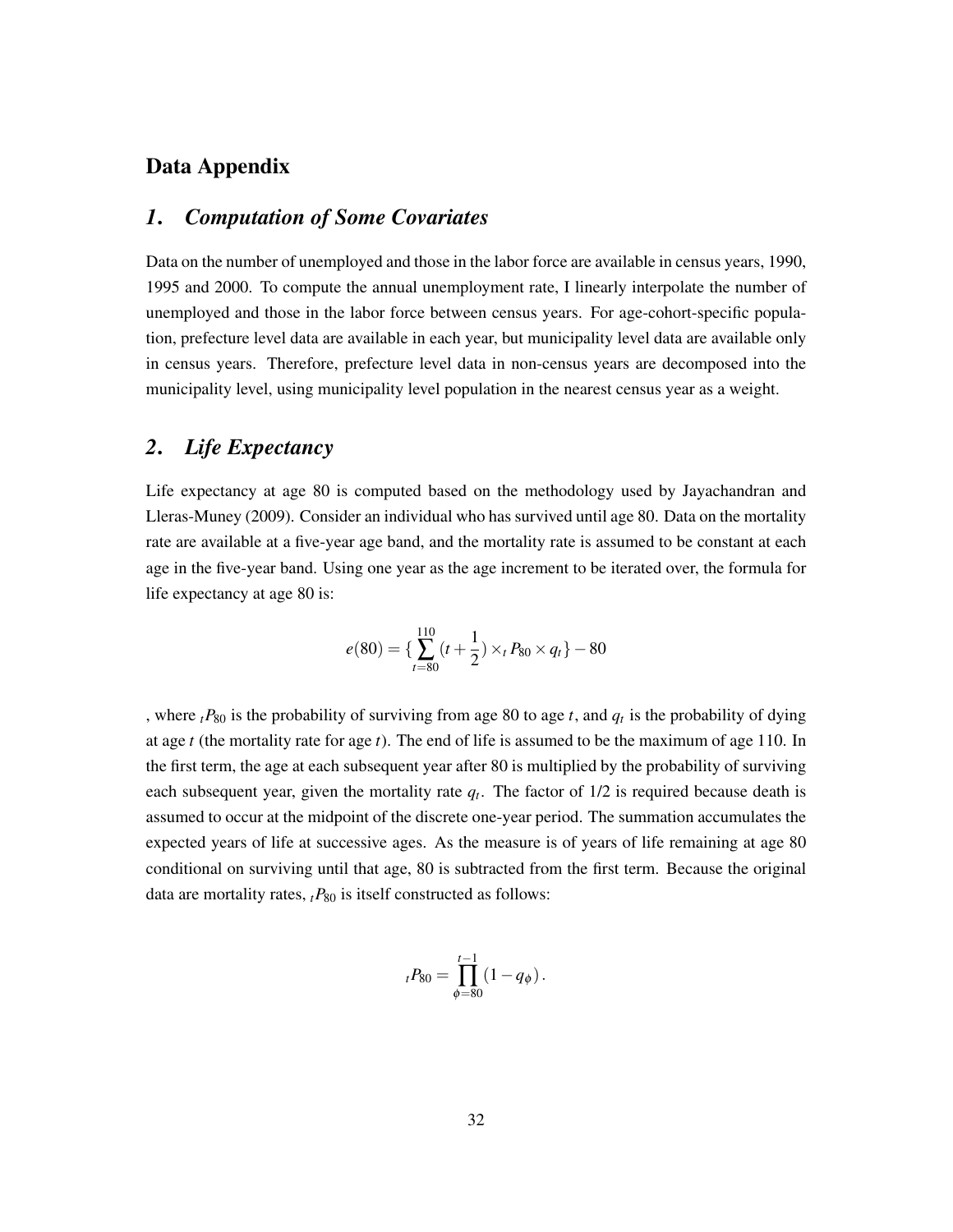#### *3*. *Intensity and Cost of Volunteering*

Table A.1 summarizes the computation of total annual hours worked per volunteer and the cost of volunteer labor. The computation presented in Table A.1 must be interpreted with the following caveats. Firstly, the computation of the total hours worked per volunteer uses the assumptions on volunteer hours involved *per activity.* Due to data limitations, the assumptions on the volunteer hours involved per activity are made based on data on the contents of volunteer activity. Thus, the estimates presented in Table A.1 should be interpreted as an approximation rather than the accurate measure of the intensity of volunteer work. Secondly, the estimate of the cost of volunteer labor consists only of the opportunity cost. To the extent that volunteer work involves organization costs such as the costs of scheduling and matching volunteers and care recipients, the cost of volunteer labor estimate is likely to be understated. Despite these limitations, I present annual hours worked per volunteer to provide a rough notion of volunteer hours required to reduce elderly mortality and the related opportunity cost.

Column (1) of Panel A presents the frequency of volunteer activity: 1,299 volunteer groups, corresponding to 33.7 percent of the total number of groups, engage in volunteer work at least once a week. As there are 29 volunteers per group on average, column (1) is multiplied by 29 to obtain the estimated number of volunteers (column (2)). One of the main volunteer activities is to organize community gatherings. Volunteers organize Bon dance festivals, bazaars, concerts and rice cake making festivals, etc. that are typically one-day events taking place once or twice a year.<sup>21</sup> The other main activitiy of volunteers is to provide support for daily activities such as the delivery of meals, visits to homes, hospitals and care homes for a chat, and assistance with daily tasks including housework, going out, and bathing. Given the contents of the volunteer services, the assumptions regarding the intensity of volunteer activities are made as follows.

Volunteer groups that operate

- at least once a month engage in activities related to daily activities that involve *one* to *three* hours; and
- less than once a month engage in activities related to the organization of community gatherings that involve *seven* to *nine* hours

per volunteer per activity.

Column (3) summarizes these assumptions and column (4) aggregates this volunteer hours per activity to an annual level. For example, the second row of column (4) is obtained by  $1 hour \times$ 

 $21$ The Bon dance festival and the rice cake making festival are traditional Japanese festivals held in summer and winter, respectively.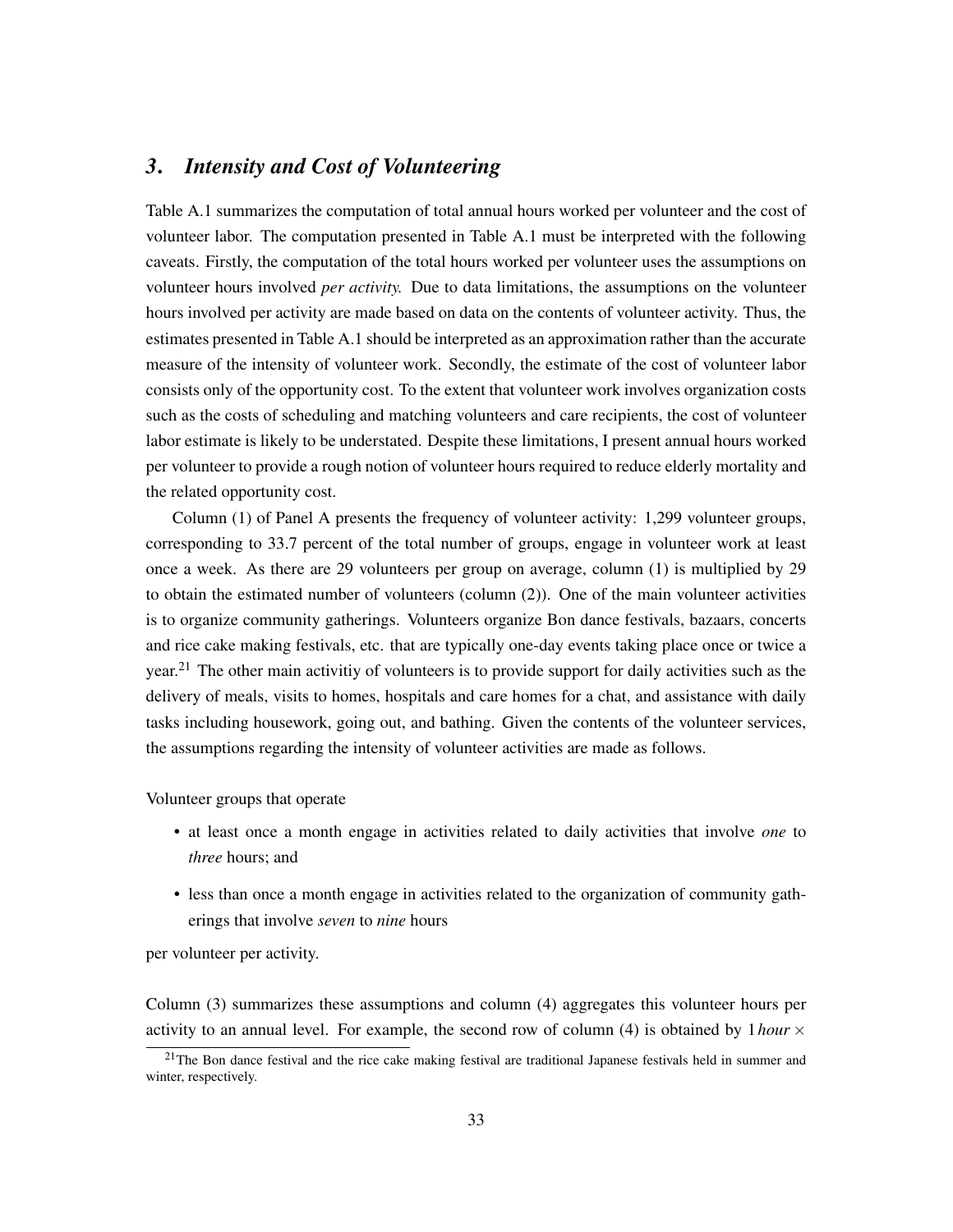| A. Intensity of volunteer work<br># Volunteers<br># Groups |       |         | Hours<br>required<br>per activity | Hours<br>worked<br>per volunteer | Total hours<br>worked<br>$=(2) \times (4)^a$ |
|------------------------------------------------------------|-------|---------|-----------------------------------|----------------------------------|----------------------------------------------|
| Frequency                                                  | (1)   | (2)     | (3)                               | (4)                              | (5)                                          |
| $>$ once a week                                            | 1,299 | 37,671  | $1 - 3$                           | $96 - 287$                       | $3,604 - 10,813$                             |
| Twice a month                                              | 860   | 24,940  | $1 - 3$                           | $24 - 72$                        | 599 - 1,796                                  |
| Once a month                                               | 847   | 24,563  | $1 - 3$                           | $12 - 36$                        | 295 - 884                                    |
| 2 - 6 times a year                                         | 738   | 21,402  | $7 - 9$                           | $28 - 36$                        | 599 - 770                                    |
| Once a year                                                | 50    | 1.450   | $7 - 9$                           | $7 - 9$                          | $10 - 13$                                    |
| Total                                                      | 3.794 | 110,026 |                                   |                                  | 5,107 - 14,277                               |
| B. Cost per volunteer                                      |       |         | Lower<br>bound                    | Median                           | Upper<br>bound                               |
| Total hours worked per volunteer                           |       |         | 46.4                              | 88.1                             | 129.8                                        |
| Minimum wage (\$)                                          |       |         | 5.45                              | 5.45                             | 5.45                                         |
| Cost per volunteer $(\$)$                                  |       |         | 252.88                            | 480.15                           | 707.41                                       |

#### Table A.1

Intensity and cost of volunteering.

*Notes:* Hours worked are annual values. Minimum wage and the cost are in 1997 values. <sup>a</sup> Expressed as 1,000 hours.

24*times* = 24*hours* (lower bound) and 3*hours*  $\times$  24*times* = 72*hours* (upper bound).<sup>22</sup> Column (5) presents the total annual hours worked by volunteers. Finally, dividing the total annual hours worked by volunteers (5,107,000 - 14,277,000 hours) by the total number of volunteers, 110,026, yields the average annual hours worked per volunteer (46.4 - 129.8 hours, Panel B). Evaluated at the minimum wage in Hyogo Prefecture as of 1997, 46.4 to 129.8 hours of labor cost \$252.88 to \$707.41 with the median cost of \$480.15.

<sup>22</sup>For those who engage in volunteer work *at least* once a week (the first row, Panel A) and two to six times a year (the fourth row, Panel A) are assumed to work 1.84 times a week (i.e., 96 times a year) and four times a year, respectively. The average weekly number of volunteer activities for those who engage in volunteer work *at least* once a week, 1.84 times, is obtained from the Report on the Trend in Volunteer Activity in Hyogo Prefecture (Hyogo Council of Social Welfare, 1993) because the corresponding figure is not available in the 1997 report.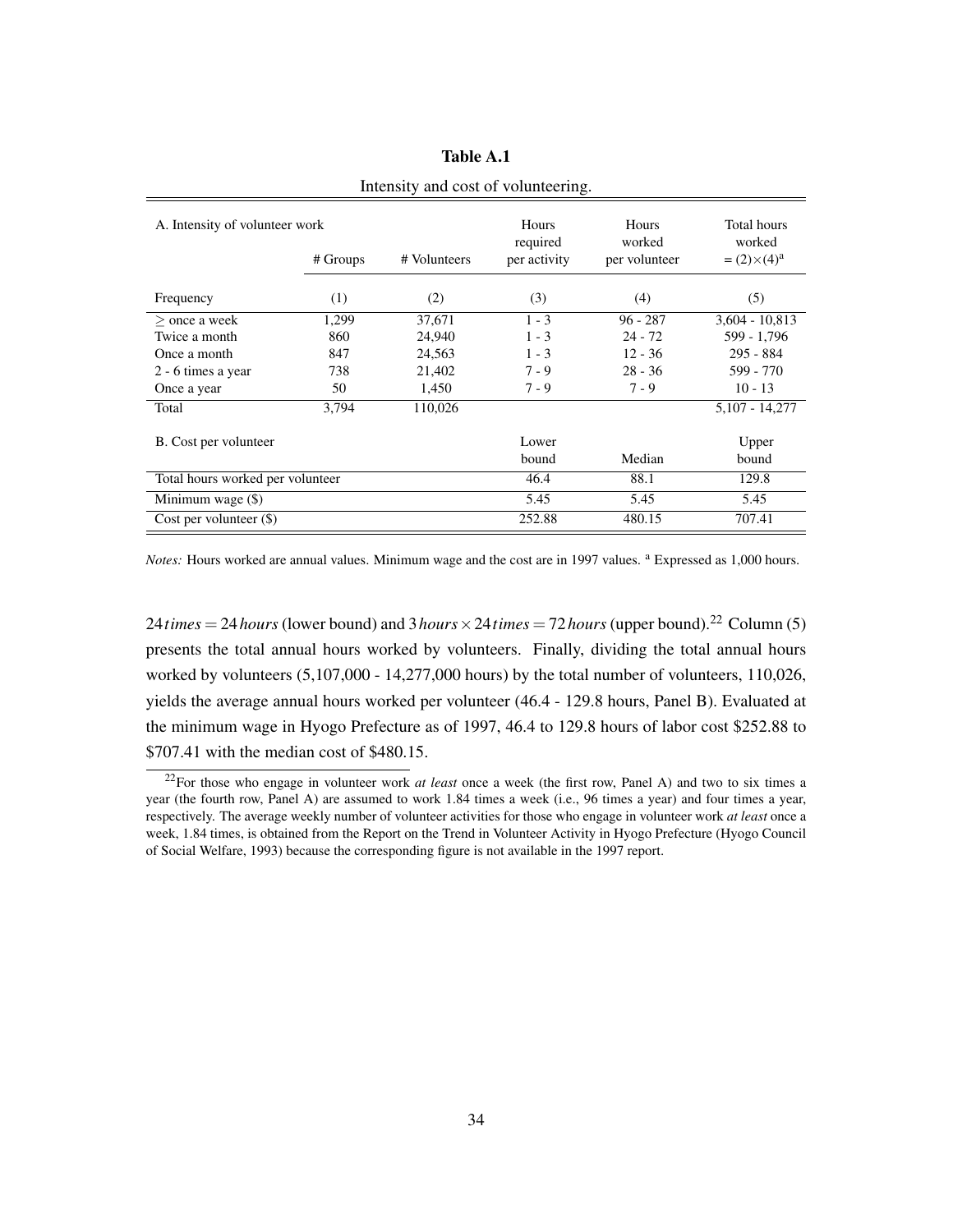#### **References**

- Andreoni, J. (1989). Giving with impure altruism: applications to charity and Ricardian equivalence. *Journal of Political Economy 97*(6), 1447–1458.
- Andreoni, J. (1990). Impure altruism and donations to public goods: a theory of warm-glow giving. *The Economic Journal 100*(401), 464–477.
- Benabou, R. and J. Tirole (2006, December). Incentives and prosocial behavior. *American Economic Review 96*(5), 1652–1678.
- Clarke, J., D. Kane, K. Wilding, and P. Bass (2012, March). The UK civil society almanac 2012. Technical Report 11, The National Council for Voluntary Organisations, London.
- Day, K. M. and R. A. Devlin (1998). The payoff to work without pay: volunteer work as an investment in human capital. *The Canadian Journal of Economics / Revue canadienne d'Economique 31*(5), 1179–1191.
- DellaVigna, S., J. A. List, and U. Malmendier (2012). Testing for atruism and social pressure in charitable giving. *The Quarterly Journal of Economics 127*(1), 1–56.
- Duncan, B. (1999). Modeling charitable contributions of time and money. *Journal of Public Economics 72*(2), 213 – 242.
- Edgington, D. W. (2010). *Reconstructing Kobe: The geography of crisis and opportunity*. Vancouver: University of British Columbia Press.
- Fire and Disaster Management Agency (2006, May). Final report on the great Hanshin-Awaji earthquake. Accessed: December 1 2007.
- Fire Service and Disaster Prevention Devision (1996). *The great Hanshin-Awaji earthquake record of Hyogo Prefecture over a year*. Kobe: Hyogo Prefecture.
- Fong, C. M. and E. F. P. Luttmer (2009, April). What determines giving to hurricane Katrina victims? experimental evidence on racial group loyalty. *American Economic Journal: Applied Economics 1*(2), 64–87.
- Freeman, R. B. (1997, January). Working for nothing: the supply of volunteer labor. *Journal of Labor Economics 15*(1), 140–66.
- Grossman, Z. (2010). Self-signaling versus social-signaling in giving. University of California at Santa Barbara, Economics working paper series, Department of Economics, UC Santa Barbara.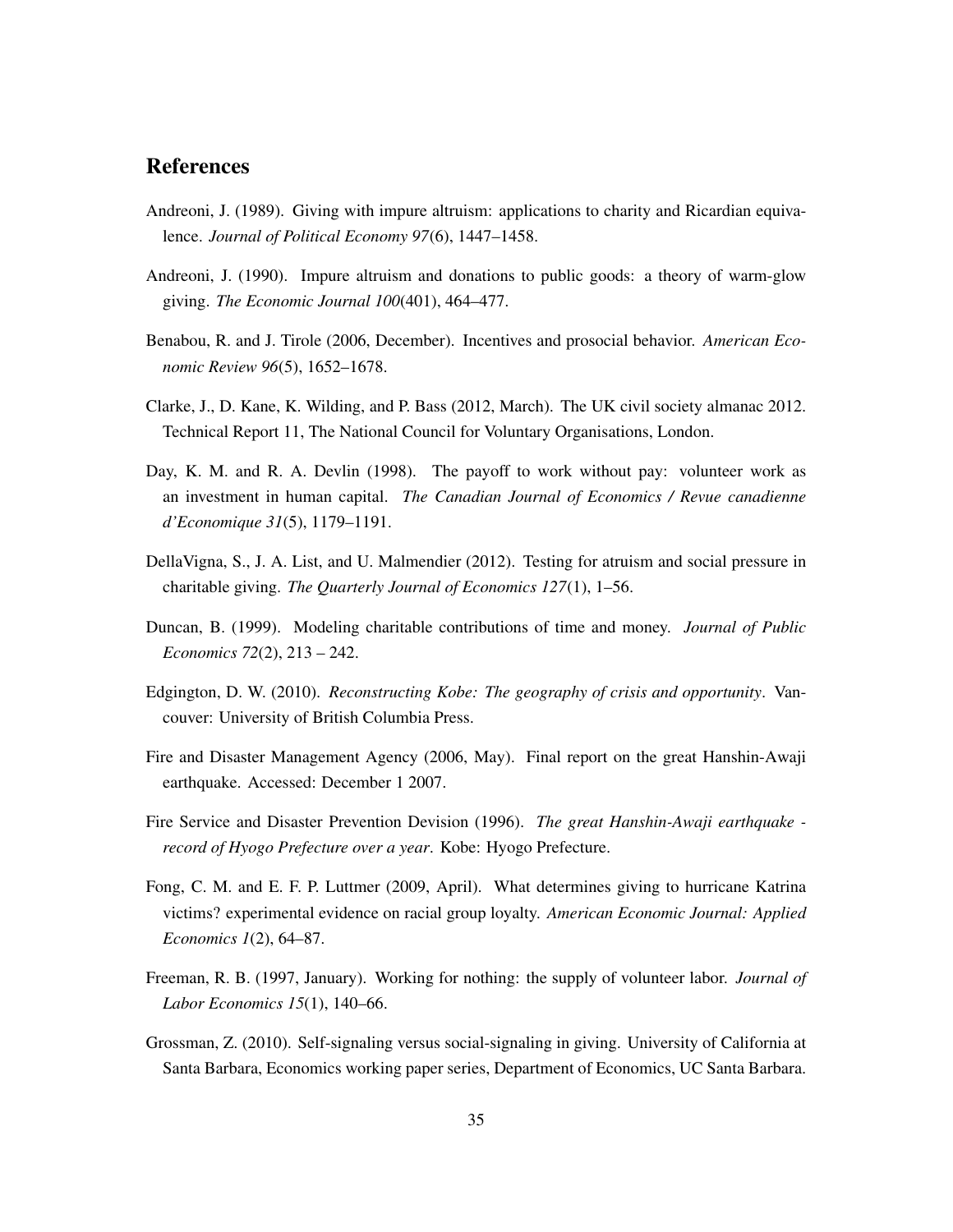- Harris, A. H. S. and C. E. Thoresen (2005). Volunteering is associated with delayed mortality in older people: analysis of the longitudinal study of aging. *Journal of Health Psychology 10*(6), 739–752.
- Health and Social Statistics Division (1990-2000). Report on the current population survey. Technical report, Ministry of Health, Labor and Welfare, Tokyo.
- House, J. S., K. R. Landis, and D. Umberson (1988). Social relationships and health. *Science 241*(4865), 540–545.
- Hyogo Council of Social Welfare (1991-2001, March). The Hyogo Council of Social Welfare activity report. Technical report, Hyogo Council of Social Welfare, Kobe.
- Hyogo Council of Social Welfare (1993, March). Report on the trend in volunteer activity in Hyogo Prefecture. Technical report, Hyogo Council of Social Welfare, Kobe.
- Hyogo Council of Social Welfare (1997, March). Report on the trend in volunteer activity. Technical report, Hyogo Council of Social Welfare, Kobe.
- Hyogo Labor Bureau (1997, March). Revision of the minimum wage. Accessed: June 1 2013.
- Hyogo Prefecture (1991-2001). National health insurance and the health insurance for the elderly in Hyogo. Technical report, Department of Health and Welfare.
- Hyogo Prefecture (2005a). The great Hanshi-Awaji earthquake damage. Kobe.
- Hyogo Prefecture (2005b, January). Survey on the death toll from the great Hanshin-Awaji earthquake. Accessed: May 1 2013.
- Japanese Red Cross (1990-2000). The record of the Japanese Red Cross funds. Kobe.
- Jayachandran, S. and A. Lleras-Muney (2009). Life expectancy and human capital investments: evidence from maternal mortality declines. *The Quarterly Journal of Economics 124*(1), 349– 397.
- Kiecolt-Glaser, J. K. and R. Glaser (1995). Psychoneuroimmunology and health consequences: data and shared mechanisms. *Psychosomatic Medicine 57*(3), 269–274.
- Landry, C. E., A. Lange, J. A. List, M. K. Price, and N. G. Rupp (2006). Toward an understanding of the economics of charity: evidence from a field experiment. *The Quarterly Journal of Economics 121*(2), 747–782.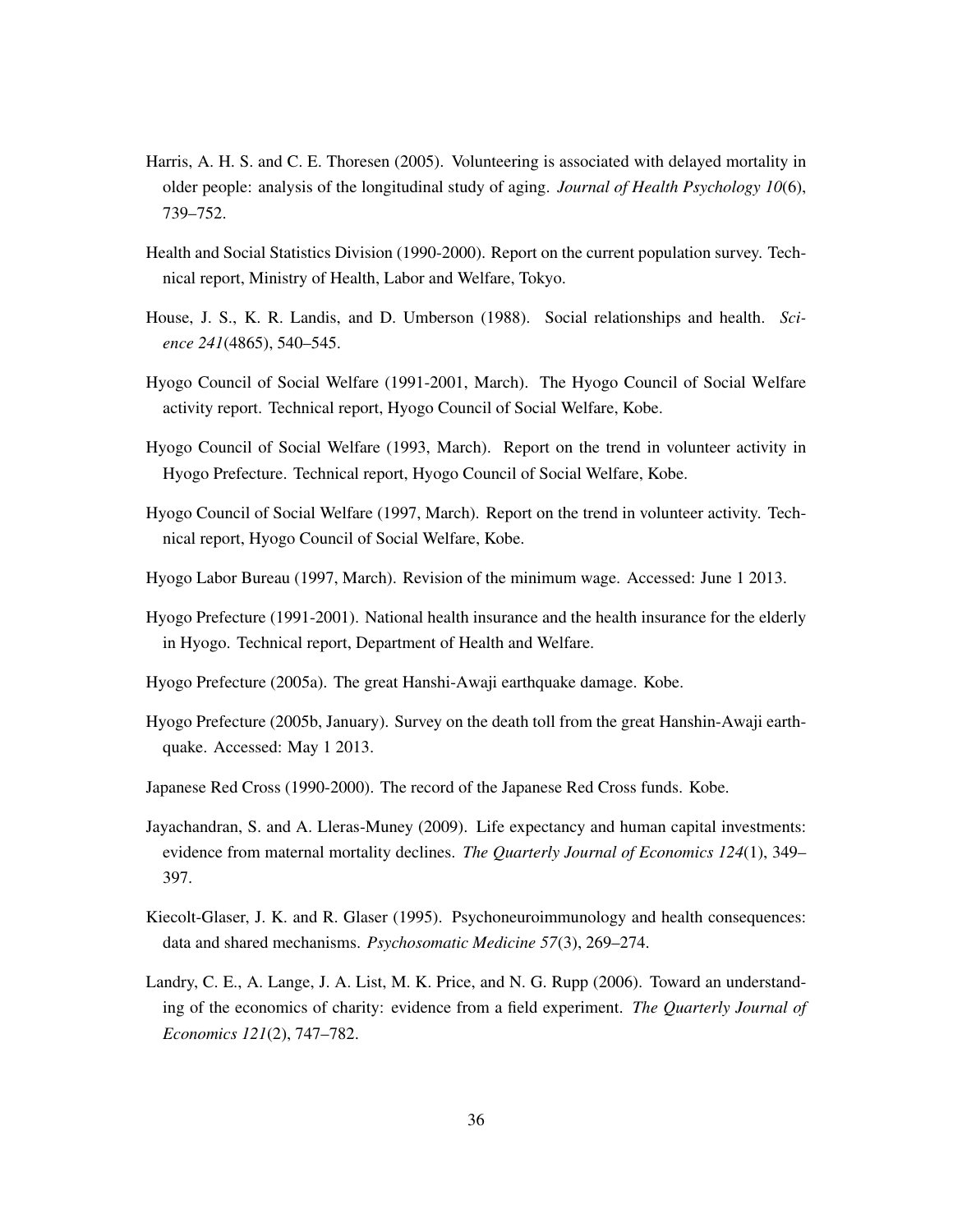- List, J. A. and D. Lucking-Reiley (2002, February). The effects of seed money and refunds on charitable giving: experimental evidence from a university capital campaign. *Journal of Political Economy 110*(1), 215–233.
- Luoh, M.-C. and A. R. Herzog (2002). Individual consequences of volunteer and paid work in old age: health and mortality. *Journal of Health and Social Behavior 43*(4), 490–509.
- Menchik, P. L. and B. A. Weisbrod (1987). Volunteer labor supply. *Journal of Public Economics 32*(2), 159 – 183.
- Morrow-Howell, N., J. Hinterlong, P. A. Rozario, and F. Tang (2003). Effects of volunteering on the well-being of older adults. *The Journals of Gerontology Series B: Psychological Sciences and Social Sciences 58*(3), 137–145.
- Musick, M. A., A. R. Herzog, and J. S. House (1999). Volunteering and mortality among older adults: findings from a national sample. *The Journals of Gerontology Series B: Psychological Sciences and Social Sciences 54B*(3), 173–180.
- Musick, M. A. and J. Wilson (2003). Volunteering and depression: the role of psychological and social resources in different age groups. *Social Science & Medicine 56*(2), 259–269.
- Oman, D., C. E. Thoresen, and K. Mcmahon (1999). Volunteerism and mortality among the community-dwelling elderly. *Journal of Health Psychology 4*(3), 301–316.
- Piliavin, J. A. and E. Siegl (2007). Health benefits of volunteering in the Wisconsin longitudinal study. *Journal of Health and Social Behavior 48*(4), 450–464.
- Shang, J. and R. Croson (2009). A field experiment in charitable contribution: the impact of social information on the voluntary provision of public goods. *The Economic Journal 119*(540), 1422–1439.
- Shmotkin, D., T. Blumstein, and B. Modan (2003). Beyond keeping active: concomitants of being a volunteer in old-old age. *Psychology and Aging 18*(3), 602 – 607.
- Statistics Bureau (1990-2000). System of social and demographic statistics of Japan. Technical report, Ministry of Internal Affairs and Communications, Tokyo.
- Stock, J. H., J. H. Wright, and M. Yogo (2002). A survey of weak instruments and weak identification in generalized method of moments. *Journal of Business & Economic Statistics 20*(4), 518–29.
- Thoits, P. A. and L. N. Hewitt (2001). Volunteer work and well-being. *Journal of Health and Social Behavior 42*(2), 115–131.